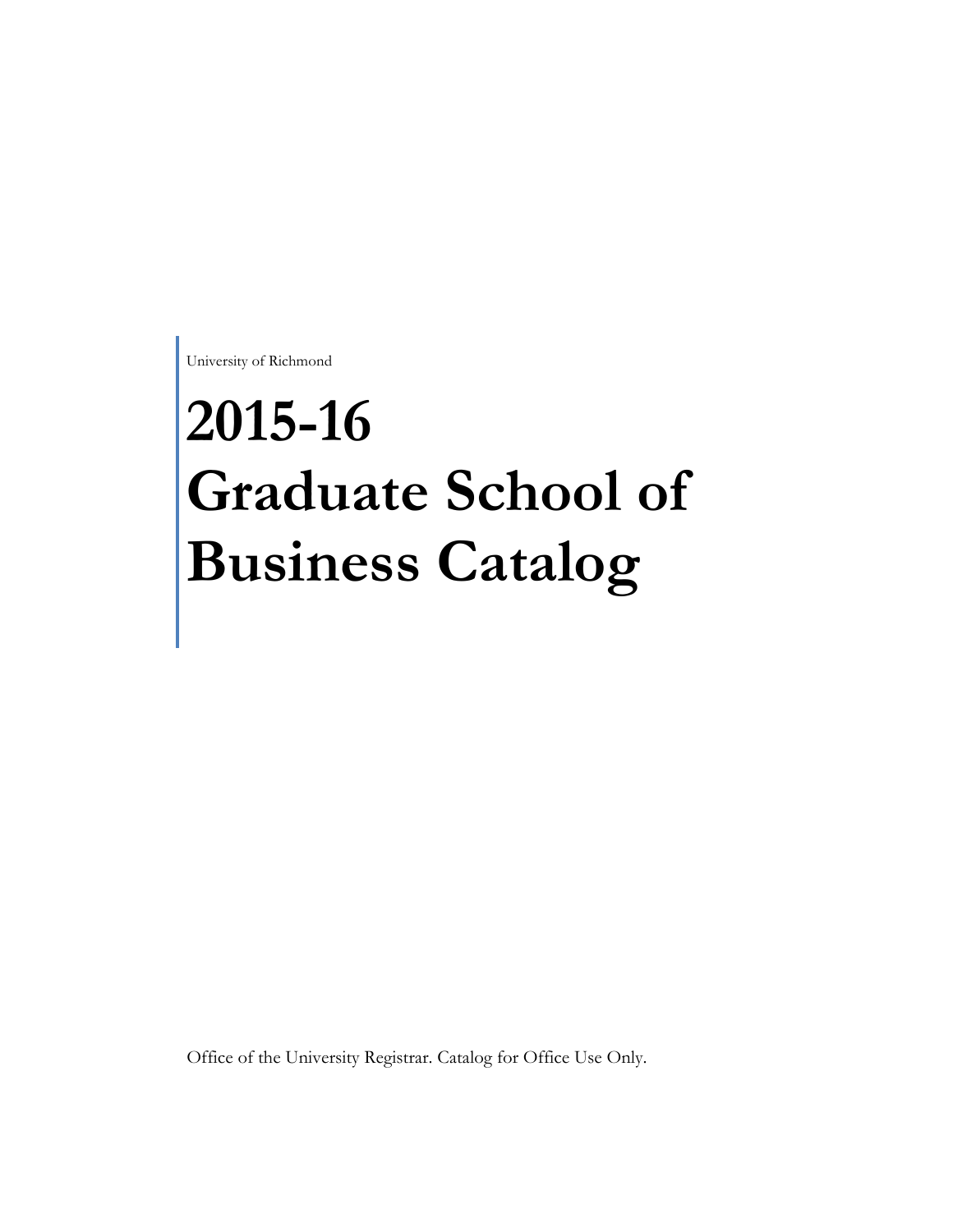# **To Potential MBA Applicants**

Thank you for your interest in the Richmond MBA. We hope you will consider joining our talented and motivated student body, which includes professionals from a variety of organizations across central Virginia. Our MBA students hold undergraduate degrees from leading universities and have an average of five years full-time work experience prior to enrolling in the program. The average Graduate Management Admission Test score of recently admitted classes was 600 and the average undergraduate grade-point average exceeded 3.20.

In addition to the MBA program, we offer a JD/MBA program in conjunction with the University of Richmond School of Law.

Each course in the MBA curriculum is designed to help students develop a strategic mindset. Our classrooms are filled with rich discussion focused on the major challenges of businesses today. All classes take place during the evening in the Robins School's state-of-the-art classrooms on our picturesque campus. The faculty of the Richmond MBA includes award-winning teachers and scholars who provide individualized attention in small-class settings.

The Richmond MBA includes many innovative features not found in most part-time programs. These include an opening residency that centers on a live case study, an international experience that includes a consulting project with a foreign firm, and a capstone project that allows students to conduct meaningful research in conjunction with a local organization just before graduation. These features, coupled with core and elective courses across the business disciplines, equip the Richmond MBA student with the decision-making tools necessary to become an effective leader.

Please feel free to contact the MBA Office if you have any questions.

Richard Coughlan, Ph.D. Senior Associate Dean, Robins School of Business Director, Richard S. Reynolds Graduate School of Business

# **Non-Discrimination Policy**

The University of Richmond prohibits discrimination and harassment against applicants, students, faculty or staff on the basis of race, religion, national or ethnic origin, age, sex, sexual orientation, gender identity, gender expression, disability, status as a veteran or any classification protected by local, state or federal law. Copies of the complete "Harassment and Discrimination Policy (including Sexual Harassment)" are included in student handbooks, faculty handbooks and in the published guidelines for University of Richmond support staff. Copies are also available at the dean's office of each college and school and the Department of Human Resource Services. For further information, students should contact the dean of their school or residential college; staff should contact the director of Human Resource Services; and faculty should contact the dean of their school. Any inquiries regarding the University's policies in these areas should be directed to the Office of the Vice President for Student Development, University of Richmond, Virginia 23173. Telephone: (804) 289-8032.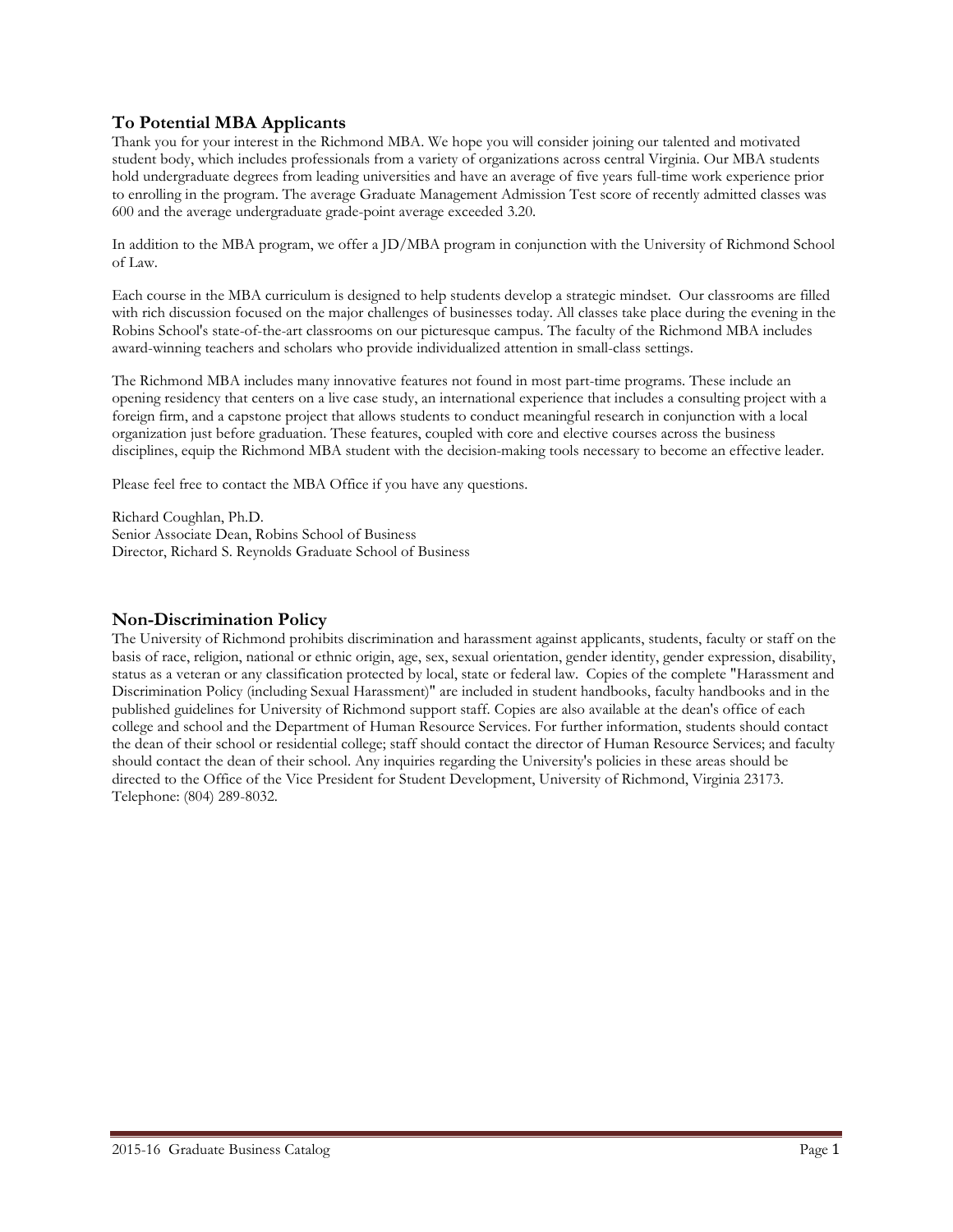# **Table of Contents**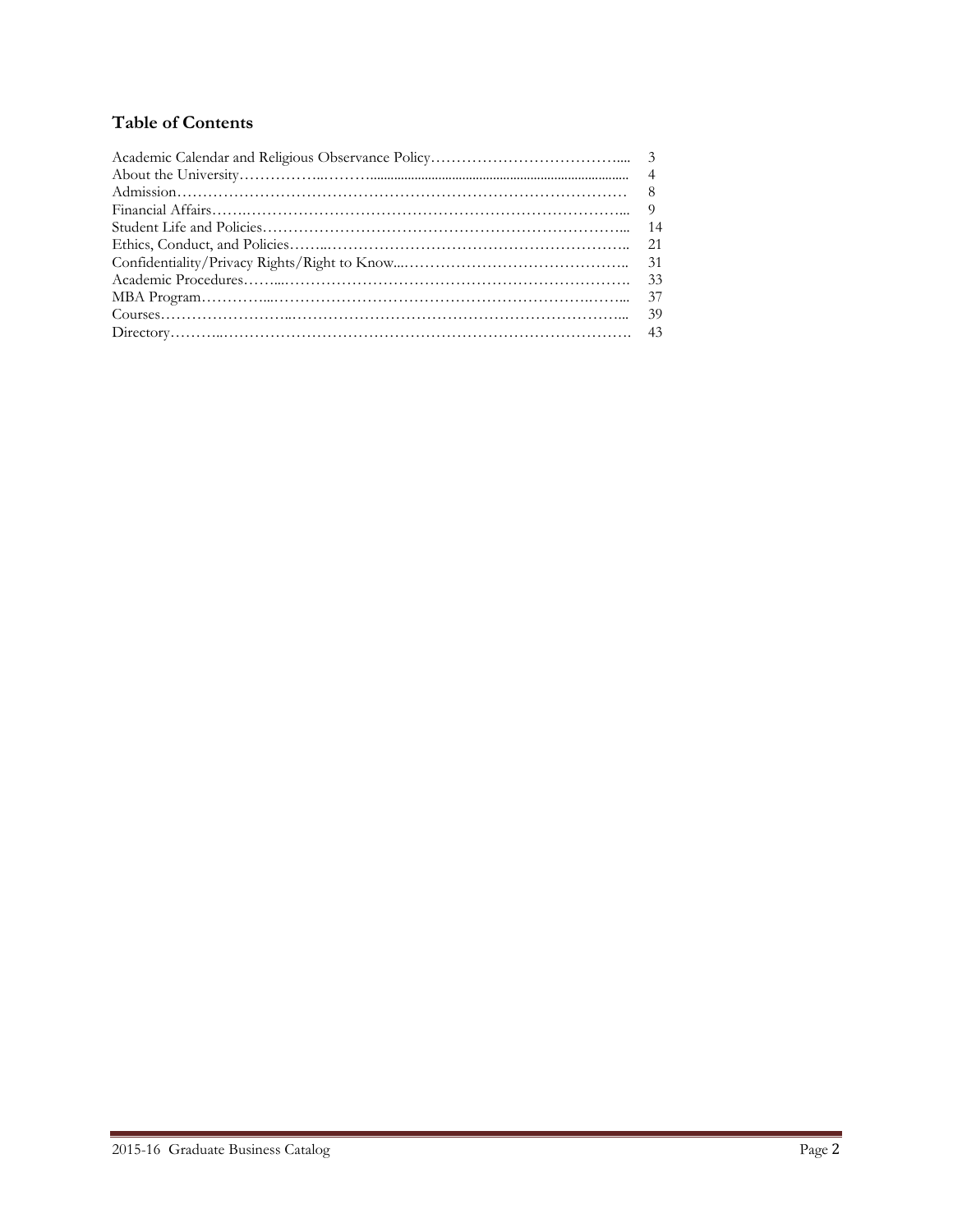# **Academic Calendar**

#### **Fall Semester 2015**

Classes begin - Monday, August 24, 2015 Labor Day (class) - Monday, September 7, 2015 Last day to file for May/August graduation - Friday, September 18, 2015 Fall break begins after last class - Thursday, October 8, 2015 Classes resume - Wednesday, October 14, 2015 Thanksgiving break begins after classes - Tuesday, November 24, 2015 Classes resume - Monday, November 30, 2015 Examination period - Monday, December 7, 2015 through Thursday, December 10, 2015 Term ends - Thursday, December 10, 2015

#### **Spring Semester 2016**

Classes begin - Monday, January 11, 2016 Last day to file for December graduation - Saturday, February 6, 2016 Spring break begins after classes - Thursday, March 3, 2016 Classes resume - Monday, March 14, 2016 Examination period - Monday, April 25, 2016 through Thursday, April 28, 2016 Term ends - Thursday, April 21, 2016 Commencement - Saturday, May 7, 2016 Baccalaureate Service - Sunday, May 8, 2016

#### **University of Richmond Religious Observance Calendar**

#### **Religious Observance Policy**

The University is a secular institution that values a diversity of religious expression. The University is also an active community with a wide range of personal commitments and academic and extracurricular activities.

Planning for academic and extracurricular activities should be done with sensitivity to the diverse religious commitments of the community and an awareness of religious holidays. Scheduling large-scale, one-time academic or extra-curricular events on a religious holiday should be avoided whenever possible.

Any student may be excused from class or other assignments because of religious observance. A student who will miss an academic obligation because of religious observance is responsible for contacting his or her professor within the first two weeks of the semester. The student is responsible for completing missed work in a timely manner.

Faculty are expected to be mindful of potential conflicts with religious observances and should make reasonable accommodations when students' religious practices conflict with their academic responsibilities.

The religious observance calendar is meant to serve as a scheduling guide. It lists significant holidays from the five largest global faith traditions. However, it is not comprehensive and students may choose to observe a holiday not included on the calendar.

The holidays listed are those which occur during the academic year when the University is open. Buddhist 2015-16 Buddha's Enlightenment Day - Tuesday, December 8, 2015 Buddha's Birthday - Friday, April 8, 2016

Christian 2015-16 Ash Wednesday - Wednesday, February 10, 2016 Good Friday - Friday, March 25, 2016 Easter - Sunday, March 27, 2016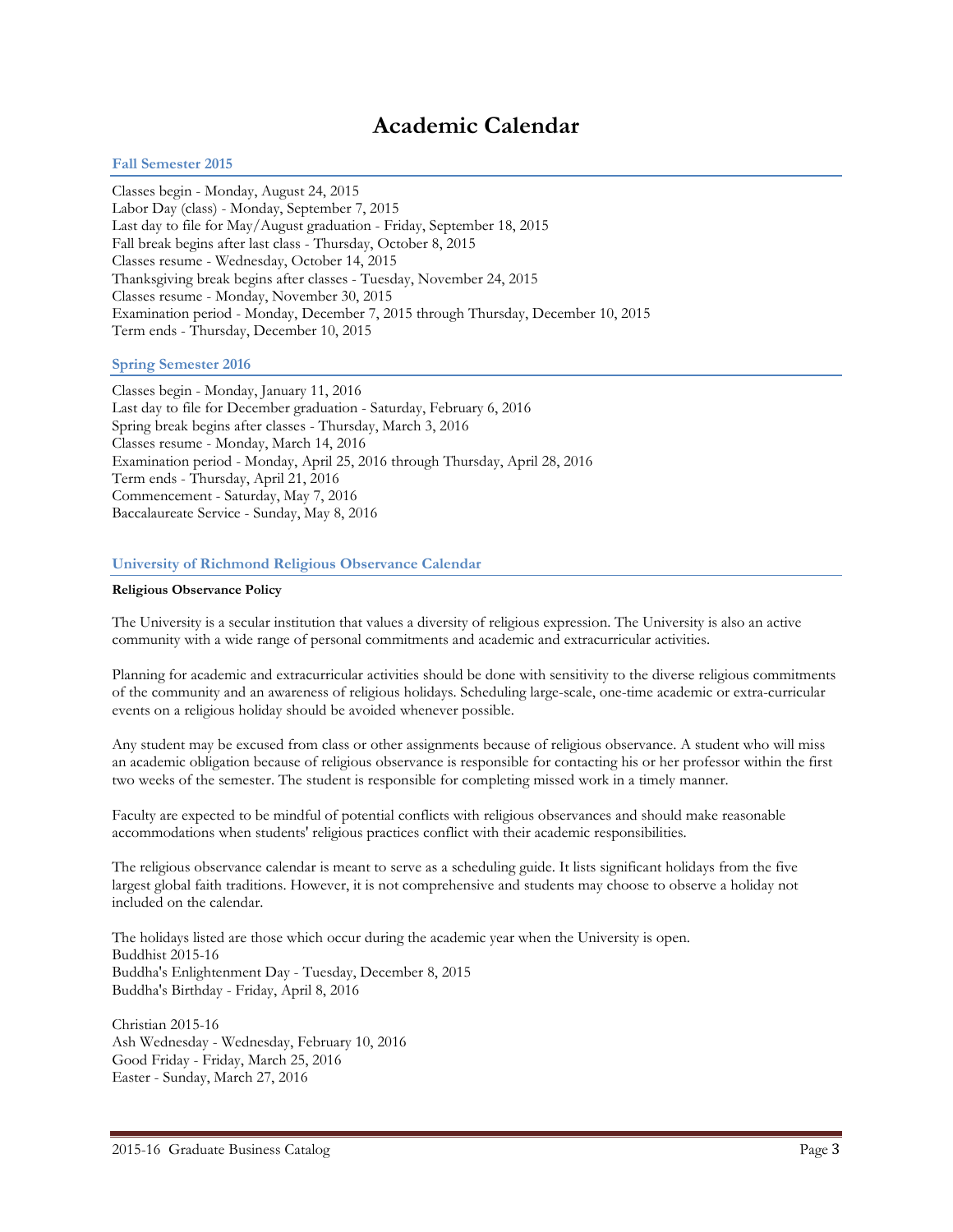Eastern Orthodox 2015-16 Christmas - Thursday, January 7, 2016 Good Friday - Friday, April 29, 2016 Easter - Sunday, May 1, 2016

Jewish - 2015-16 Rosh Hashanah - Monday, September 14, 2015 Yom Kippur - Wednesday, September 23, 2015 First day of Sukkot - Monday, September 28, 2015 First day of Passover - Saturday, April 23, 2016

Muslim - 2015-16 Eid al-Fitr - Saturday, July 18, 2015 Eid al-Adha - Wednesday, September 23, 2015 Ashura - Saturday, October 24, 2015

Hindu 2015-16 Diwali - Wednesday, November 11, 2015

# **About the University**

# **University Mission Statement**

The mission of the University of Richmond is to sustain a collaborative learning and research community that supports the personal development of its members and the creation of new knowledge. A Richmond education prepares students to live lives of purpose, thoughtful inquiry, and responsible leadership in a global and pluralistic society.

# **Robins School of Business**

The Robins School of Business is among a select group of business schools that are fully accredited by The Association to Advance Collegiate Schools of Business (AACSB International). The University of Richmond also is accredited by the Commission on Colleges of the Southern Association of Colleges and Schools.

The Robins School of Business offers the following graduate programs Master of Business Administration (MBA) degree through two options

- 1. The Master of Business Administration program
- 2. The Juris Doctor/Master of Business Administration program (offered jointly with the University of Richmond School of Law)

These programs are administered by the faculty of the Robins School of Business. There are 51 full-time school of business faculty members, 96 percent of whom possess terminal degrees.

# **Robins School of Business Mission Statement**

The mission of the Robins School of Business is to develop an active learning community in which teaching, scholarship, and service are integrated to stimulate intellectual inquiry as the foundation for responsible leadership in the global business environment. In order to teach in the graduate business programs, faculty members are required to hold a terminal degree, such as the Ph.D., D.B.A. or, in certain cases, the J.D. or a master's degree with professional certification, such as the C.P.A., and to demonstrate a record of scholarly productivity in their area of competency. The director of the program and the chair of the department must approve each faculty member teaching a course in the department's area. The Robins School is advised by the executive advisory council, which is composed of business executives occupying policy-level positions in their organizations. The corporations represented in the executive advisory council are a cross-section of firms located in central Virginia. Through the merger of thought among business academicians and business practitioners, the graduate business programs are dynamic, challenging, and practical.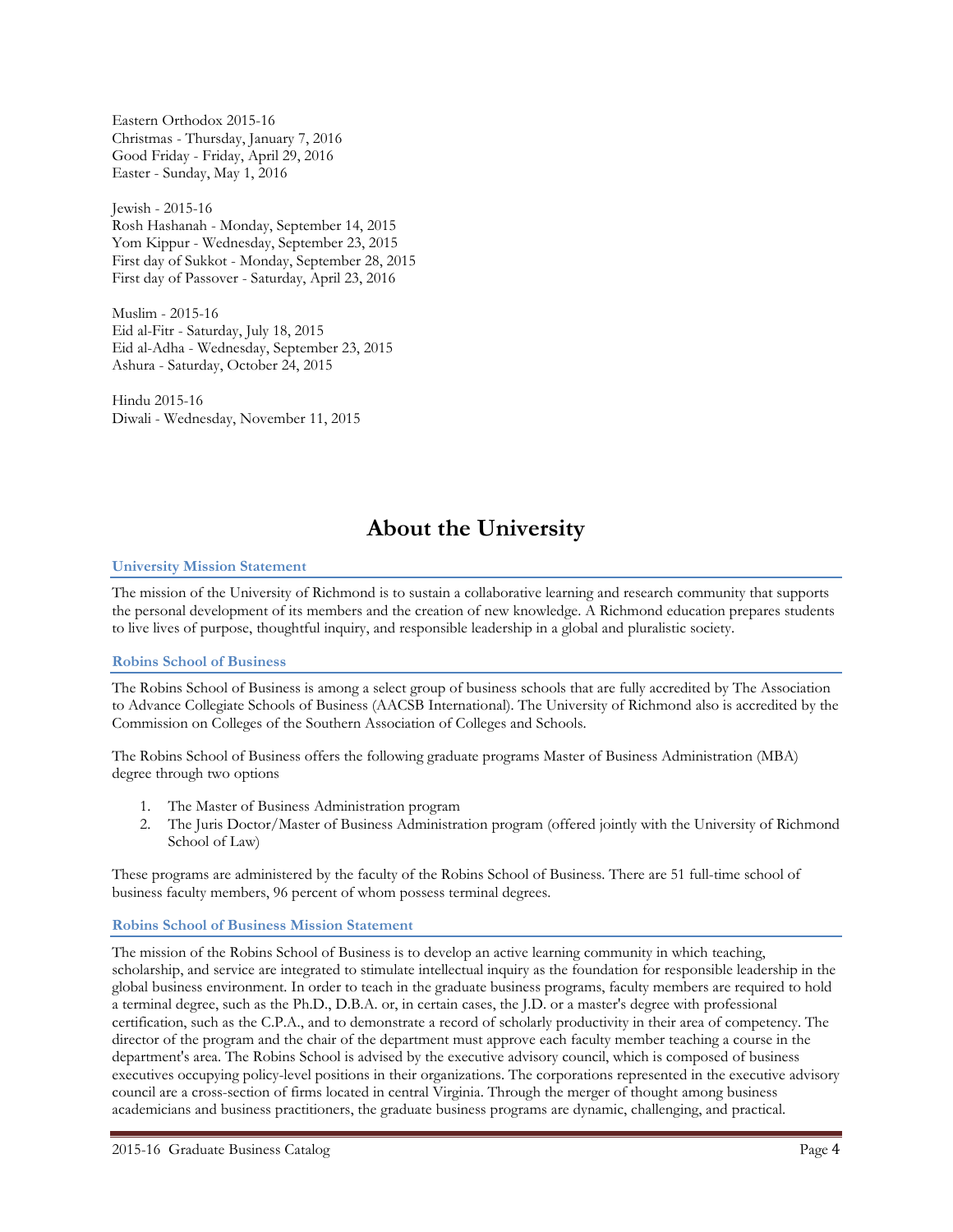# **Organization and Accreditation**

Five academic schools and two coordinate colleges form the University of Richmond, with authority and responsibility vested legally in the Board of Trustees and the president of the University. The several colleges and schools award no degrees individually, but all degrees for work done in any one of them are conferred by the University of Richmond.

The University enrolls approximately 2,900 full-time undergraduates, 92 percent of whom live on campus; 600 full-time law and graduate students; and 1,300 part-time students, largely from Richmond and the surrounding community.

#### **SACSCOC Accreditation**

The University of Richmond is accredited by the Commission on Colleges of the Southern Association of Colleges and Schools to award associate, baccalaureate, masters, and juris doctor degrees. Contact SACSCOC at 1866 Southern Lane, Decatur, Georgia 30033-4097 or call 404-679-4500 for questions about the accreditation of the University of Richmond.

To request a copy of our letter of accreditation, contact: Office of Institutional Effectiveness, 28 Westhampton Way, University of Richmond, VA 23173; Phone: (804) 484-1595; FAX (804) 484-1596.

#### **AACSB Accreditation**

The Robins School of Business is fully accredited at the undergraduate and graduate levels in Business and Accounting by the Association for the Advancement of Collegiate Schools of Business International (AACSB).

#### **ABA Accreditation**

The T.C. Williams School of Law is fully accredited by the recognized standardizing agencies in the United States. It is a member of the Association of American Law Schools; it is on the approved lists of the American Bar Association and the Virginia State Board of Bar Examiners; and its Juris Doctor degree is fully accredited by the Regents of the University of the State of New York. Although each state has its own requirements for admission to the bar, a law degree from the School of Law qualifies the holder to seek admission to the bar in any state in the nation and in the District of Columbia. Additional information about accreditation may be found at abanet.org/legaled/resources/contactus.html.

#### **Virginia State Board of Education Certification**

The University also is approved by the Virginia State Board of Education to offer teacher licensure programs.

#### **Teacher Education Accreditation Council Accreditation**

The University of Richmond's undergraduate teacher preparation programs and the graduate certificate in teacher licensure program are accredited by the Teacher Education Accreditation Council.

#### **American Chemical Society Accreditation**

The University of Richmond's chemistry program is accredited by the American Chemical Society.

## **Environment and History**

The University of Richmond campus consists of about 50 major buildings of Collegiate Gothic architectural style set amid 350 acres of lawns, lake, and woodlands. The beautiful and harmonious setting has been recognized nationally by college guides. Richmond's history began almost two centuries ago with Richmond College, founded in 1830 by Virginia Baptists as a college of liberal arts and sciences for men. Around this nucleus were established the T.C. Williams School of Law (1870); Westhampton College, a college of liberal arts and sciences for women (1914); the Graduate School of Arts and Sciences, for advanced study in the liberal arts and sciences (1921-2009); the E. Claiborne Robins School of Business, for undergraduate and graduate study in business (1949); University College, University College, now known as the School of Professional and Continuing Studies, for evening, summer, and continuing education (1962); and the Jepson School of Leadership Studies, the first school of leadership studies in the United States (1992). In 1992, the academic missions of Richmond College and Westhampton College were combined in a separate school, the School of Arts and Sciences. Richmond College and Westhampton College are the coordinate colleges for men and women respectively, providing special programming and leadership opportunities in student life.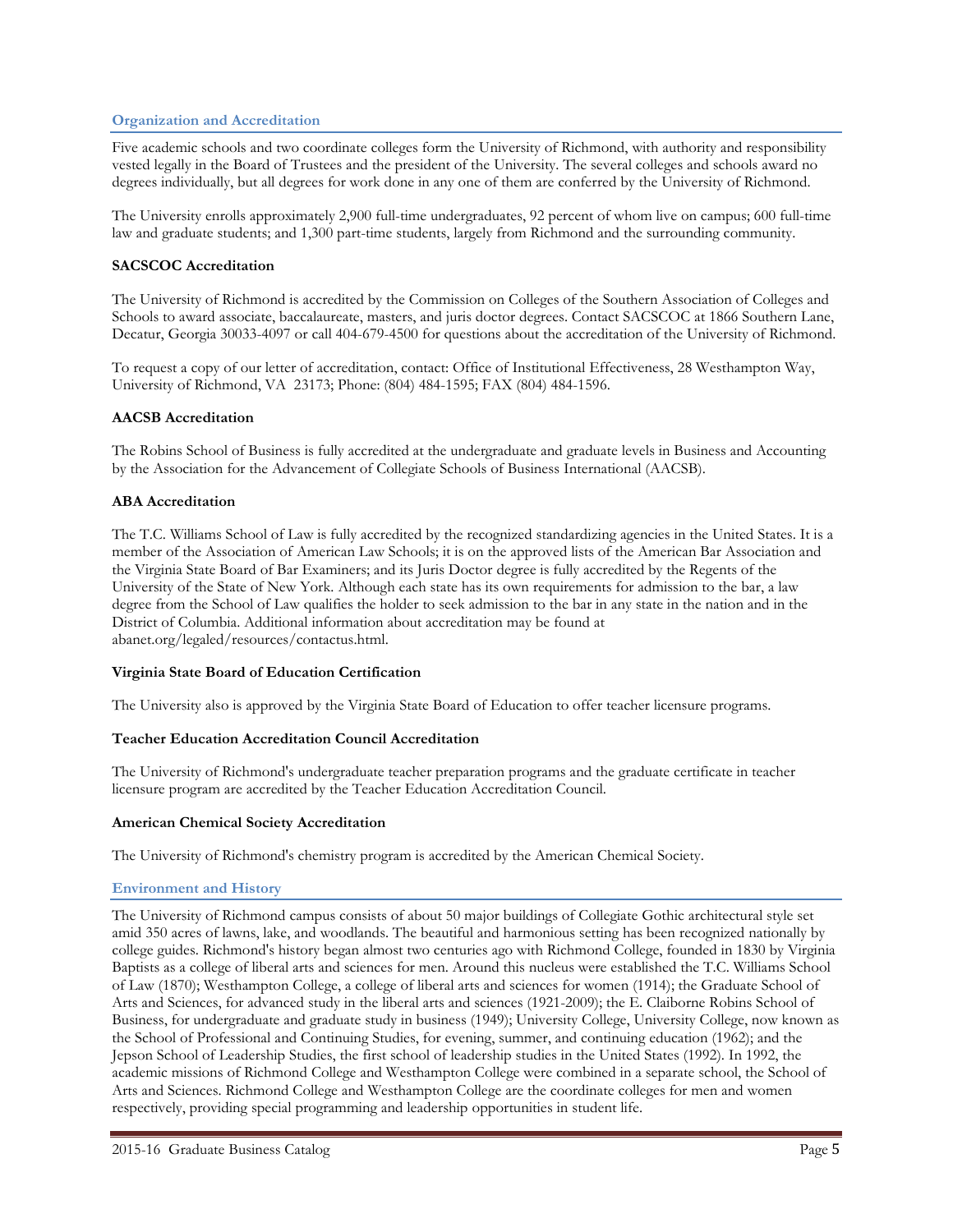Richmond benefits from a heritage of ethical and religious values, a residential character, and a commitment to liberal and general education through intimate schools and colleges joined into a substantial whole.

# **Library Resources**

Boatwright Memorial Library, facing Westhampton Lake, is the main library. It includes collections and services for the humanities, social sciences, sciences, and business. Boatwright is also home to the Media Resource Center and the Digital Scholarship Lab. The Parsons Music Library is in the Modlin Center for the Arts. The Science Reading Room in the Gottwald Science Center holds a small collection of key science reference books, offers access to online resources, and provides opportunities for consultations with the science librarian. The Muse Law Library in the Richmond School of Law serves the special needs of law students and faculty. The libraries' collections have been developed to meet the needs of students and faculty. Those collections, not including those in the Law Library, consist of more than 500,000 volumes, access to more than 30,000 print and online journals, 65,000 electronic books, more than 230 online databases and a wealth of resources in media such as sheet music, DVD, audio CD, microfilm and audio books. Since 1900, the University of Richmond has enjoyed status as a depository for U.S. government publications. Boatwright Memorial Library holds more than 500,000 government documents in print and microform and provides electronic access to thousands more. The Galvin Rare Book Room contains nearly 25,000 rare books, first editions, maps, photographs and manuscripts. The online library catalog (library.richmond.edu) provides access to the collections. The libraries participate in local and state consortia as well as national networks to obtain access to databases and to borrow items not held in the University's collections. The University's libraries are open to the entire University community.

The libraries offer group and individual instruction in how to use these resources effectively. Group instruction is offered in the Boatwright Computer Classroom and other locations. A formal introduction to library services and resources is a part of every First Year seminar. Individual assistance is available in person and online through various means described at library.richmond.edu/help/index.html.

Boatwright Memorial Library offers a mix of study space suitable for individuals working alone or in groups as well as AV viewing/listening carrels and rooms and more than 120 public computer workstations. Laptop computers are loaned for in-building use and connect to the University's wireless network. When classes are in session, the first and second floors of Boatwright Library are open 24 hours a day.

A separate wing of Boatwright Memorial Library houses the Virginia Baptist Historical Society, a memorial to the Virginia Baptists who struggled to secure religious liberty in America. The library holds thousands of books, church records, manuscripts, and personal papers related to Virginia Baptist history and heritage. The Society also manages the University's archives, a large collection of books, photos, and memorabilia related to the University's rich history. Boatwright Library is also home to the Eight Fifteen at Boatwright coffee shop.

# **Computing Facilities**

The University of Richmond has a strong commitment to prepare students to work in technology- and informationcentered environments. The University provides computers, software, and specialized equipment for student use in labs, public areas, classrooms, and residence hall lounges. All students in the residence halls have their own wired network connections, and the entire campus is blanketed with a high-speed wireless network that provides students, faculty, staff, and guests with secure access to a wealth of resources.

The University maintains a robust network infrastructure. A wireless network supports mobile computing in every building on campus, and provides coverage in most outdoor locations and public gathering spaces. Information Services maintains University-owned systems loaded with up-to-date versions of the latest software tools and anti-virus software. All users must have an active University computer account to log into any lab machine. To help ensure the security of the University systems and network, the University requires all users to change passwords regularly in order to maintain an active account. Policies regarding the use of technology and information resources are posted on the Information Services Policies website.

The ground floor of Jepson Hall houses many computing resources, including a general purpose computer lab; five PC classrooms with full multimedia capabilities; and two computer classrooms running Windows, Linux, and Unix designated for use by the math and computer science department. When classes are not in session, the Jepson Hall computer classrooms are open for student use. Jepson Hall is also the location of the Computer Help Desk, a resource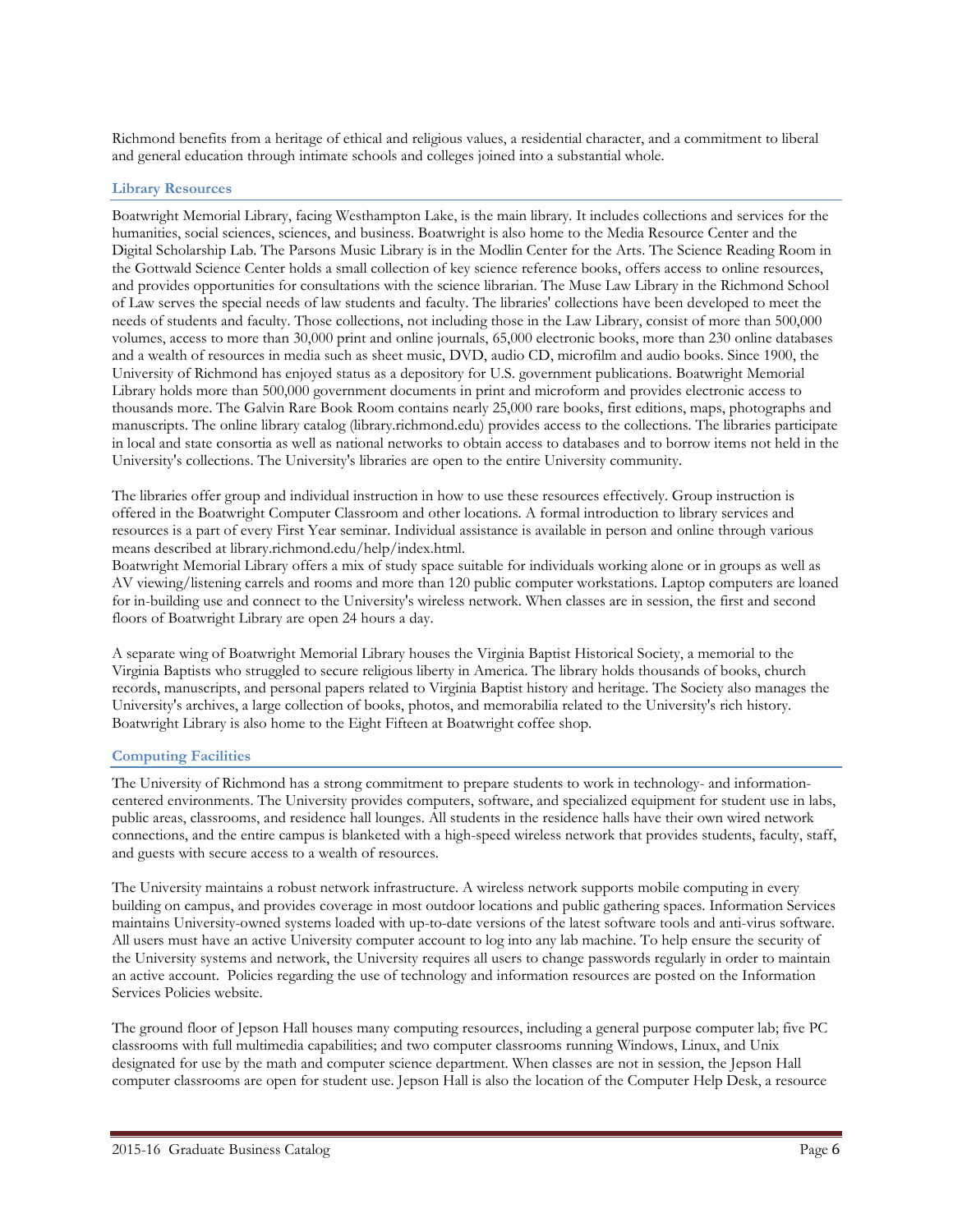that provides assistance with computing-related issues for the entire campus. A listing of the current hours of operation for all of these resources may be found on the Information Services website.

The Center for Technology Learning Center (CTLC) is a unique resource located on the third floor of Boatwright Memorial Library. It is devoted to servicing the multimedia needs of students, faculty, and staff. This area offers PC and Mac workstations equipped with high-end Web development, multimedia, animation, 3-D modeling, and audio-video recording and editing software. Scanners, high quality printers, large-format plotters, digitizers, and digital video and still cameras also are available. In addition, the CTLC contains a photography studio and a small recording studio. The CTLC also supports media production in the Media Resource Center on the second floor of Boatwright Library. Most importantly, the CTLC is staffed by professionals and well-trained student assistants are available to assist students, faculty and staff. Students not only have access to the hardware and software, but also to experts who can help them effectively use the specialized tools.

Technology training for students, faculty, and staff is available in a variety of formats, including books and CDs available in the CTLC and searchable through the Library catalog; online video tutorials; technology training classes offered throughout the school year; and one-on-one training sessions available through appointments at the CTLC. CTLC hours of operation and current technology training classes may be found on the Information Services website.

# **Spiritual Life**

This mission of the Office of the Chaplaincy is Inspiring Generous Faith; Engaging the Heart of the University.

The Office of the Chaplaincy consists of five full-time staff members and eighteen affiliated campus ministers. Together, we focus on five strategic goals to advance our mission:

- Creating structures of inclusion for the diversity of faith traditions present on campus.
- Including our eighteen partner campus ministries more robustly in the mainstream of campus life.
- Providing pastoral care to all members of the university community, particularly students.
- Developing programming for students to pursue spiritual renewal, reflection, and critical engagement with their own experience and that of others.
- Animating conversations of meaning across many lines of difference to cultivate our highest ideals of responsible living and learning.

Some of our yearly highlights include the Pilgrimage program to Israel; our Multifaith Student Council; the Weinstein-Rosenthal Forum on Faith, Ethics, and Global Society; our One Book, One Campus program; our Consider This dinner series; the annual Iftar, Seder, Thanksgiving, and December Candlelight services.

In addition, a wide range of worship and fellowship opportunities are offered such as weekly Catholic Mass; Kairos, a Christian contemplative service; Shabbat services; Muslim prayer; and Zen Meditation. Additional worship and study opportunities are offered through our campus ministry team.

Visit our website for detailed information: chaplaincy.richmond.edu.

The Office of the Chaplaincy is located in the Wilton Center, between Cannon Memorial Chapel and Tyler Hanes Commons. We look forward to meeting you.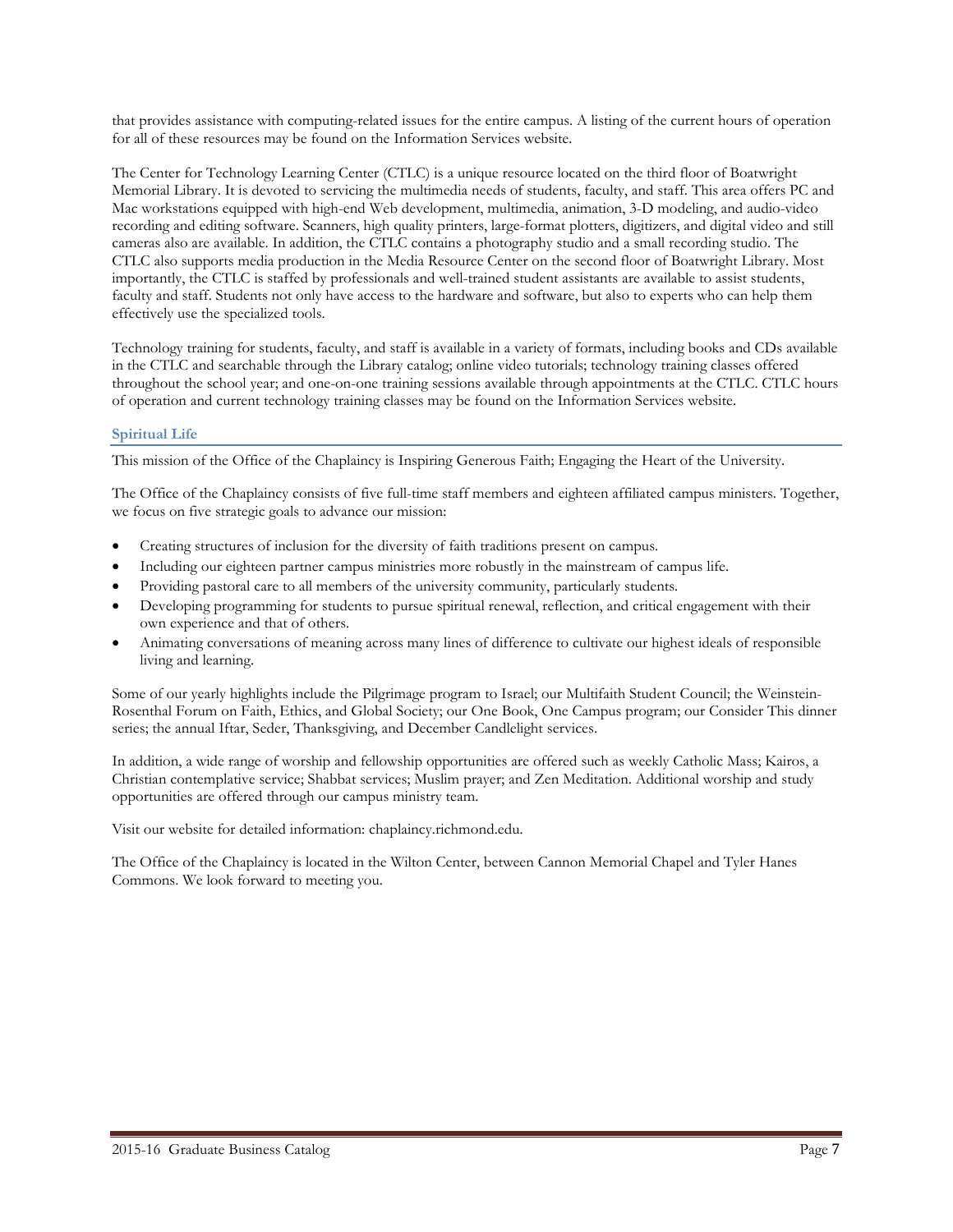# **Admission**

Applicants must meet the specified admission requirements to be eligible for admission to one of the programs offered by the Robins School of Business. However, meeting these requirements does not ensure acceptance. Acceptance is determined by the Director of the Reynolds Graduate School of Business in consultation with the Robins School's Graduate Council. Equal opportunity for admission is assured to all applicants subject to qualifications, space, and class-size limitations.

Application for admission to the MBA Program or the JD/MBA program must be made on the MBA application form. A \$50 nonrefundable fee must be submitted with the application.

Applicants for the JD/MBA program are required to meet the admission standards of both the MBA program (as set forth in this bulletin) and the University of Richmond School of Law. Applications must be made separately to the MBA program and to the school of law. A bulletin and application form for the school of law may be obtained from: Director of Admissions, University of Richmond School of Law, University of Richmond, Virginia 23173.

# **Admission Requirements**

To be considered for admission to the MBA program, an applicant must:

- Complete the online MBA application
- Submit a \$50 application fee made payable to "University of Richmond"
- Hold a baccalaureate degree from an accredited college or university
- Have an acceptable grade point average (GPA) on all college and university work
- Each applicant must submit an official score report for either the Graduate Management Admission Test (GMAT) or the GRE. The score must be no more than five years old at the time of application. Information on the GMAT may be obtained from www.mba.com, and information on the GRE may be obtained from ets.org/gre. In recent years, the average GMAT score for incoming students has been approximately 605.

Note: Students whose native language is not English, or whose collegiate-level instruction was not in English, must submit a TOEFL score report with a score of at least 600 on the paper based test or 100 on the Internet based test. If submitting an IELTS score, it must be 7 or higher. Information about the TOEFL may be obtained from the Educational Testing Service, Princeton, New Jersey 08541 or ets.org/toefl.

# **International Students**

It is advised that international applicants contact the MBA office to discuss application requirements

In addition to the other requirements for admission to The Richmond MBA, the following is required:

- 1. Copy of Passport and Visa
- 2. An evaluation of your undergraduate diploma and transcript by Global Credential Evaluators if your degree was obtained outside of the U.S. (gceus.com). It is necessary to request a course-by-course evaluation and a calculated GPA. (An applicant whose prior experience in higher education includes work taken at a non-United States college/university is required to have the academic record evaluated by an independent credentials evaluation service)
- 3. Completed Certification of Finances form with official bank certification and I-20 authorization form. Submit the I-20 Authorization Form and the Certificate of Finances Form to the MBA office.

Applicants for the MBA are expected to have at least two years of relevant work experience after completion of the baccalaureate degree. The two-year work experience requirement is waived for JD/MBA students. Before an applicant will be considered for admission, the following documents must be on file in the graduate business office:

- 1. A completed application form available on the MBA website
- 2. Official transcripts of all college and university work attempted from each college and university attended. An applicant whose prior experience in higher education includes work taken at a non-United States college or university may be required to have the academic record evaluated by an independent credentials evaluation service. In addition, non-United States citizens are required to submit additional documents to meet U.S.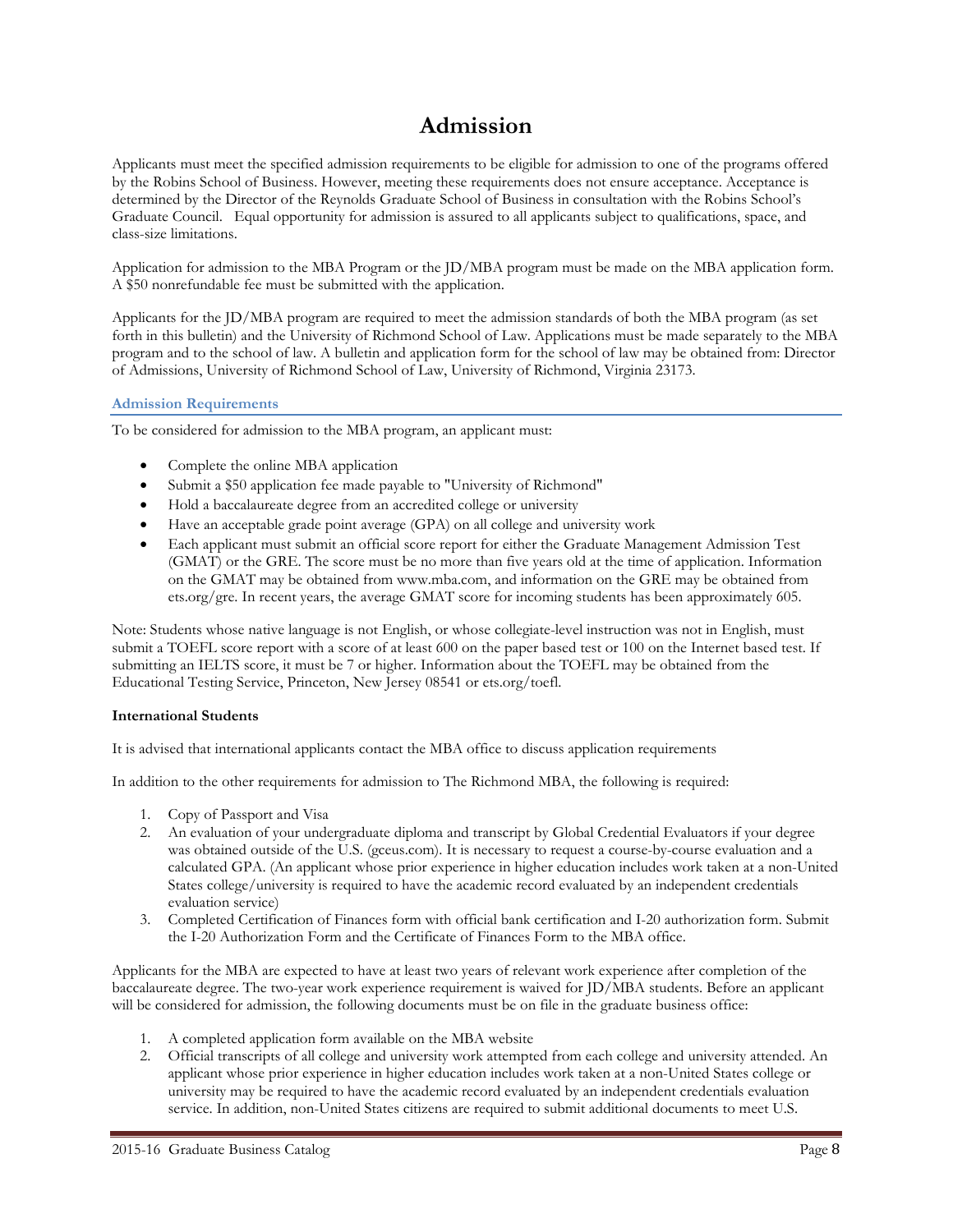Citizenship and Immigration Service requests. Such students should contact the director at least six months prior to the application deadline to determine if a transcript evaluation will be required and/or what additional documents must be submitted.

- 3. Official GMAT or GRE score report
- 4. Current resume

Official documents verifying college and university work and test scores must be sent from the institution or agency responsible for the information directly to the MBA Office.

Students are admitted in both the spring and fall semesters. All application materials must be in the MBA Office by the deadline posted on the MBA website to be considered for admission for the upcoming spring or fall semester. The address for all application materials is:

**Director** MBA Program Robins School of Business University of Richmond, Virginia 23173

# **Financial Affairs**

#### **Tuition, Room and Board**

#### **Tuition**

For 2015-16, the tuition for graduate business program students is \$1,380.00 per credit hour. The University reserves the right to increase the fees listed herein if conditions should make such changes necessary or advisable. The changes will be announced as far in advance as possible.

Note: Regardless of the University division in which a course is taken, the student pays the tuition and fees of the school to which he or she has been admitted and which is considered the school of record. Any special fee associated with a particular course, such as a laboratory fee, is charged based on registration in the course.

#### **Payments**

Inquiries concerning payment should be directed to the Office of Student Accounts, phone (804) 289-8147 or (866) 241- 8893 (toll free) or e-mail at bursar@richmond.edu. Payment in full is due by the end of the first week of classes each term, whether or not an invoice has been received.

Fees are electronically invoiced. To avoid incurring a late-payment fee, delays in registration and other areas, individuals are urged to pay fees when due.

Students receive monthly e-mail notifications to their UR e-mail address with the subject line "University of Richmond Electronic Invoice/Statement" and a link to QuikPAY. The student's University of Richmond ID number is used for authentication. Students can also access their account through BannerWeb. Upon login, students may view invoices, set up and store bank account or credit card information, set up authorized payers, pay invoices electronically, and print paper copies.

The student may authorize others to view the invoice as an authorized payer. Each invoice cycle, the student and the authorized payer will receive an e-mail notification that the electronic invoice has been sent with a link to the QuikPAY login page.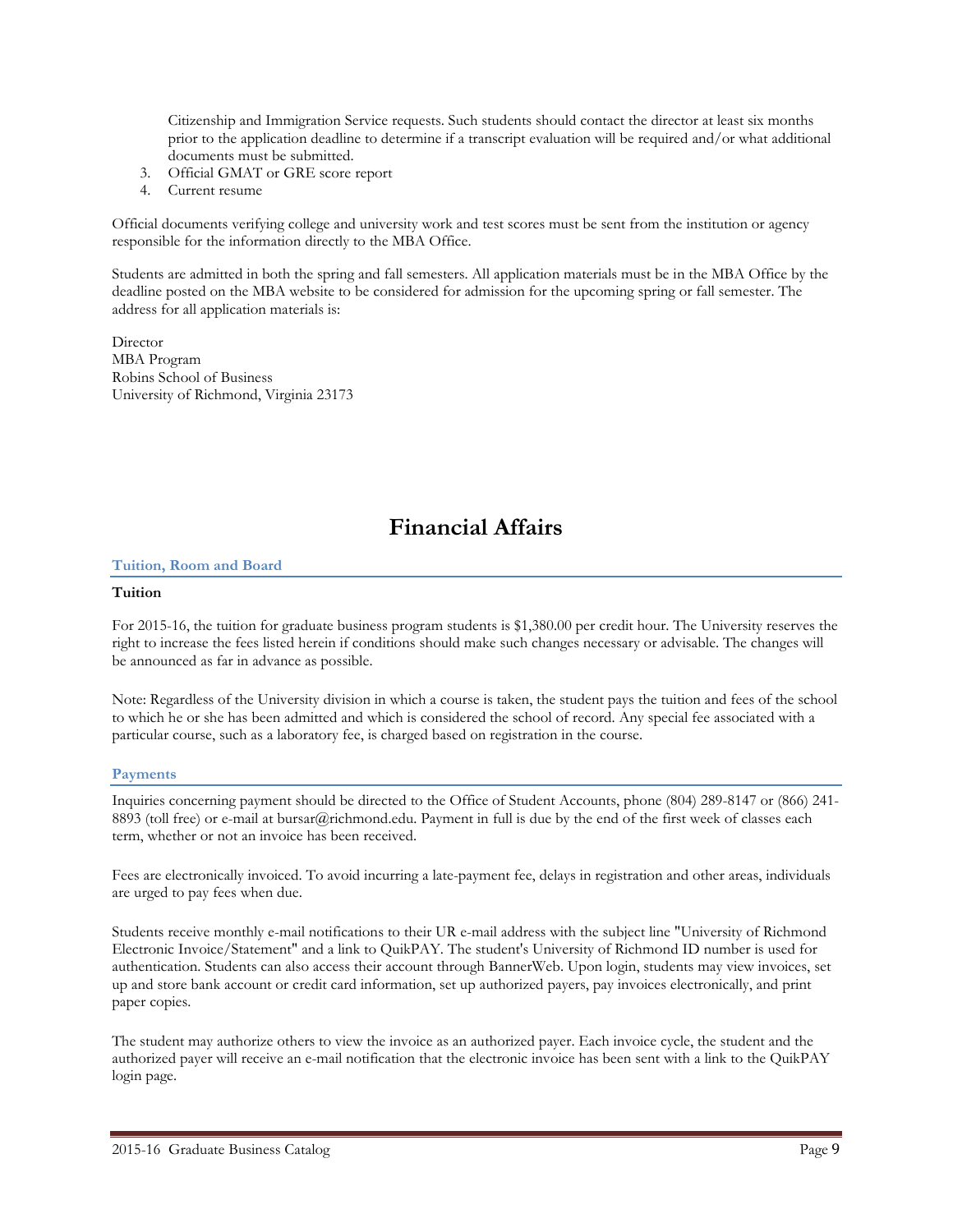Tuition payment options include:

- 1. Cash
- 2. Check, payable to the University of Richmond
- 3. The University of Richmond accepts MasterCard, Visa, Discover and American Express via QuikPAY. A vendor fee of 2.75% of the amount charged will be charged to your credit card account for this service. Electronic checks, at no cost to the payer, are also accepted at this site.
- 4. e-Check is an optional feature. Checking and savings account information from a bank within the United States can be entered at the QuikPAY website and payments will be transferred electronically to the University of Richmond for no fee. You will have the option to have the site retain your bank account information or you may enter it each time you make an e-Payment.
- 5. tuitionpay.salliemae.com/richmond

The University offers an installment plan administered by Sallie Mae (soon to be Higher One). The tuition installment plan provides students with a low cost plan for budgeting tuition. The monthly plan is NOT a loan program, therefore no debt is incurred. There is no interest or finance charge assessed on the unpaid balance due to the college. The only fee to participate in the payment plan is a \$30 per semester nonrefundable enrollment fee. You will automatically receive monthly electronic statements.

To participate in the three- or four-month payment plans, student applications must be received by Sallie Mae by August 10 for the fall (date is approximate) and December 10 for the spring (date is approximate). The budget period is August through October for the fall three-month plan; August through November for the four-month plan; January through February for the spring three-month plan; January through April for the four-month plan. The Monthly Plan is not available for courses offered during the summer terms.

To enroll in a plan go to the website and click on Enroll Now.

Only authorized payers are able to view their own payment and bank information. Each authorized payer is assigned a separate PIN number for added security and privacy.

Electronic payment is the preferred payment method, but is optional. Payment may be mailed or made in person at the Cashier's Office in Sarah Brunet Hall. To send a check or money order through the mail to the university, please print a copy of the PDF invoice detach the bottom portion of the statement and mail with the payment (payable to the University of Richmond with your UR ID number printed clearly on the check) to: University of Richmond, Box R, University of Richmond, VA 23173.

No credit is given for a term's work nor a degree conferred until all charges have been satisfactorily settled. Failure to make satisfactory financial arrangements can result in delay of graduation, denial of registration privileges, removal from classes, and/or the withholding of transcripts.

If the University deems it necessary to engage the services of a collection agency or attorney to collect or to settle any dispute in connection with an unpaid balance on a student account, the student will be liable for all collection agency and/or attorney's fees, reasonable expenses, and costs incurred. Accounts referred to a collection agency are reported to a credit bureau. By registering for classes you are acknowledging receipt of this information and your acceptance of the associated responsibilities.

# **Direct Deposit**

With Direct Deposit, your refund check will be automatically deposited to the bank account you specify, eliminating trips to the bank and the risk of your check being lost or stolen. It may take up to two business days for a direct deposit to post to your bank account. To participate, return the completed Student Authorization Form available on the Controller website controller.richmond.edu/common/pdf/payroll/direct-deposit-student.pdf along with a voided check to Accounts Payable. The mailing address is on the direct deposit form.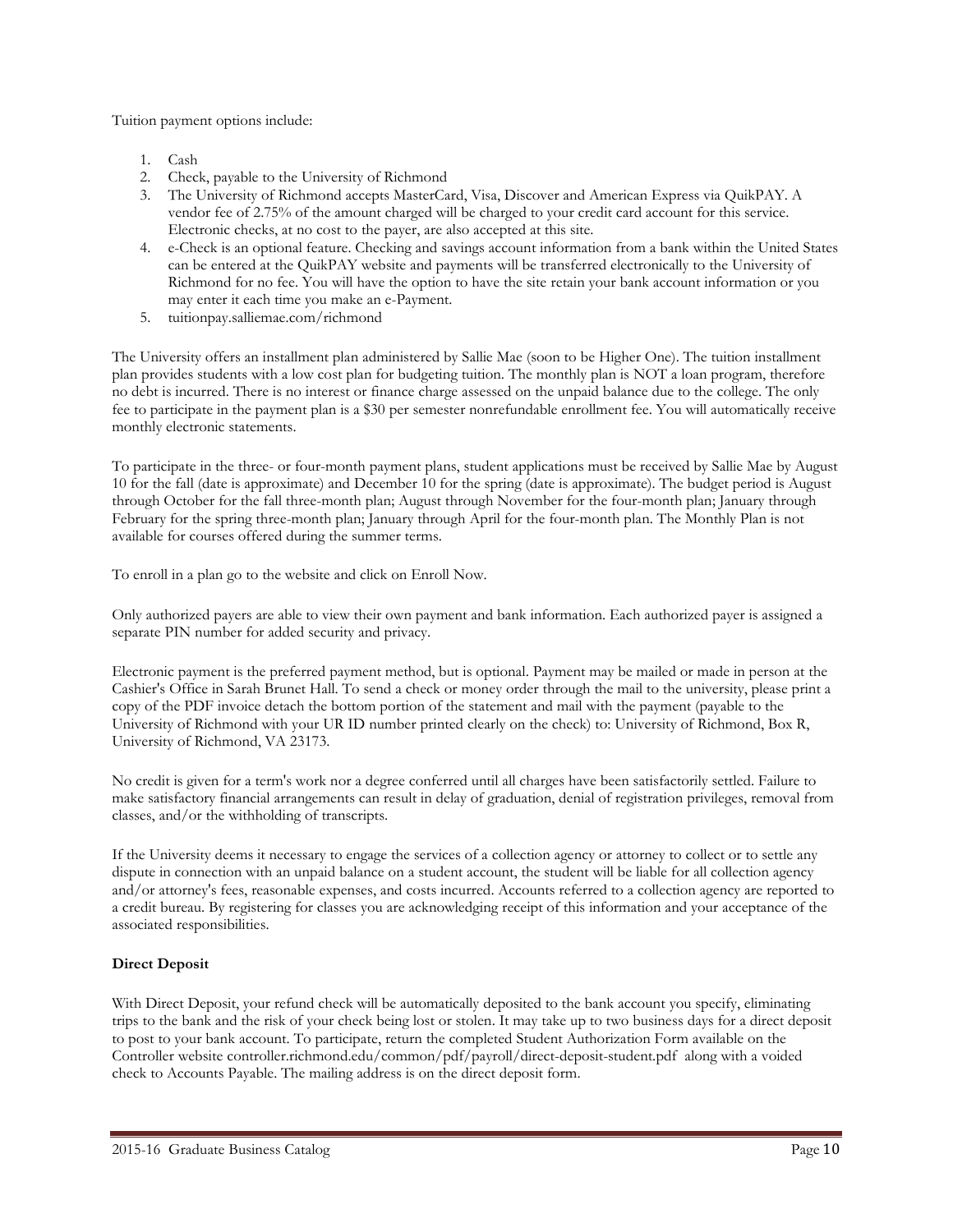Mail all correspondence regarding your student account to the Bursar's Office:

Bursar's Office, Box R, University of Richmond, Virginia 23173

# **Refund of Tuition and Fees**

Students are matriculated by semester. If a student withdraws from classes or is dropped from the University for whatever cause, a refund of fees for a fall or spring semester shall be made in accordance with the University's refund policy, based on the following schedule. Failure to attend class does not constitute a withdrawal. This schedule is adapted for summer terms. Students who withdraw from the University and who are receiving any financial assistance may be required to return such assistance per Public Law 668.22 and institutional policy. The University of Richmond complies with all federal regulations governing recipients of federal Title IV funds. Information regarding financial aid refund policies is available in the Office of Financial Aid.

The amount of the refund is based on the date that the written withdrawal notification is received in the Office of the Dean. Any special fee associated with a particular course is non-refundable after the first day of term.

# **Refund Schedule (Spring and Fall Semesters Only)**

| Withdrawal on or before the first day of term | 100% less deposits |  |  |
|-----------------------------------------------|--------------------|--|--|
| Withdrawal during the first week of term      | 100%               |  |  |
| Withdrawal during the second week of term     | 70%                |  |  |
| Withdrawal during the third week of term      | 50%                |  |  |
| Withdrawal during the fourth week of term     | 25%                |  |  |
| Withdrawal during the fifth week of term      | 25%                |  |  |
| Withdrawal during the sixth week of term      | 25%                |  |  |
| Withdrawal after the sixth week of term       | None               |  |  |
| <b>Refund Schedule (Summer Sessions Only)</b> |                    |  |  |
| Withdrawal on or before the first day of term | $100\%$            |  |  |
| Withdrawal during the first week of term      | 50%                |  |  |
| Withdrawal during the second week of term     | 25%                |  |  |
| Withdrawal during the third week of term      | 25%                |  |  |
| Withdrawal after the third week               | None               |  |  |

# **Appeals Process**

The University of Richmond has an appeals process for students and parents who believe individual circumstances warrant exceptions from published policy. A student or parent has six weeks from the time of withdrawal to appeal the University's refund policy.

All appeals must be in writing and directed to:

Annemarie Weitzel Bursar's Office, Box R, University of Richmond, Virginia 23173. bursar@richmond.edu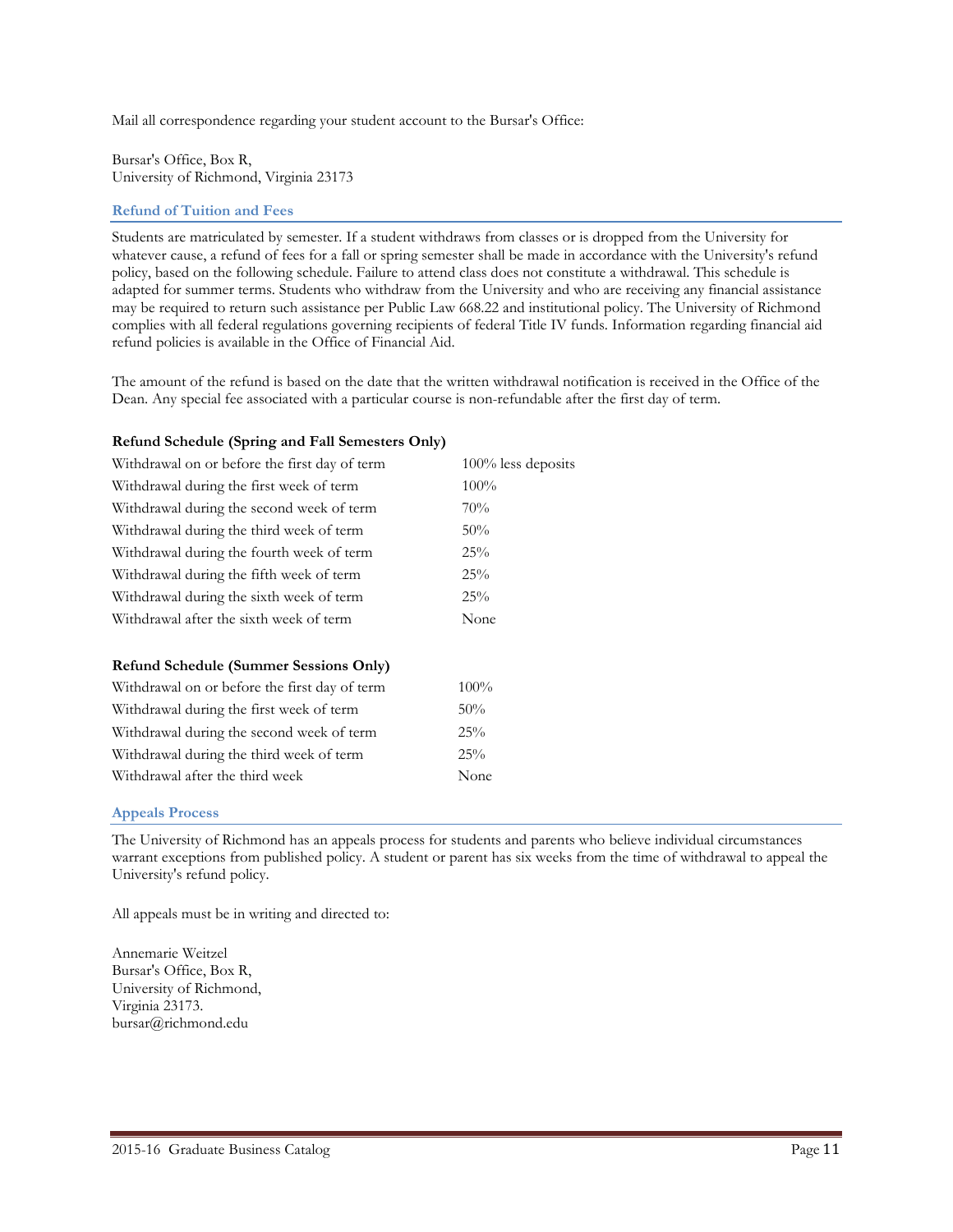## **Appeals Process**

The University of Richmond has an appeals process for students and parents who believe individual circumstances warrant exceptions from published policy. A student or parent has six weeks from the time of withdrawal to appeal the University's refund policy. All appeals must be in writing and directed to:

Annemarie Weitzel Bursar's Office, Box R, University of Richmond, Virginia 23173. bursar@richmond.edu

# **Financial Aid**

#### **Financial Aid Overview**

The University of Richmond offers graduate students various forms of financial assistance from federal and institutional resources. Financial aid recipients must be enrolled or unconditionally accepted for enrollment on at least a half-time basis in a degree program at the University. Details on the specific aid programs are outlined below. For more information, contact the Financial Aid Office (telephone: (804) 289-8438, email: finaid@richmond.edu, or financialaid.richmond.edu/grad/index.html).

#### **Federal Loans**

The Federal Direct Loan program allows graduate students to borrow federal loans to assist with educational expenses. Students must be U.S. citizens or permanent residents, be enrolled at least half-time, and be making satisfactory academic progress.

The Free Application for Federal Student Aid (FAFSA) and the appropriate Federal Direct Loan application must be filed at least six weeks prior to the start of the term. Visit financialaid.richmond.edu/grad/loans.html or contact the Financial Aid Office at (804) 289-8438 or finaid@richmond.edu for more information and applications.

#### **Student Employment**

On-campus employment opportunities may be available to graduate students enrolled at least half-time through the Federal Work-Study program (FWS) or the University Work Program (UWP). FWS is a need-based program. Students interested in this program must complete the FAFSA and demonstrate eligibility for need-based aid. The UWP program is available to students who do not apply for or qualify for need-based aid. For more information and for job opportunities, please visit the student employment website at studentjobs.richmond.edu or contact the Financial Aid Office at (804) 289-8438 for more information.

#### **Veterans Benefits**

Students eligible to receive tuition benefits administered by the U.S. Department of Veterans Affairs (VA) must apply for benefits through the VA. Students should forward Certificates of Eligibility to the Veterans Certifying Official, Registrar's Office, University of Richmond, VA 23173 to have enrollment certified. In addition to the tuition benefits offered under the Post 9/11 GI Bill program, the University participates in the Yellow Ribbon program. For details regarding eligibility for the Yellow Ribbon program at Richmond, go to financialaid.richmond.edu/yellowribbon.html.

#### **Satisfactory Academic Progress**

According to federal regulations and University of Richmond (UR) policy, students must maintain Satisfactory Academic Progress (SAP) to receive federal and institutional financial aid. Some private loan programs also require SAP. Evaluation of students' progress for financial aid purposes is made annually at the end of the spring term to determine financial aid eligibility for the following year (summer term, fall term, and spring term). When assessing SAP, the University will review all terms of enrollment at UR as well as transfer work accepted toward UR degree requirements, whether or not the student received financial aid during those terms.

The standards of academic progress outlined here are solely for the purpose of evaluating eligibility to continue receiving federal financial aid. They do not replace or modify academic standards required for continued enrollment at the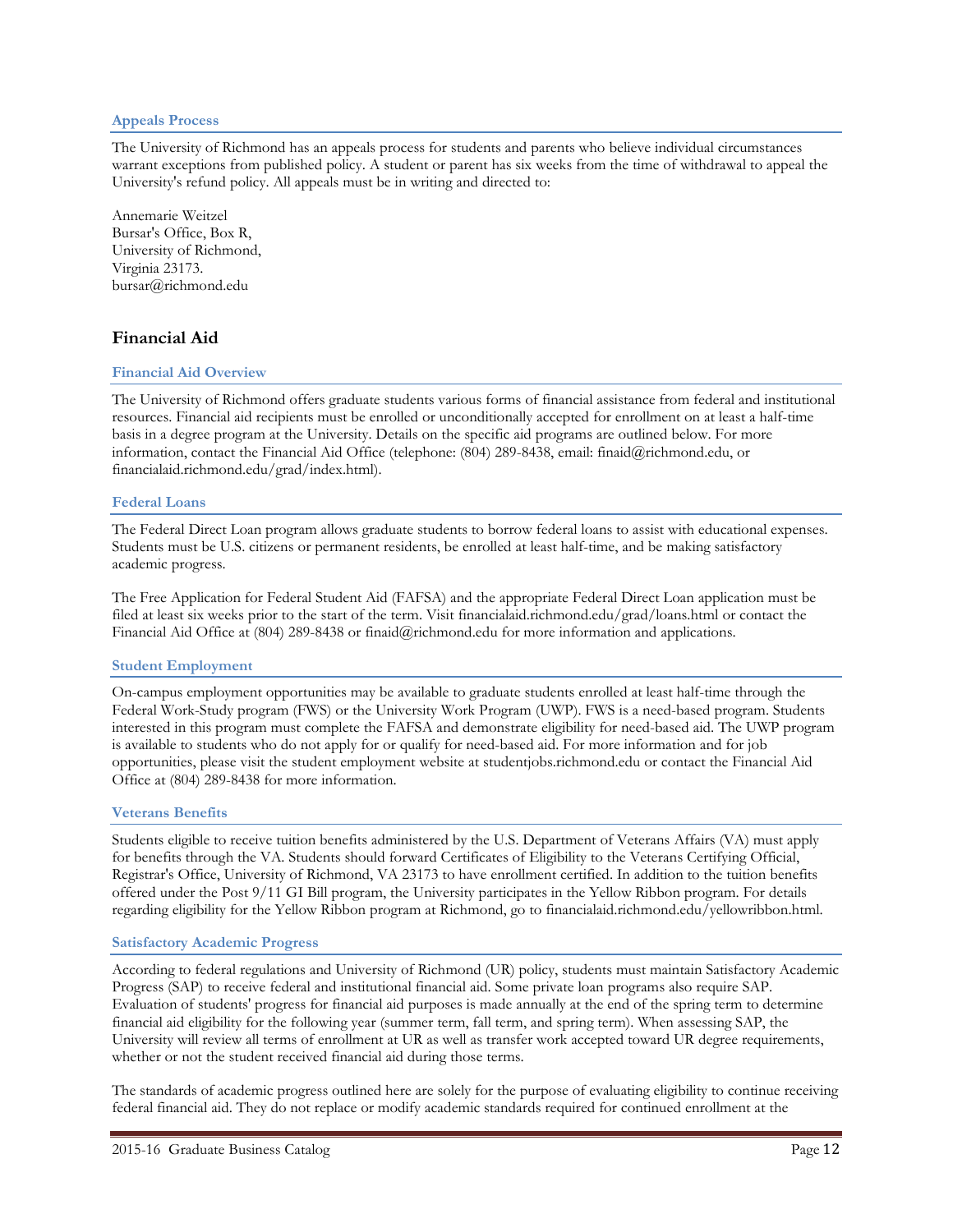University of Richmond. The effect of incomplete coursework, withdrawals, and course repetitions impacts SAP in the following ways:

- Incomplete coursework is not included in the GPA or in the number of credits earned but is counted as attempted credit.
- Courses from which a student withdraws are not included in the GPA or in the number of credits earned but are counted as attempted credit.
- Repeated courses are counted only one time as earned credits. However, credits for each course taken, including all repeated courses, are counted as attempted credit. Both grades will be calculated in the cumulative GPA.

At the end of the spring term, Graduate Business students must meet both of the following requirements:

- Have completed 67% of all attempted coursework, (including transfer work and pass/fail courses) AND
- Have achieved a cumulative grade point average of at least a 3.0

In addition, students must complete degree requirements within the 150% maximum timeframe allowed. That is, as the MBA degree program requires 45 hours to complete, the maximum number of hours attempted to complete the program cannot exceed - 67 hours, including transfer work and pass/fail courses. Successful completion of a class means receiving one of the following grades for the class: A, B, C, D.

Students not meeting the SAP requirements for federal financial aid at the end of the spring term will not be eligible for any additional federal financial aid until the standards are met. Denial of aid under this policy may be appealed by the student, in writing, to the Director of Financial Aid within 30 days of notification that the student is no longer eligible for aid. Appeals will be considered for the following circumstances: the death of a relative of the student; an injury or illness to the student; or other special circumstances. A student's request must include information regarding why the student is not meeting the SAP standards and what factors have changed that will allow the student's academic progress to improve by the next evaluation.

Successful appeals will lead to one of two SAP statuses: Financial Probation or Eligible for Financial Aid. A student may be placed on 'Financial Probation' for the subsequent term if it is determined that he/she can regain eligibility after one term. A student may be found 'Eligible for Financial Aid' based on an academic plan that outlines future academic progress for the student as established by the Director of Financial Aid. The student will be notified of their SAP status based on the merits of the appeal. If the appeal is not granted, the student will be notified of the decision and will be financially responsible for their educational expenses.

# **Return of Financial Aid When a Student Withdraws**

A student who withdraws during a semester may be entitled to a refund of certain charges as outlined in the Refund Policy. Withdrawal may also affect a student's financial aid eligibility for the semester as outlined in the federal Return of Title IV Program Funds Policy and the Return of Non-Title IV Program Funds Policy.

# **Return of Title IV Program Funds Policy**

The 1998 amendments to the Higher Education Act (HEA) of 1965 and subsequent regulations issued by the Department of Education (43 CFR 668.22) establish a policy for the return of Title IV grant and loan funds for a student who withdraws. Title IV grant and loan funds include the following programs: Federal Direct Loans, Federal Pell Grant, Federal Supplemental Educational Opportunity Grant, Federal Perkins Loan, Federal Work-Study, Federal Stafford Loans, Federal PLUS Loans, Federal Teach Grant and the Iraq and Afghanistan Service Grant.

The amount of Title IV funds the student earns, up to the withdrawal date, is based on a daily proration determined by dividing the total number of calendar days completed by the total number of calendar days in the semester (excluding breaks of five or more consecutive days). Adjustments must only be done up to and including the 60 percent point in time for the semester. After the 60 percent point in time, the student is considered to have earned all of the Title IV funds awarded for that semester.

Unearned Title IV funds must be returned to the Title IV programs. If the amount earned is greater than the amount that has been disbursed, the difference is treated as a late disbursement to the student. Unearned funds, up to the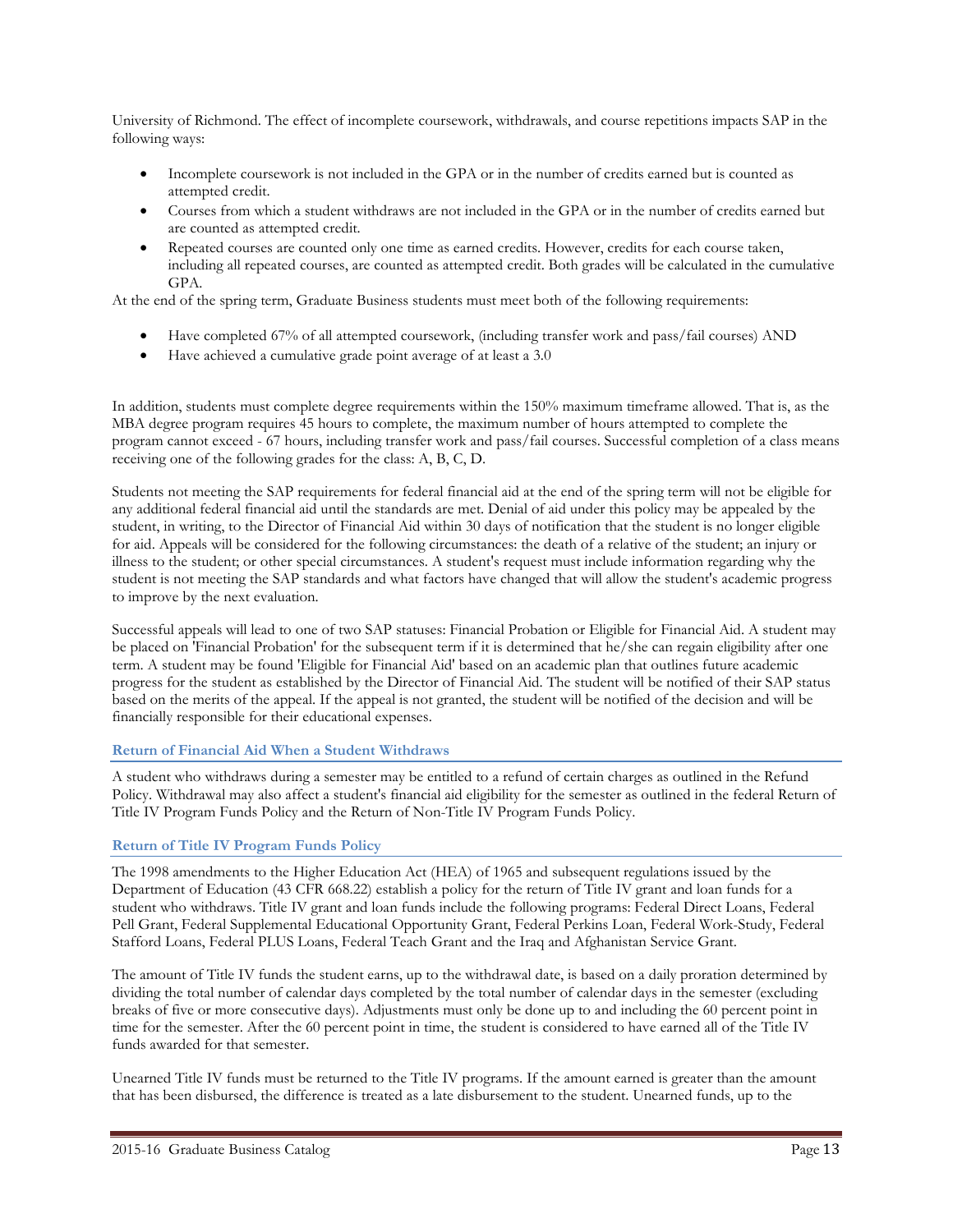amount of total institutional charges (tuition, room, and board) multiplied by the unearned percentage of funds, are returned to the Title IV programs by the University of Richmond. The student must return any portion of unearned funds not returned by the school. For grants, regulations limit the amount a student must repay to the amount by which the original overpayment amount exceeds 50 percent of the total grant funds received by the student. Title IV loan funds that must be returned by the student are repaid per the loan terms. Unearned Title IV funds are returned to the Title IV programs in the following order: Unsubsidized Direct Stafford Loans, Subsidized Direct Stafford Loans, Perkins Loans, Direct PLUS Loans, Federal Pell Grants for which a return of funds is required, Federal Supplemental Educational Opportunity Grants for which a return of funds is required, TEACH Grant for which a return of funds is required, and the Iraq and Afghanistan Service Grant for which a return of funds is required.

# **Return of Non-Title IV Program Funds Policy**

Non-Title IV financial aid will be adjusted for a withdrawing student based upon the University's Refund Policy. Adjustments will be made through the sixth week of classes. The amount to be returned to the non-Title IV financial aid program is the same percentage that will be refunded to the student for tuition and room charges. After the sixth week, the student is considered to have earned all of the non-Title IV aid. Non-Title IV financial aid funds are returned in the following order: institutional grants/scholarships, nonfederal loans, agency scholarships.

Students who are receiving financial aid and who are planning to withdraw from the University during a semester are strongly encouraged to meet with a financial aid advisor to review the impact that their withdrawal will have on their institutional charges and on their financial aid for the semester.

# **Student Life and Policies**

# **Resources and Services**

#### **Counseling and Psychological Services**

CAPS staff members are licensed doctoral-level mental health professionals who help students derive the greatest benefit from the educational opportunities at UR. Services offered include short-term individual psychotherapy, crisis intervention, outreach, training, consultation, and referral to other on- or off-campus resources as needed. Services are offered from about mid-August to about mid-June and are available to full-time students (except for SPCS students). Common reasons students come to CAPS include stress, anxiety, depression, relationship concerns, academic difficulties, grief, family concerns, traumatic events, eating problems, substance abuse, and sleep disturbance. Appointments can be made by visiting the CAPS office (201 Richmond Hall) Monday through Friday from 8:30 a.m. to 5 p.m. Confidentiality is assured to the full extent allowed by law. The CAPS website (wellness.richmond.edu/offices/caps/) has additional information on CAPS services, links to anonymous online screening surveys, and a variety of other mental health information. Phone: (804) 289-8119; FAX: (804) 287-1227.

#### **Dining Services**

University of Richmond Dining Services is a multi-operation department consisting of dining locations, snack shops, and retail stores. The E. Bruce Heilman Dining Center is a state-of-the-art facility overlooking Westhampton Lake that serves approximately 3,000 students and guests daily. A retail market is located off the main lobby and the upper level of the facility houses the Department of Food and Auxiliary Services and the campus post office.

The centrally located Tyler Haynes Commons (THC) houses Tyler's Grill, an eat-in or carry-out operation with a dining area that faces Westhampton Lake and gazebo. The campus smoothie bar, Freshens, and the Cellar, a late-night gathering space, are also located in THC. For late-night studying at Boatwright Library, gourmet coffee, hot drinks, and snacks are available at Eight Fifteen at Boatwright. Sodas, snacks, and grocery items also are available at the Dean's Den, located in the Whitehurst building near the Richmond Dean's office.

## **Meal Plans**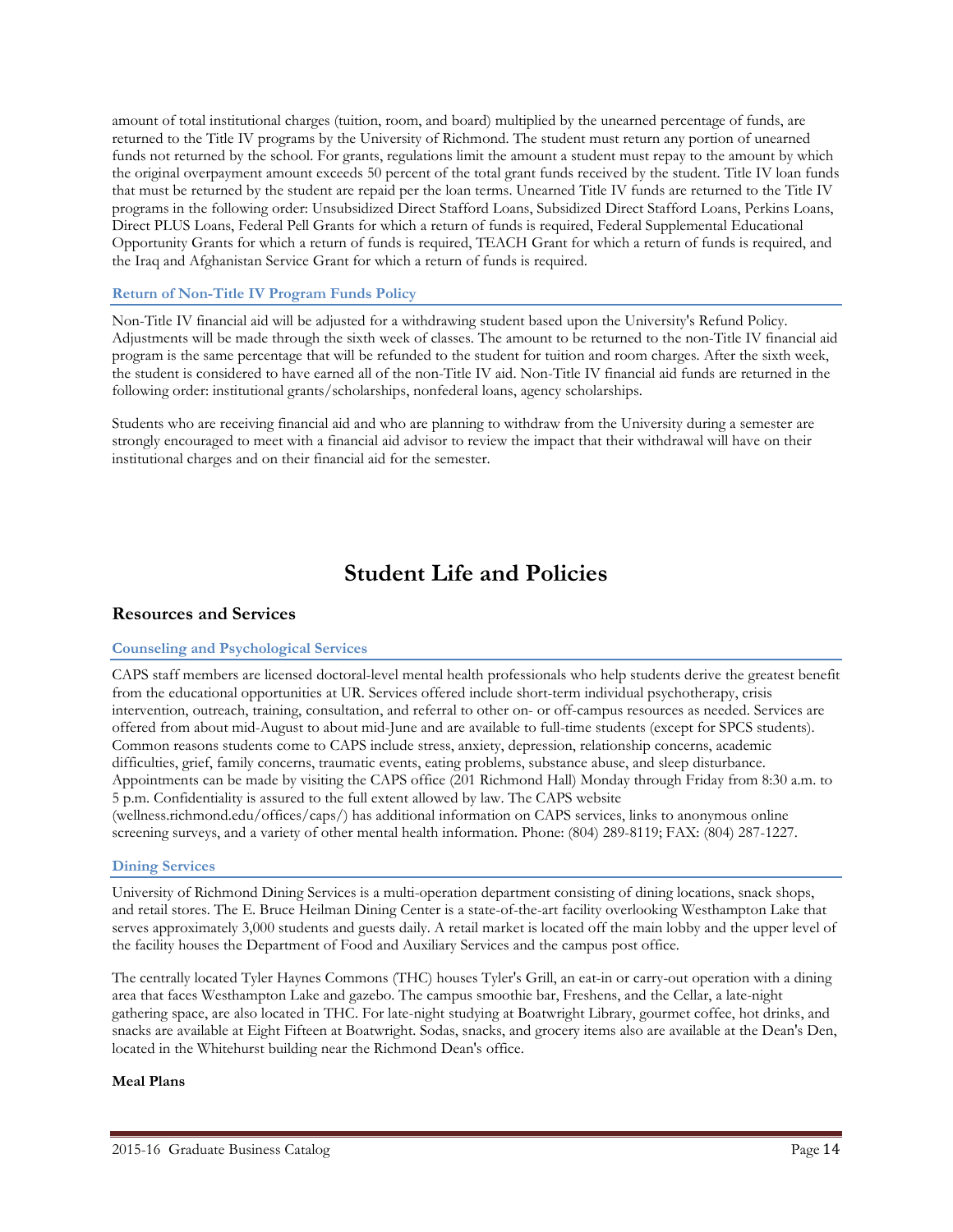Off campus and commuting students have meal plan options including the Spider Flex and the Spider Blue. Both plans offer on-campus convenience, meal discounts, and flexibility. Meal plan information is available on the Dining Services website at dining.richmond.edu.

# **Hours of Operation and Other Services**

Students can find something to eat somewhere on campus whenever classes are in session, from 7:15 a.m. to midnight Monday through Thursday, Fridays from 7:15 a.m. until 1:00 a.m. and Saturday and Sunday from 10:30 a.m. until 1:00 a.m. Dining services maintains an up-to-date schedule of menus and operational hours for all campus locations on its Web page. Meal plans follow the undergraduate academic calendar, and service and hours may be limited during academic breaks and holidays.

Catering and a wide variety of additional services, including nutrition counseling and meals-to-go, are also available through University Dining Services. Additional information is available upon request or can be viewed at dining.richmond.edu.

# **Special Dietary Needs**

With a registered dietician as a member of the University dining services team, every effort is made to support special dietary needs that are medically based. Medical documentation is required, and students with dietary restrictions or special needs are asked to make an appointment to see our nutrition professional. Students will be required to sign an informational release so that their situation can be discussed with their physician or medical professional as needed. In addition, dining services may require that students consult the University's physicians regarding their dietary requests.

The University does not have designated facilities to accommodate religion-based dietary needs on a daily basis. However, we do work closely with the campus ministry to provide kosher meals for Passover selections and carry-out meals during Ramadan. Please contact the associate director of dining services if you have questions regarding available services.

## **Emergency Information**

To report an emergency, call 911 or 289-8911 (cell phone). The non-emergency number is 289-8715

(Download a PDF of the Emergency Procedures)

#### **Getting Information**

During an emergency, UR will distribute information to the campus community via:

- Audio–Tornado siren and PA system
- Web–This website, alert.richmond.edu
- Email–Blast email to '@richmond.edu' accounts
- Text/voice messages–UR Alert text messages and/or voice messages to faculty, staff, and students who register a cell or home phone through BannerWeb
- Campus phones–Telephone messages to campus telephones
- TV–UR TV channel 16 broadcasts
- People–Resident assistants and area coordinators
- Hotline–UR Emergency Hotline: (804) 289-8760 or toll free at (866) 386-0403

#### **Emergency Terms**

Shelter in Place: Choose an interior room or one with as few doors and windows as possible. Remain there until the danger has passed. Examples: Tornado or other severe weather, nuclear alert, or hazardous materials spill.

Seek Secure Shelter: Get into a lockable space, like an office or classroom, and remain there. Lock and barricade doors, turn off lights, and turn cell phones to silent or vibrate mode. Get under a desk or other surface to hide. Wait for further instruction from law enforcement. If the threat is in your building and you can safely flee, then do so. Examples: Active shooter or dangerous person immediately threatening the campus.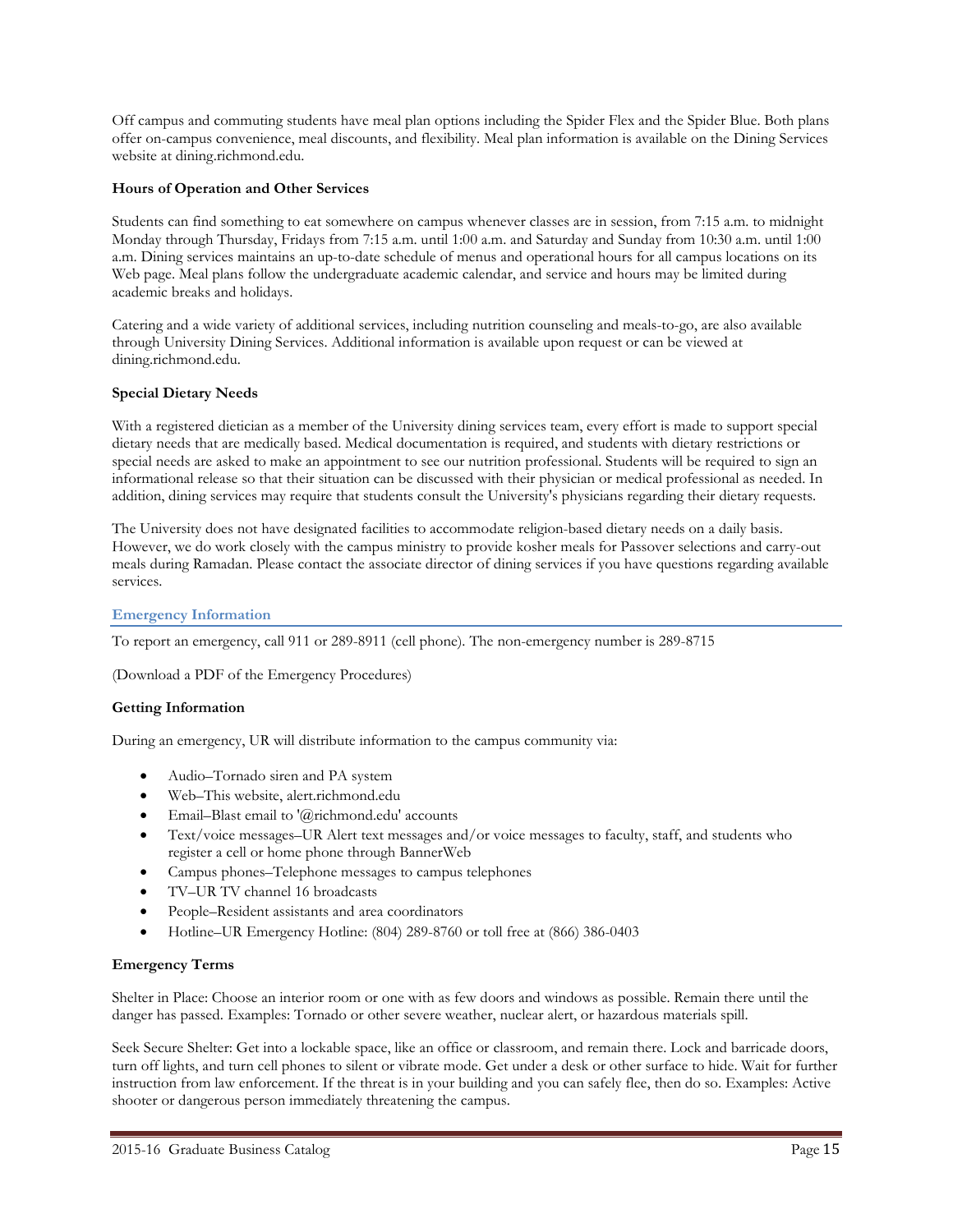Evacuate: Immediately leave the building that you are in, exiting through the nearest and safest exit. If the fire alarm has not been activated, do so. Examples: Fire, smoke.

Avoid Area, Warn Others: In these types of incidents, the emergency is localized on campus. University officials do not want anyone near the area and want you to alert others of the emergency. Examples: Hazardous materials spill, flooded roads, aircraft accident, bomb threat, civil disturbance, fire, gas leak, or power lines down.

# **What to Do**

Tornado

- Listen for the tornado siren. A single siren blast will sound continuously until the danger has passed.
- Seek shelter inside a building until notified by University officials that it is safe to leave.
- Stay away from electrical lines and devices.
- There is no "all-clear." The danger has passed when the siren silences.

# **Fire**

- Activate the nearest fire alarm and call 289-8911 if possible to report the location and cause of the fire.
- Everyone must leave immediately when a fire alarm is activated, even if there are no obvious signs of an emergency.
- Do not use the elevator.
- Remain calm and assist others in safely getting out.
- Confine the fire by closing all doors and windows if possible. Follow directions given by emergency personnel and go to the location designated by your building coordinator to await further instructions.

# **Earthquake**

- Stay inside the building until the shaking stops. Don't run downstairs or rush outside while the building is shaking.
- Stay away from glass, windows, outside doors and walls, and anything that could fall.
- A sturdy table or desk can provide cover.
- Once the building stops shaking, exit the building calmly and check for others in need.
- Do not use elevators.
- If outdoors, stay in the open until the shaking stops, avoid any falling debris fields such as buildings, power lines, etc.

# **Active Shooter/Dangerous Person**

- Remain calm, do not engage the intruder.
- A quick and quiet escape is suggested, if it can be done safely.
- If attempting to escape, keep your hands elevated with open palms visible, especially if encountering law enforcement officers. Follow all instructions officers may give you.
- If you cannot safely exit the building, seek secure shelter.
- Close and lock windows, lower blinds, remain out of sight, and turn off lights.
- Once secured inside, take cover behind concrete walls, thick desks, and filing cabinets that are away from windows and doors.
- Remain quiet, and turn off cell phone ringers.
- Only one person from the room should call police at 289-8911 and tell them where you are, where the dangerous person is, and the condition of others with you. Follow their instructions. If you cannot speak, leave the line open so the dispatcher can hear what is going on.
- Assist others if they are injured.
- Do not respond to any unfamiliar voice commands until you can be sure they are coming from a police officer.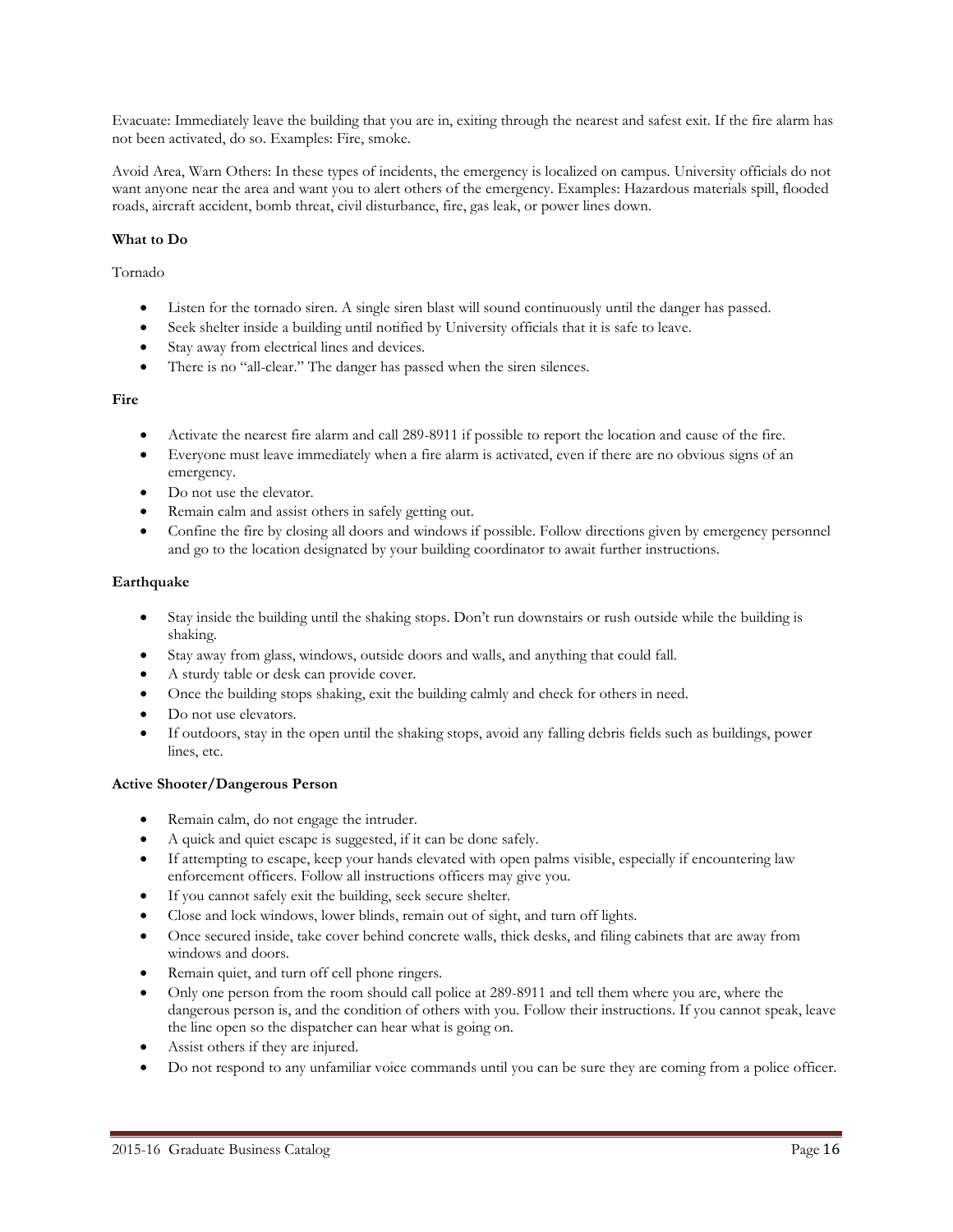# **Housing**

The University does not provide on-campus housing for graduate students.

#### **International Students and Study Abroad**

The Office of International Education, located in Puryear Hall, serves all students, undergraduate and graduate, in arts and sciences, business, leadership studies, continuing studies, and law. It offers advising on opportunities and procedures for study, internships, and work abroad; a wide variety of services for international students such as orientation, visas, work, health insurance, and taxes; and a broad range of cultural and social activities focused on cultures and countries around the world as well as cross-cultural issues.

# **Multicultural Affairs**

The mission of the Office of Multicultural Affairs is to support the ongoing enrollment and retention of ethno-culturally and socio-culturally diverse American students and promote a campus climate that celebrates diversity. Working in collaboration with a variety of other offices and departments campus-wide, the Office of Multicultural Affairs develops, implements, and advocates for programs that are designed to enhance the overall personal development and growth of University students.

# **Official University Communications**

The University of Richmond uses email as an official means of communication within the University. Examples include notification of financial aid, tuition bills, academic or disciplinary action, instructor feedback, and correspondence from University offices. Students are required to activate their @richmond.edu email account and to check it regularly. Students are responsible for reading the content of University communications sent to their email account. If students choose to forward their University emails to an external email provider, they are responsible for ensuring that the external email account remains active.

# **Recreation and Wellness**

The mission of the Department of Recreation and Wellness is to enhance the lives of its members by providing quality recreational and educational programs in an environment that promotes healthy lifestyles, academic productivity, and personal growth.

The Weinstein Center for Recreation and Wellness provides a comprehensive facility that includes a two-level fitness and wellness center, three-court gymnasium with an elevated walking and jogging track, two multipurpose rooms, pool, game room, and racquetball and squash courts, as well as locker room and sauna facilities. Participants have the opportunity to experience a full range of cardio and strength equipment, in addition to a wellness resource center and computer lab. Outdoor playing fields and lighted basketball and sand volleyball courts are available for recreational use. Thirteen tennis courts, a 400-meter track, and cross country trails are also available for recreational use when not scheduled for intramurals, intercollegiate athletics, or special events. The campus recently added an 18 hole disc golf course available for recreational use.

The fitness and wellness program offers group exercise, indoor cycling, and other fitness programs throughout the day. In addition, special screenings, assessments, and services are offered to address health and wellness topics. Services often include massage therapy, personal training, cholesterol screenings, blood pressure checks, and fitness assessments.

The intramural sports program offers a wide range of major and minor sports at a variety of skill levels. More than 25 sport clubs provide student leadership opportunities as well as competitive options for students who are not part of the varsity athletic program. The Natural High and Outdoor Adventure programs offer activities and trips throughout the year, often including whitewater tubing and rafting, camping, skiing, rock climbing and hiking. The Odyssey high ropes course is one component of a much larger and long term departmental goal for developing a comprehensive Outdoor Experiential Education program.

For more information about recreation and wellness programs or the Weinstein Center, please visit recreation.richmond.edu or call Member Services at (804) 289-8361.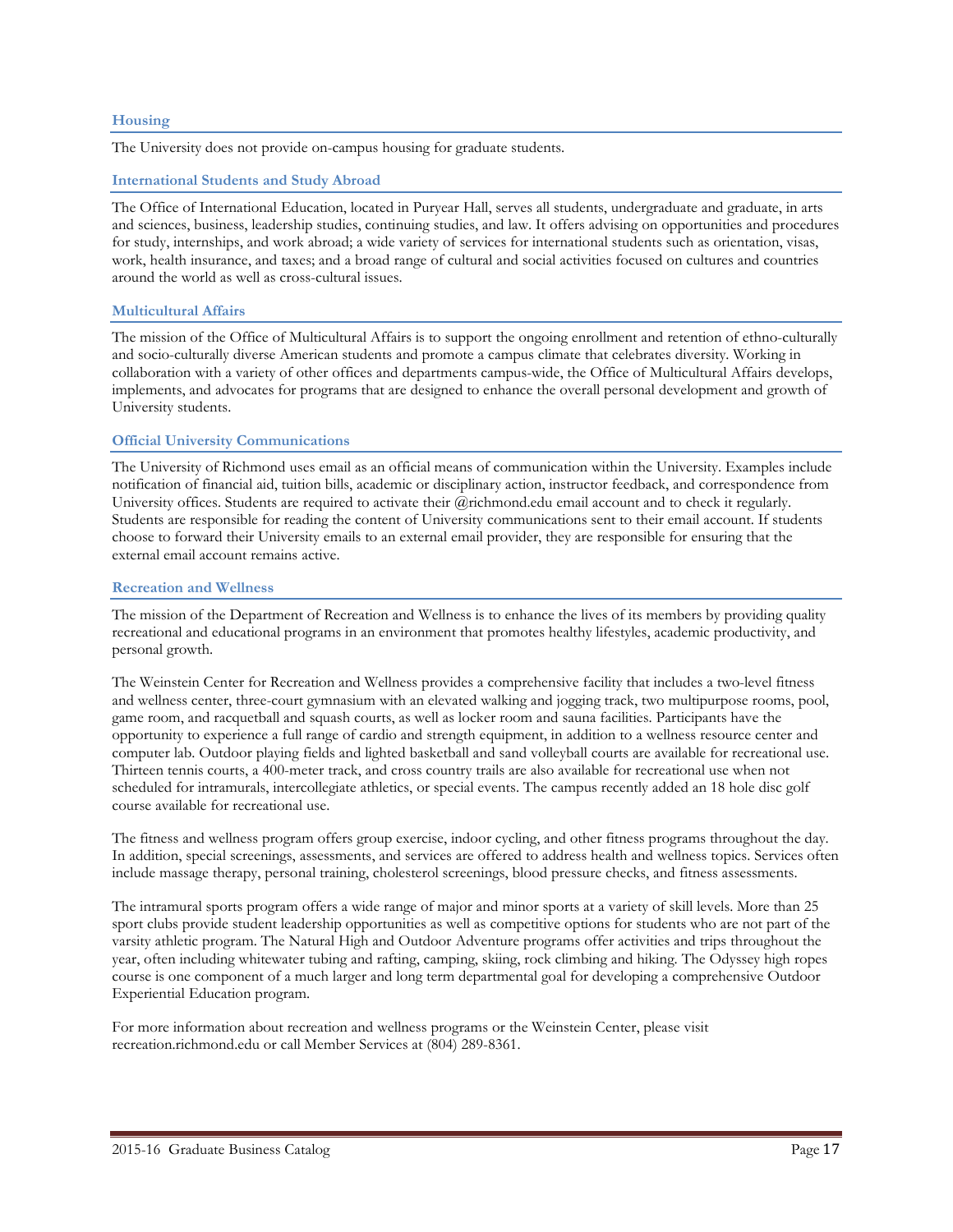# **Student Health Center**

The Student Health Center offers a comprehensive program in health education and health maintenance, as well as treatment for illness and injury. The Health Center staff includes board-certified family practice physicians and registered nurses. Services include acute care for illness and injury, general medical care, women's health, men's health, allergy shots, and immunizations. The telephone number is (804) 289-8064 and FAX is (804) 287-6466. Students and parents are encouraged to visit the Health Center's website for general information and timely messages: healthcenter.richmond.edu and the Health Center can be reached by email at healthcenter@richmond.edu.

Rather than walking in without an appointment, students are encouraged to call and speak with a registered nurse about their concerns through the Dial-A-Nurse system (call 804-289-8700 for the Dial-A-Nurse). After evaluating the history and symptoms of the illness, the nurse will advise the most appropriate treatment. If indicated after the Dial-A-Nurse evaluation, an appointment will be made. Appointments may be made for annual gynecological examinations, doctorrequested follow-up visits, allergy shots, immunizations, and PPD tests by calling (804) 289-8064.

All full time students are eligible for the services provided by the Student Health Center. (School of Professional and Continuing Studies students are not eligible.) The cost of prescription drugs, some laboratory tests, hospital emergency room treatment, hospitalization, x-rays, and referral off campus for consultation with medical specialists are not covered by any student fees. These costs will be billed separately by the provider.

The Student Health Center does not accept insurance assignments. This means we will not bill a patient's insurance company. Any charges incurred at the time of visit will be billed through student accounts or may be paid by check, cash, or Spider Card. The patient will be provided with a medical encounter form itemizing all charges and containing all necessary information to submit for insurance reimbursement.

Information regarding hours of operation, descriptions of services, details of allergy shot procedure, billing and insurance questions, medical information, community facilities, medical referrals, and helpful links can be found on the Health Center's website.

Virginia law mandates that each student submit an immunization record and tuberculosis screening status prior to enrollment. In compliance with this requirement, the immunization record is included in the health history form provided to entering students and is to be returned to the Student Health Center.

All communications between student and Health Center staff are strictly confidential. Information will not be released from the Student Health Center without the patient's prior approval except in an emergency or by court order.

Student Identification Number

In an effort to better protect the privacy of each member of the University of Richmond community, the University uses randomly generated ID numbers of each student, employee, faculty member, and alumnus/a.

A student will be assigned a University of Richmond ID number as the primary identification for University records when he/she enters the University. This eight-digit number will be printed on each student's One-Card (unless the student requests that it not be printed). This ID number also will be used in conjunction with a confidential PIN for students to register for classes and access their academic records through the Web using the University of Richmond's Student Information System (BannerWeb). A Social Security number will still be required to be on file with the University to fulfill IRS and federal reporting requirements.

# **Additional Student Resources**

# **Arts and Cultural Events**

The Modlin Center for the Arts presents more than 35 world-class performing arts events as part of the Modlin Great Performances Series, four main-stage productions presented by the University Players and Dancers, and another 22 music performances as part of the Department of Music's annual free concert series. Located throughout campus, University Museums presents more than 20 exhibitions of national and international art and artifacts as well as student work. In addition to arts events, the Jepson School of Leadership Studies, the WILL program, and many academic departments sponsor lecture series.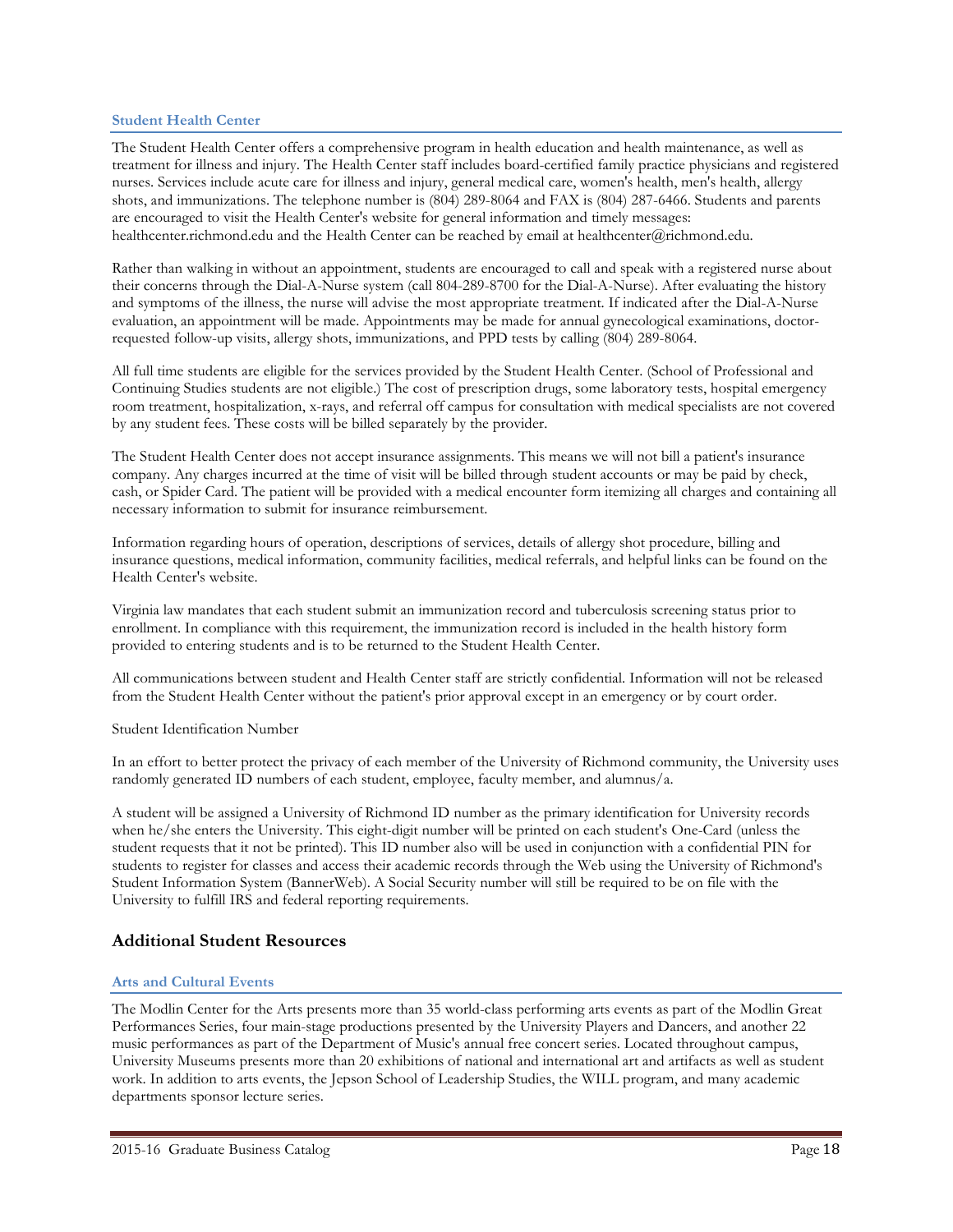## **Bonner Center for Civic Engagement**

The Bonner Center for Civic Engagement (CCE) helps students, faculty, and staff get involved in the Greater Richmond community. The CCE brings together its campus constituents and community members to address social issues in context and to respond to community-identified needs through community-based learning and research, advocacy work, deepened awareness of current events, service, alternative breaks, and city tours. Located in Tyler Haynes Commons, the CCE works with faculty and students to integrate academic learning with the pressing social issues facing the Richmond region and beyond. The CCE also sponsors educational programming on important local, national, and international issues.

#### **Bookstore**

The University Bookstore carries textbooks for all courses scheduled for a given term at the University. A comprehensive selection of reference books and general reading materials is also available. The store offers academically priced software, computer and office supplies, greeting cards, gifts, clothing, and health and beauty aids. Services include faxing and UPS shipping. The bookstore's website is urspidershop.com.

# **Disability Accommodations**

The University seeks to comply with all applicable federal, state, and local laws regarding the rights of individuals with disabilities. To facilitate such compliance, the vice president for student development serves as the University's disability coordinator. The University does not discriminate on the basis of disability in admission. Therefore, applicants are not required to provide information about their physical condition or disability status prior to admission. Individuals with disabilities are invited to contact the disability coordinator regarding any accommodations they may require in visiting the campus or upon matriculation. The University provides reasonable adjustments or accommodations in its academic programs as necessary for equal opportunity and participation for qualified students with disabilities.

# **Identification Card/One-Card**

Each degree- or certificate-seeking student will be issued a picture identification card (One-Card) upon request. This card verifies that the holder is eligible to receive University library and certain other campus privileges. A campus ID is required for check cashing and access to athletic facilities and serves as your meal card if applicable and library card. Neither the card nor its privileges is transferable.

All University students may sign up for the University's SpiderCard Account, a declining balance program which allows students to access previously deposited funds via their University One-Card. The SpiderCard Account allows students the ability to make purchases without carrying cash and can be used at the bookstore, the Student Health Center, most vending machines, for on-campus pizza delivery, in One Card Services for passport photos, for concessions in Robins Stadium/ Robins Center, and all campus dining locations. Students will be mailed information before the fall semester regarding SpiderCard sign up. Complete information on the One-Card is available at onecard.richmond.edu.

# **Office of Alumni and Career Services**

The Office of Alumni and Career Services, advises and supports undergraduate students and alumni throughout the career development process. The office approaches career development as a continuous learning experience that begins during a student's first year at Richmond. Staff members work with undergraduate students in all majors to assist them in discovering their individual paths for success. Richmond students achieve a high rate of success after graduation. They are employed in a diverse range of industries and are accepted at some of the best graduate and professional schools in the world. In fall 2008, the office relocated to a newly renovated space located on the third floor of Tyler Haynes Commons.

The Office of Alumni and Career Services assists students in:

- Exploring interests and abilities
- Choosing majors
- Connecting with internships and learning experiences
- Investigating graduate and professional school options
- Landing their first jobs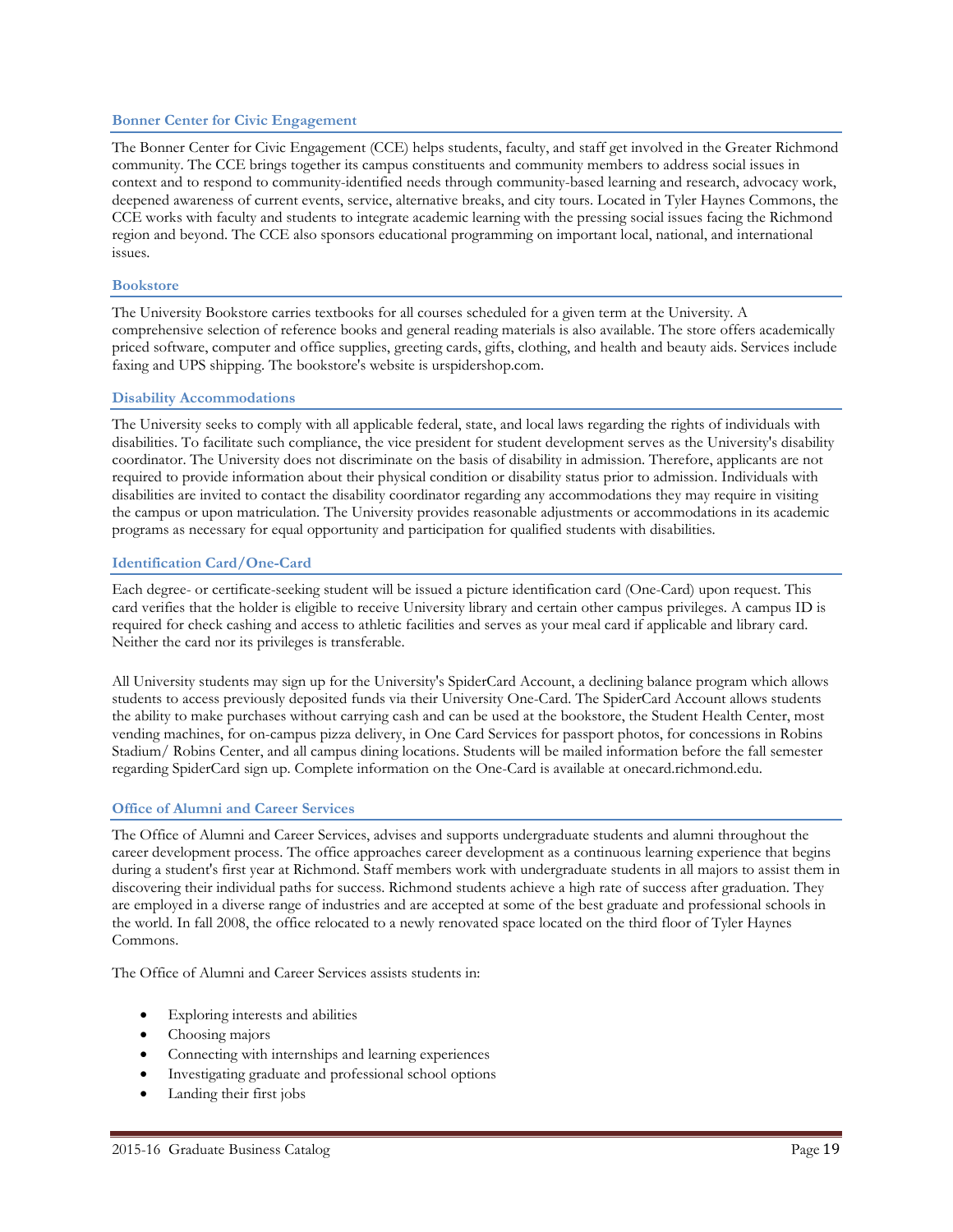Programs & Events include:

- Individual career advising
- Industry expos
- Career workshops and panels
- Spider Road Trips to explore industries in various metropolitan areas
- "Evening of Etiquette"
- Mock interviews
- On-campus interviews
- Off-campus recruiting events

# **Exclusive Search Engines**

Richmond students and alumni have access to the University's exclusive job opportunity database, SpiderConnect, which allows them to search for internships and full-time position postings, apply for interviews and register to attend organizational information sessions. Career15 gives Richmond students access to opportunities open to students from Virginia's colleges and universities. The University Career Action Network (UCAN) allows Richmond students access to internship postings throughout the world.

The UR Career Network allows students to search for and connect with Richmond alumni in varying industries and geographic areas for career networking.

# **Recruiting Programs & Events**

Every year, the Office of Alumni and Career Services hosts organizations for information sessions and on-campus interviews. Organization representatives, professionals and alumni also attend five industry-focused expos held throughout the academic year. In addition to bringing employers on campus to recruit Richmond students, the office works to bring students to major metropolitan areas through Spider Road Trips. The office also assists students in applying for and attending regional and national career fairs.

For more information, visit careerservices@richmond.edu.

# **Office of Common Ground**

Common Ground supports the University's core principles of diversity and inclusion. Offering signature programs such as Safe Zone, the Cultural Advisors, Diversity Roundtable and an annual social justice retreat, Common Ground invites all students to join in the work of building a truly inclusive community.

Through workshops, diversity trainings for student leaders, all-campus programs, private consultation, and resources on numerous issues of difference, the staff of Common Ground is ready and willing to work with any student or group who wishes to explore topics of diversity, community, inclusion, or social justice.

# **Parking Services**

The University of Richmond's Parking and Transportation Office strives to provide adequate, safe, convenient, and accessible parking for faculty, staff, students, and visitors to the University. To accomplish this, Parking Services will:

- Continuously assess the parking needs of the campus community.
- Create effective rules and regulations.
- Collaborate with other departments to better serve the campus community.
- Provide 24-hour police patrols of all parking lots.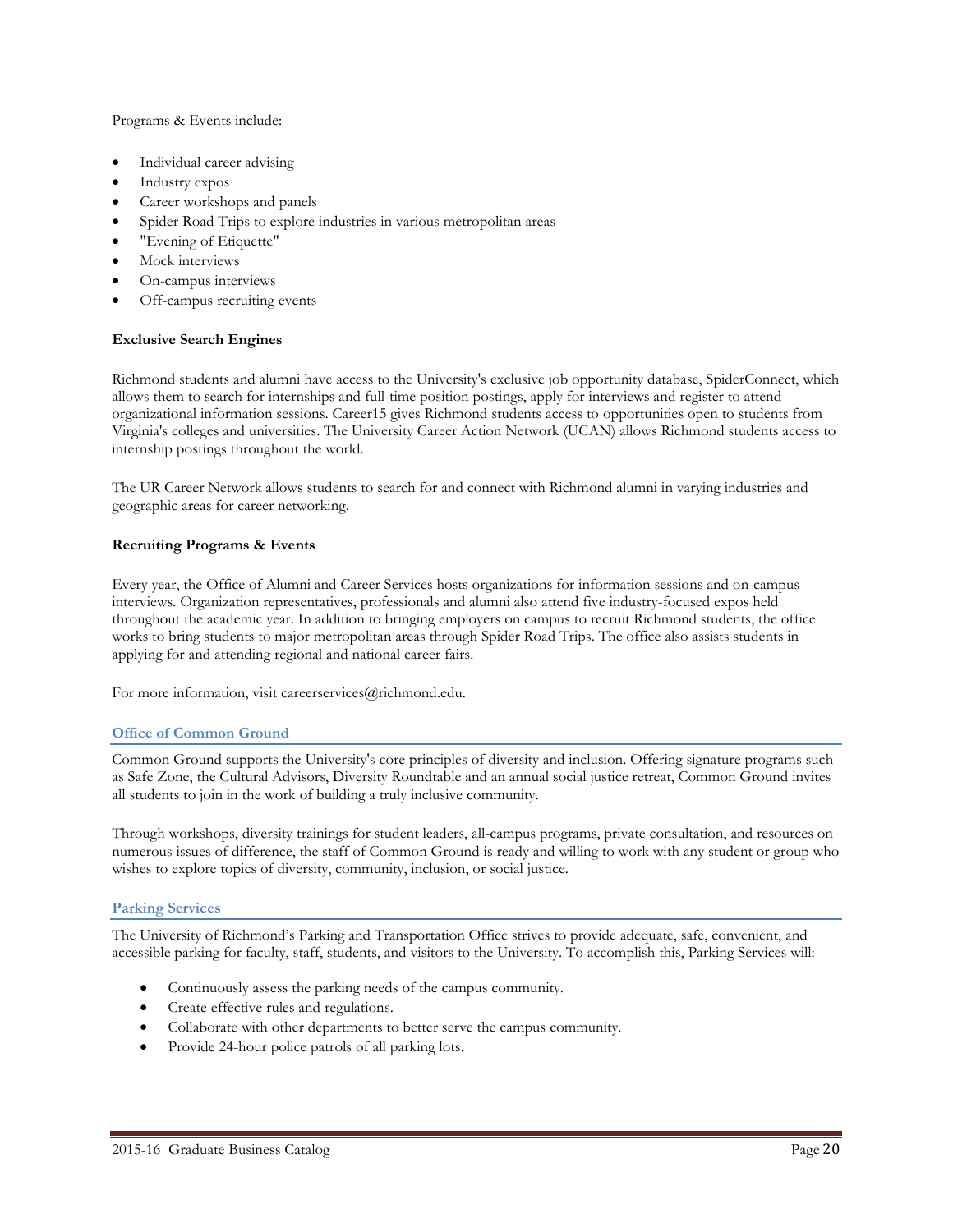# **Ethics, Conduct, and Policies**

# **Alcoholic Beverages and Other Drugs**

The legal age for the consumption and possession of beverage alcohol is 21 in the Commonwealth of Virginia; the law governs all sites within the Commonwealth and all persons including temporary visitors from other places. The University supports the laws of the Commonwealth and has policies to educate and regulate its campus constituencies regarding the consumption of alcohol. Similarly, statutes as well as University policies prohibit the possession, distribution, sale, or use of illegal drugs or narcotics, including marijuana and hallucinogens. Moreover, each person is responsible for his or her destructive, obstructive, or otherwise inappropriate behavior, whether under the influence of any substance or not. Persons in violation of the law are subject to prosecution by law enforcement agencies as well as disciplinary proceedings by the University.

More information about the University's alcohol and drug policy can be found online at wellness.richmond.edu/common/pdfs/factsheets/alcohol-drug-policy.pdf

#### **Grievances and Complaints**

Students who wish to file a complaint or grievance pertaining to University policies, procedures, or conditions may address their complaint in written form to the appropriate department head or official who oversees the area of concern. If in doubt as to whom to direct the complaint, the following officials may be contacted:

#### **Student Life Concerns**

Housing Joan Lachowski, Office of Undergraduate Student Housing

Financial policies David Hale, Vice President for Business and Finance

All other concerns Steve Bisese, Vice President for Student Development

Academic Concerns School of Arts and Sciences Joe Boehman, Dean of Richmond College Kerry Fankhauser, Interim Dean of Westhampton College

Robins School of Business Jim Monks, Associate Dean for Undergraduate Business Programs Richard Coughlan, Senior Associate Dean and Director of the Reynolds Graduate School of Business

Jepson School of Leadership Studies Sandra Peart, Dean

School of Law Kristine Henderson, Associate Dean for Student Services and Administration

School of Professional and Continuing Studies Ellen Walk, Associate Dean for Administration and Student Services

#### **Harassment & Discrimination**

Every University employee and student has the right to work and study in an environment free from discrimination and harassment and should be treated with dignity and respect. The University prohibits discrimination and harassment against applicants, students, and employees on the basis of race, religion, national or ethnic origin, age, sex, sexual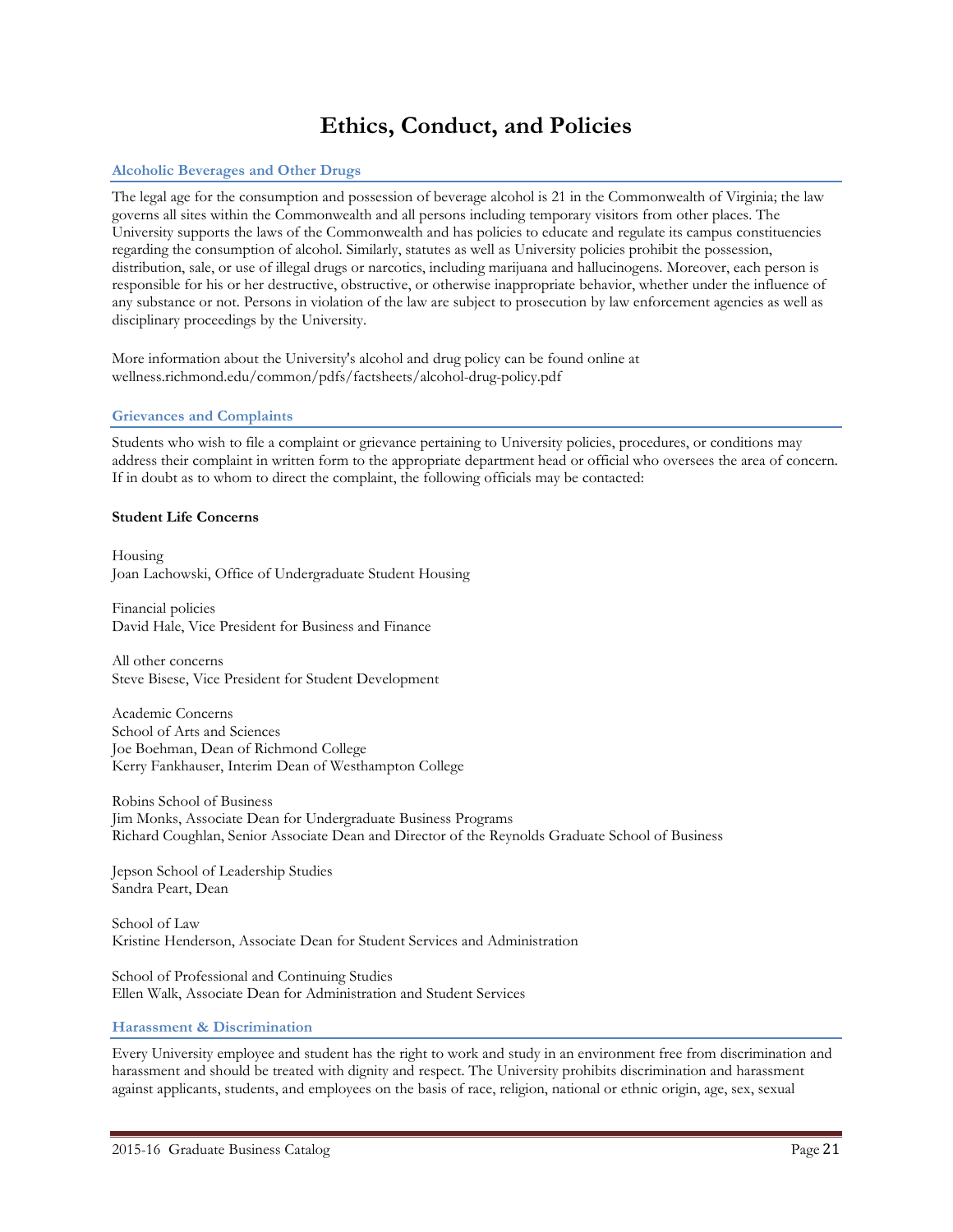orientation, gender identity, gender expression, disability, status as a veteran or any classification protected by local, state or federal law.

The University's policy against discrimination and harassment (Policy) incorporates protections afforded by Title IX of the Educational Amendments of 1972, which prohibits discrimination in educational programs and activities based on gender. This Policy also incorporates all other local, state and federal laws, including Title VII of the Civil Rights Act of 1964. Any individual whose conduct violates the Policy will be subject to disciplinary action up to and including termination for employees and expulsion for students.

Harassment is the creation of a hostile or intimidating environment, in which verbal or physical conduct, because of its severity and/or persistence, is likely to interfere significantly with an individual's work or education, or affect adversely an individual's living conditions on campus.

Illegal and improper harassment based on any of the classifications in paragraph 1, may include:

- Any suggestion that sexual favors, race, religion, national or ethnic origin, age, sex, sexual orientation, gender identity, gender expression, disability, status as a veteran or any protected classification would affect one's job, promotion, performance evaluations, grades, working or educational conditions;
- Making unwelcome or offensive comments about a person's clothing, body or personal life;
- Offensive jokes or unwelcome innuendoes;
- Other conduct that creates a work or educational environment that may be considered offensive or hostile, even though some staff or students might not find them objectionable;
- Use of unwelcome or offensive nicknames or terms of endearment.

Sexual harassment, in particular, may consist of unwelcome sexual advances, requests for sexual favors, or other verbal or physical conduct of a sexual nature when one or more of the following occur:

- Submission to or rejection of such conduct is made a term or condition of an individual's employment or academic success;
- Submission to or rejection of such conduct is used as the basis for employment or academic decisions;
- Such conduct has the purpose or effect of interfering with an individual's work or academic performance or creates a hostile, intimidating or offensive work or educational environment.

The University has designated the Associate Vice President for the Department of Human Resource Services (located in Weinstein Hall), as the University's representative to handle issues arising under the Policy, including Title IX. Individuals who need further information or clarification of the Policy should contact the Associate Vice President directly. employees and students who feel they have suffered discrimination or harassment in violation of the Policy should follow the Complaint Resolution Procedure described below.

The Policy also applies to complaints of harassment or discrimination involving applicants for admission or employment, or persons aggrieved by third parties such as contractors or vendors serving the University.

# **Complaint Resolution Procedure**

For ease in identifying individuals, the person making the complaint is referred to as the Complainant, and the person for whom the complaint is being made is referred to as the Respondent.

The University will endeavor to respond to and resolve all complaints quickly and effectively. Individuals who believe they have been harassed or discriminated against in violation of the Policy are encouraged to take action in any of the ways described in the Complaint Resolution Procedure (Procedure).

Although none of the actions listed under the options for Informal Resolution, below, are required before an individual may file a Formal Complaint, the University favors informal resolution of these claims whenever possible. Except as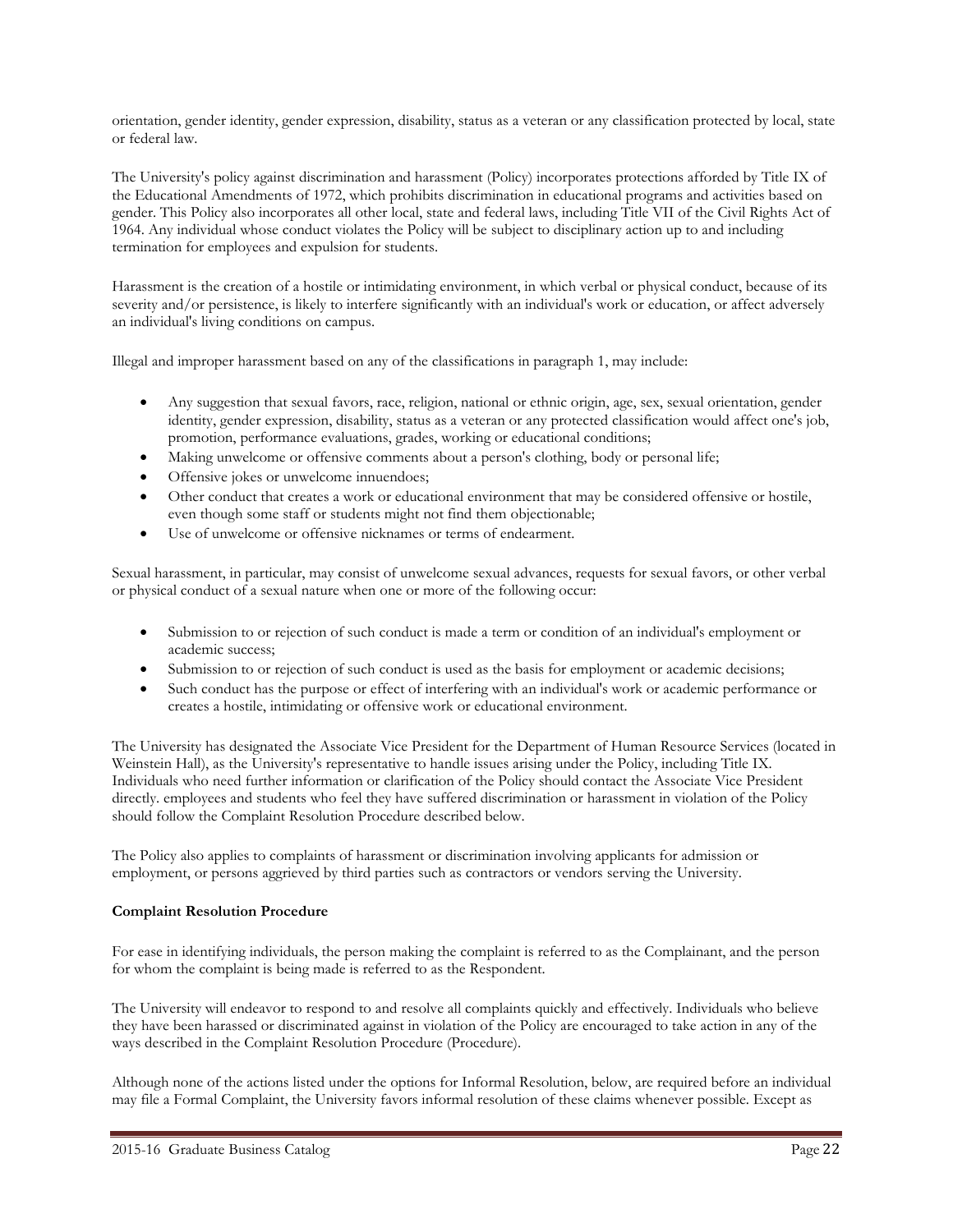expressly provided herein, the Procedure is the only grievance practice available to staff, faculty, students or other parties for violations of the Policy. No other grievance practices otherwise available at the University are applicable.

Through the Procedure, the University will take necessary steps to prevent recurrence of any harassment and/or discrimination determined to have occurred, and will take necessary steps to correct the discriminatory effects of the conduct on the Complainant and others, if appropriate. During all stages of the Procedure, every effort will be made to ensure fundamental fairness to all parties involved in the complaint process. The University will make good faith efforts to protect the confidentiality of those involved in the Procedure to the extent permitted by law and to the extent that continued protection does not interfere with the University's ability to investigate allegations or to take corrective action.

The University prohibits retaliation against any individual who files a complaint (informal or formal) in good faith or participates in a harassment or discrimination inquiry. Disciplinary action will be taken against any individual who retaliates against a Complainant or participant in a harassment or discrimination inquiry, or who files a discrimination or harassment complaint in bad faith, or who maliciously or knowingly files false charges.

# A. Procedures for Informal Resolution

The Informal Resolution process provides an effective means of resolving most disputes. However, the Complainant may terminate the Informal Resolution process at any time and initiate a Formal Complaint without prejudice.

# 1. Informal Discussion with Respondent

Prior to the involvement of other parties or University officers, the Complainant may choose to discuss the concerns directly with the Respondent. The Respondent may not realize that his or her conduct is offensive or unwelcome. Many disputes can be resolved quickly and effectively with such direct communication. A complaint brought to the attention of the Respondent shortly after the alleged offensive behavior occurs (e.g.: immediately or in a few days) will usually result in more effective resolution.

# 2. Informal Discussion with University Officials

Understanding that a Complainant may discuss concerns with a friend, confidant, advisor or counselor in the Counseling and Psychological Services office, etc., it is nonetheless the case that to initiate an informal discussion with University officials, a Complainant should contact one of the following individuals in a timely manner, ordinarily within thirty (30) days of the offending conduct:

Students should contact the dean of their school or residential college as follows:

- Arts and Sciences, Business or Leadership Studies undergraduate students should contact the dean of their residential college
- Graduate School of Business: Senior Associate Dean, Richard Coughlan at (804) 289-8553
- Law School: Dean, Wendy Purdue at (804) 289-8183
- Richmond College: Dean, Joseph Boehman at (804) 289-8061
- School of Professional and Continuing Studies: Dean, Jamelle Wilson at (804) 287-6684
- Westhampton College: Interim Dean, Kerry Fankhauser at (804) 287-6646

Staff should contact:

• Executive Assistant to the President: Carolyn Martin at (804) 289-8088

Faculty should contact the dean of their school:

- Arts and Sciences: Dean, Kathleen Skerrett
- Business: Dean, Nancy Bagranoff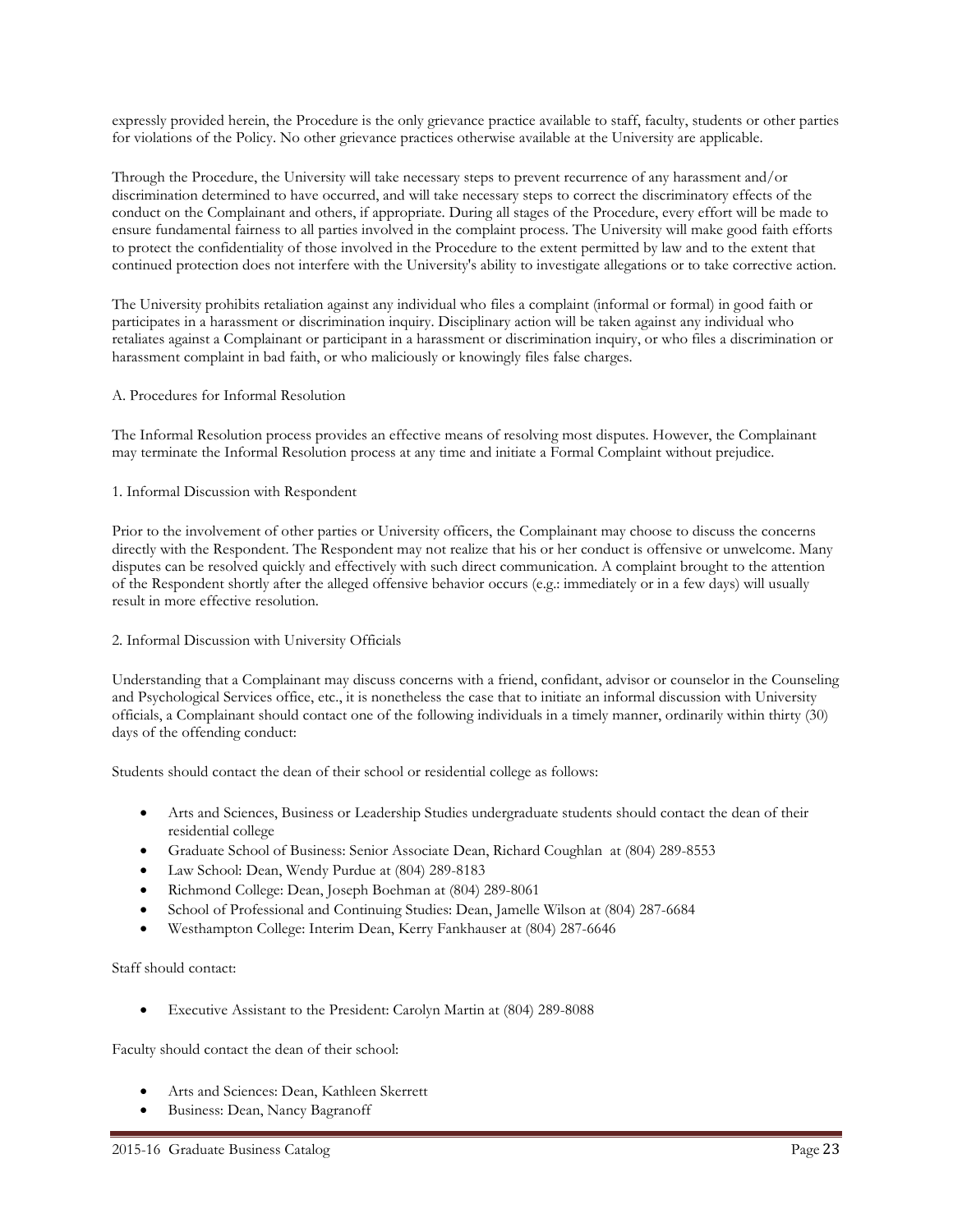- Professional and Continuing Studies: Dean, Jamelle Wilson
- Law: Dean, Wendy Perdue
- Leadership Studies: Dean, Sandra J Peart

If the complaint is against one of the designated University officials, the Complainant should contact the President of the University, who will designate a representative of the University to handle the matter. If the complaint is against the dean of a student's residential college, then the Complainant should contact the Associate Vice President for the Department of Human Resource Services.

The Informal Discussion can help with any or all of the following options:

- Assisting the Complainant to determine if the behavior violates the Policy, or to learn more about the Policy;
- Conducting an informal investigation with the effect and goal of ending the alleged behavior in an effective and expeditious manner;
- Contacting the supervisor of the alleged offender and requesting assistance to stop the behavior;
- Meeting with the individual whose behavior is alleged to be offensive or unwelcome, and discussing the situation to make it clear that the behavior is offensive or unwelcome and should cease.

Based on the Informal Discussion, the University official will determine what additional action, if any, is necessary.

The Informal Discussion process will last as long as the Complainant deems it desirable to continue to meet with University officials, but usually the University will try to resolve the problem at this early stage within ten (10) working days. Most complaints can be resolved at this stage. If not satisfied with the resolution from the Informal Discussion, then the Complainant may proceed to the Formal Complaint process described below.

B. Procedures for Formal Resolution

A Complainant may omit the Informal Discussion process entirely and file a Formal Complaint with the Associate Vice President for the Department of Human Resource Services (hereafter the Associate Vice President). Formal Complaints alleging violation of the Policy must be filed in the Associate Vice President's office in a timely manner, ordinarily within thirty (30) days of the offending conduct, or shortly after the conclusion of the Informal Discussion process, usually within ten  $(10)$  working days.

The Formal Complaint must be in writing and must set forth:

- 1. A statement that the Complainant intends that this document shall constitute a Formal Complaint;
- 2. Date or approximate date on which the alleged behavior occurred;
- 3. Identity of the person(s) purportedly responsible;
- 4. Specific descriptions of the alleged behavior;
- 5. All witnesses and evidence supporting the complaint, including attaching any tangible evidence or documentation;
- 6. Complainant's name and signature.

The Respondent will have ten (10) working days after receiving the Formal Complaint to file a written Response in the Associate Vice President's office.

The Associate Vice President, or her/his designee, will review the Formal Complaint and Response. An investigation, including relevant interviews, will be conducted. The Associate Vice President, or her/his designee, will prepare a written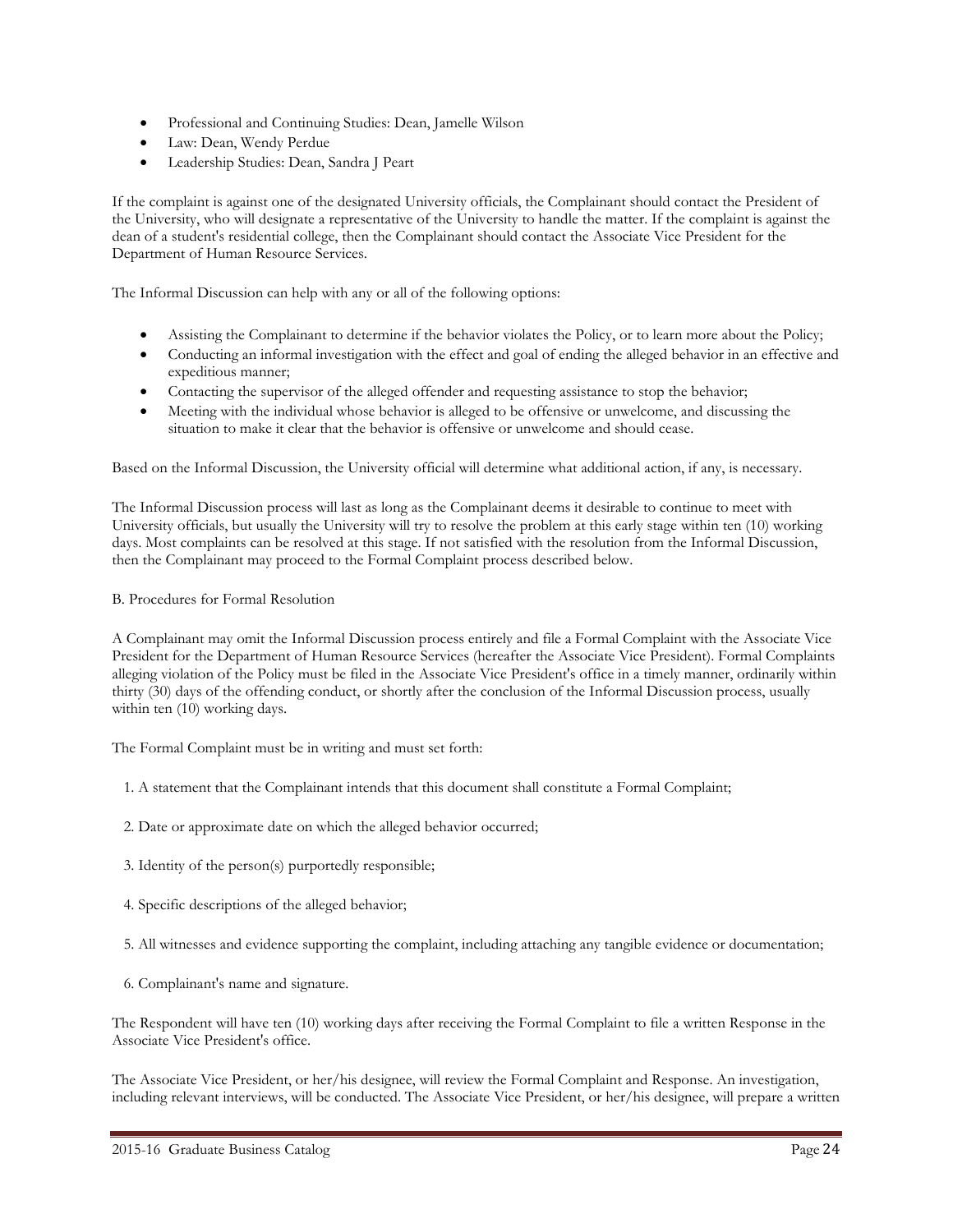report of the Formal Complaint Findings (Findings) as expeditiously as possible, usually within forty-five (45) days from the date that the Formal Complaint was filed, and will deliver the Findings to the Complainant and Respondent. The written report will include the Associate Vice President's or her/his designee's conclusions with respect to the Formal Complaint and will make a final determination as to what action, if any, is necessary. Either party may appeal from the Findings within the time period and in the method described below.

All provisions in this Grievance Procedure for notifying all parties of Findings and recommendations will be followed so long as the University determines that there are no violations of state or federal privacy laws, including, but not limited to, the Family Educational Rights and Privacy Act.

If no appeal is filed within the designated time period, then the Findings will be final. The Associate Vice President will then work with other University officials to enforce the Findings. If no appeal is filed, then no party will have a right to pursue any other University grievance procedures.

C. Appeal from Formal Complaint Decision

Either the Complainant or the Respondent may initiate an appeal from the Formal Complaint Findings. The appeal must be filed with the Associate Vice President's office within ten (10) working days from the date of the Findings.

The appeal must be in writing and must set forth:

- 1. Substantive reason(s) for the appeal;
- 2. The identity of all witnesses;
- 3. Any new information.

The responding party must file a written response to the appeal with the Associate Vice President's office within five (5) working days after receiving the appeal, and must set forth:

- 1. A response to the appeal allegations;
- 2. The identity of all witnesses.

Within five working days after receiving the appeal, the Associate Vice President will assemble the Resolution Committee, which will be formed solely for the purpose of resolving disputes alleging violations of the Policy. The Resolution Committee members will be chosen by the President, who will select two students, two staff members and two faculty members from the Judicial Pool.

The Judicial Pool is constituted at the beginning of each year to provide a pool of faculty, staff and students to serve on the Resolution Committee (defined in this document for the purpose of this Policy) and Hearing Boards for matters of Policy violations. The faculty members are elected each year by their respective schools, two each from Arts and Sciences, Business, Leadership Studies, Law and Continuing Studies. Five staff members are designated by the Associate Vice President at the beginning of each year as part of the pool. Student members of the pool are the chairs of the Richmond College Judicial Council, the Westhampton College Judicial Council, and the chairs of the Honor Councils for Richmond and Westhampton Colleges, the Business and Law Schools and the School of Professional and Continuing Studies.

The Resolution Committee will be charged with the responsibility of conducting a fair and unbiased hearing within fifteen (15) working days after being assembled. It will have access to all available information pertaining to the complaint. The Resolution Committee will accept and review written statements submitted by the Complainant and Respondent and other relevant individuals. At its discretion, it may also entertain oral testimony from witnesses.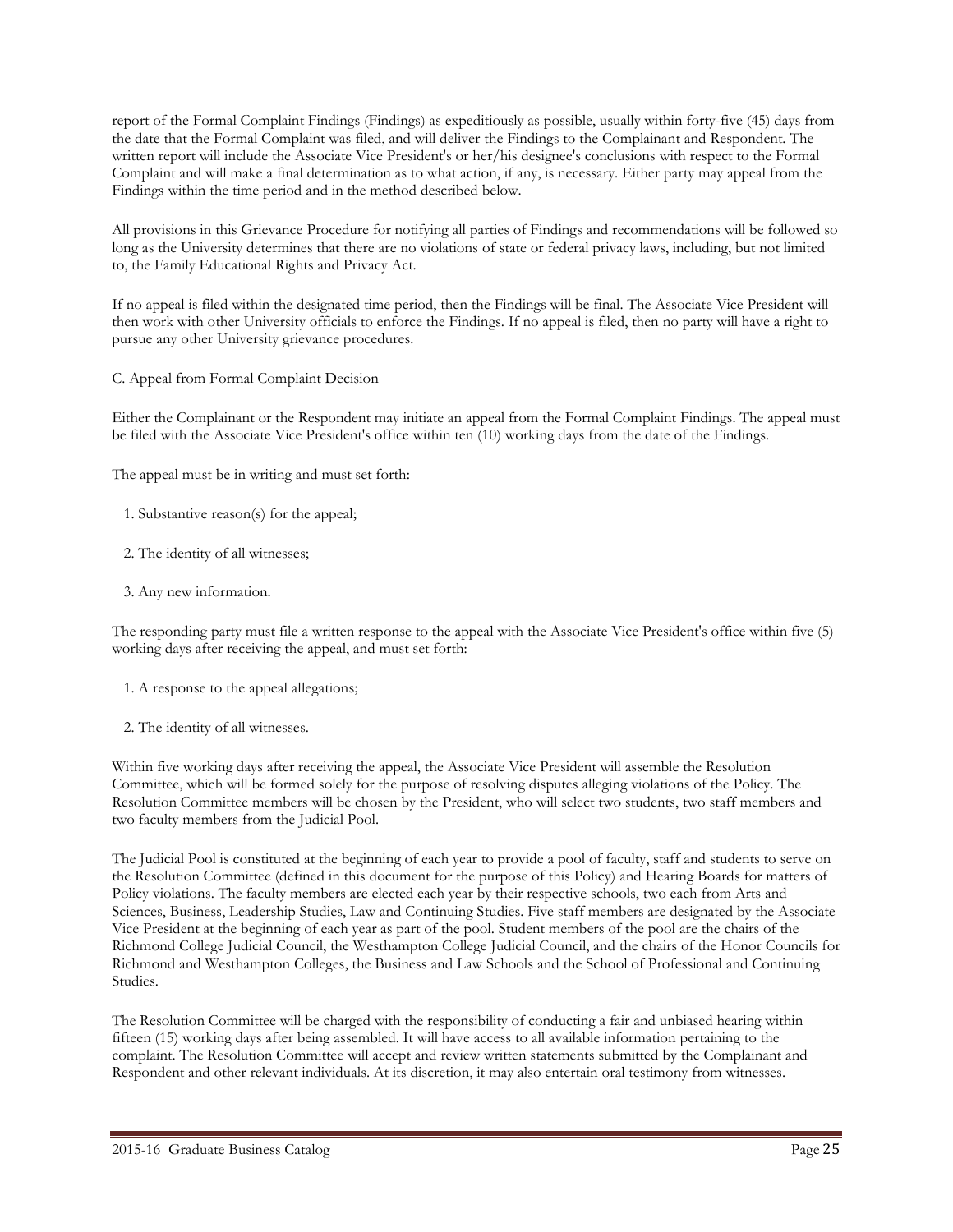The general outline of the hearing, which will be tape recorded, will be as follows:

- 1. The Resolution Committee will review the Formal Complaint, if applicable, Response, Written Appeal and all other available information;
- 2. The Complainant will have the opportunity to present the complaint and any attending circumstances;
- 3. The Respondent will have the opportunity to present a response and any attending circumstances;
- 4. The Resolution Committee may request specific individuals to appear before it and may also implement additional procedures as it deems necessary for a fair and equitable process;
- 5. Other than witnesses, only the Complainant, Respondent, Associate Vice President (or her/his designee) and members of the Resolution Committee may be present during the hearing; except that the Complainant and/or Respondent may be accompanied by a non-participating support person such as a member of the CAPS staff, but neither may be represented by legal counsel in these procedures;
- 6. The Resolution Committee will deliberate, in private and outside the presence of any other individuals, and render its collective Recommendations in writing within ten (10) working days after the conclusion of the hearing.

The Resolution Committee's Recommendations will be forwarded to the Associate Vice President, who will notify the Complainant and Respondent of the Recommendations, subject to applicable privacy laws. Each party will have five (5) working days to submit to the Associate Vice President written comments on the Recommendations.

The Associate Vice President will then forward the Recommendations, the investigative materials, including the hearing evidence, and the comments by the Complainant and Respondent, if any, to the following (depending on whether the Resolution Committee recommended action against a student, staff member or faculty member):

Students: Vice President of Student Affairs, Dr. Stephen Bisese

Staff: Vice President for Business and Finance/Treasurer, Mr. David B. Hale

Faculty: President of the University, Dr. Ronald A. Crutcher

Determinations as to the action or inaction based on the Recommendations will be made by these University officers, as applicable. These officers may use their discretion in seeking any additional information or advice before rendering a final decision. The decision will be made within thirty (30) days from the date of the Recommendations. The decision made by each of these individuals is final; provided, however, that if the Resolution Committee recommends termination of a faculty member and the Recommendation is accepted by the President, the normal "termination for cause" procedures defined in the Faculty Handbook will be followed.

# **Hazing**

#### **Purpose**

The purpose of this policy is to ensure that students at the University of Richmond are not subjected to any type of hazing when joining a fraternity, sorority, athletic team or any other University of Richmond sponsored student group.

# **Definition of Hazing**

Hazing is defined as any action or situation, created intentionally or unintentionally and with or without the consent of the persons subjected to the action or situation that produces mental or physical harm, embarrassment, harassment, or ridicule.

# **University of Richmond Policy on Hazing**

No student or any person affiliated with the University of Richmond shall engage in hazing, as defined above.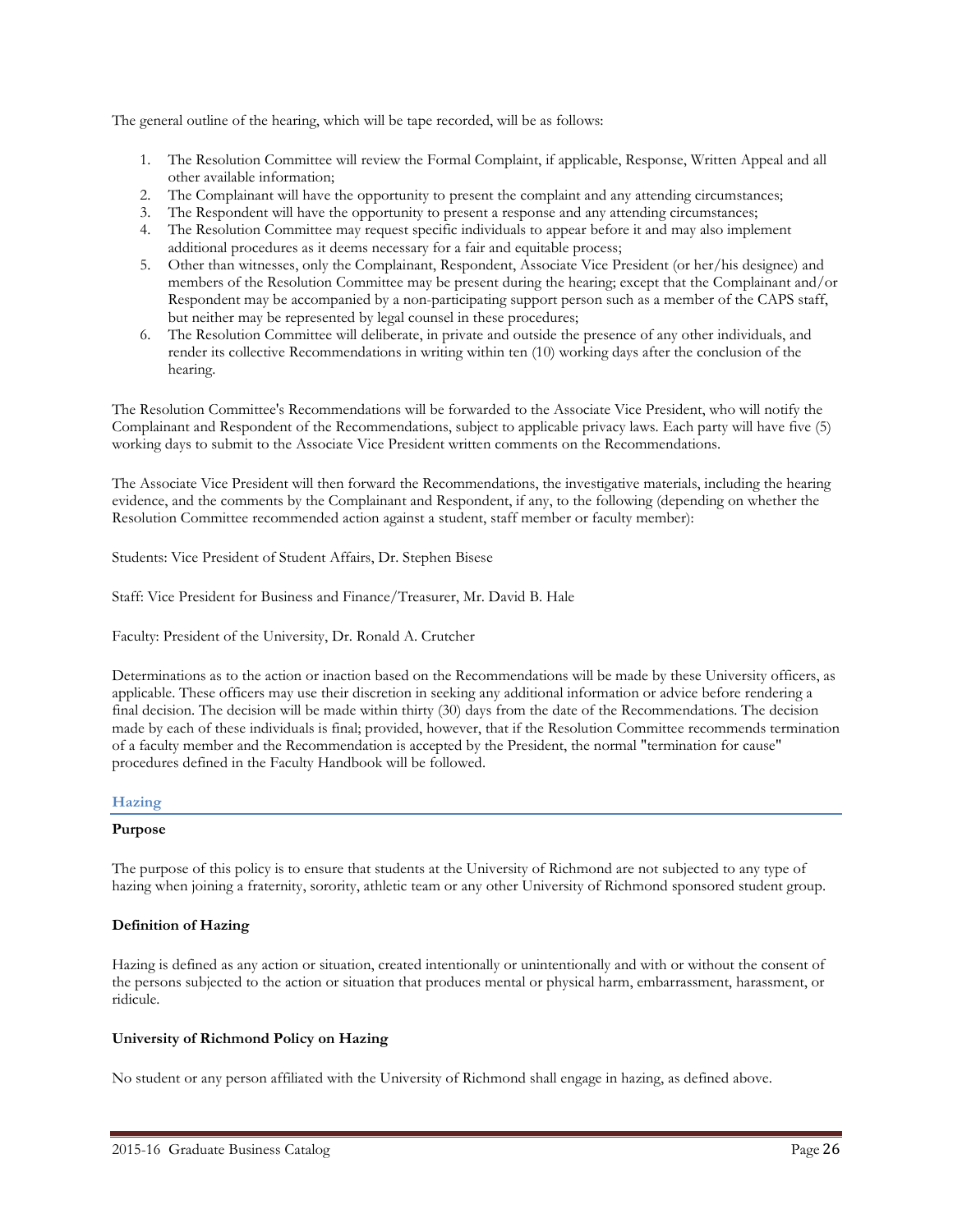If, in the determination of the University's Code of Conduct and subsequent to a hearing conducted according to University procedure, any student or person affiliated with the University is found to have committed any act prohibited herein, then such student or person affiliated with the University of Richmond shall be subject to penalties in accordance with this policy and the University of Richmond's Student Code of Conduct.

The penalties set forth below may be imposed for violations of this policy regardless of whether the violation occurred on or off campus, and shall be in addition to any other penalty to which the offending student(s) may be subject for violations of the State of Virginia's criminal law and any other applicable law rule, or regulation.

Individuals subject to the University of Richmond jurisdiction found guilty of hazing violations may be subject to suspension.

Organizations subject to the University of Richmond jurisdiction that authorize hazing in disregard of this policy may be penalized by revocation of organization registration, revocation of permission to meet on campus or to use campus facilities, and/or revocation of the right to exist at the University of Richmond.

# **Examples of Hazing**

- Examples of forbidden hazing activities include, but are not limited to:
- Intimidation, threats and verbal hostility;
- Rough wrestling matches and football games;
- Hitting an individual with paddles, even in so-called fun exchanges, and other types of beatings;
- Sexually degrading activities, including stripping, simulation of sexual acts, improper touching, or sexually explicit chants and songs;
- Pressuring an individual to get a brand or tattoo or to shave his or her head;
- Dousing an individual with dangerous substances;
- Requiring an individual to eat unpleasant-tasting food;
- Requiring an individual to sleep in uncomfortable places or depriving them of sleep;
- Forcing an individual to do physical exercise;
- Forcing an individual to swim, which can result in drowning;
- Forcing an individual to wear unusual clothing;
- The keeping of pledge books and/or forcing an individual to get member's or alumni's signatures;
- Requiring an individual to memorize non-essential information;
- Isolating an individual from other group members; or an activity that intentionally or unintentionally subjects an individual to mental or physical harm, embarrassment, harassment, or ridicule;
- Forcing an individual to do personal errands of any kind.

# **Jeanne Clery Disclosure of Campus Security Policy and Campus Crime Statistics Act**

University of Richmond is committed to assisting all members of the university community in providing for their own safety and security. The annual security and fire safety compliance document is available on the University of Richmond website at oncampus.richmond.edu/administration/police/craa/.

If you would like to receive a copy of the security and fire safety report which contains this information, you can stop by the University Police Department at Special Programs Building, #31 UR Drive, University of Richmond, VA 23173 or you can request a copy be mailed to you be calling (804) 289-8722.

The website and document contain information regarding campus security and personal safety including topics such as: crime prevention, University police law enforcement authority, crime reporting policies, disciplinary procedures and other matters of importance related to security on campus. They also contain information about crime statistics for the three previous calendar years concerning reported crime that occurred on campus, in certain off-campus buildings or property owned or controlled by University of Richmond, and on public property within, or immediately adjacent to and accessible from the campus.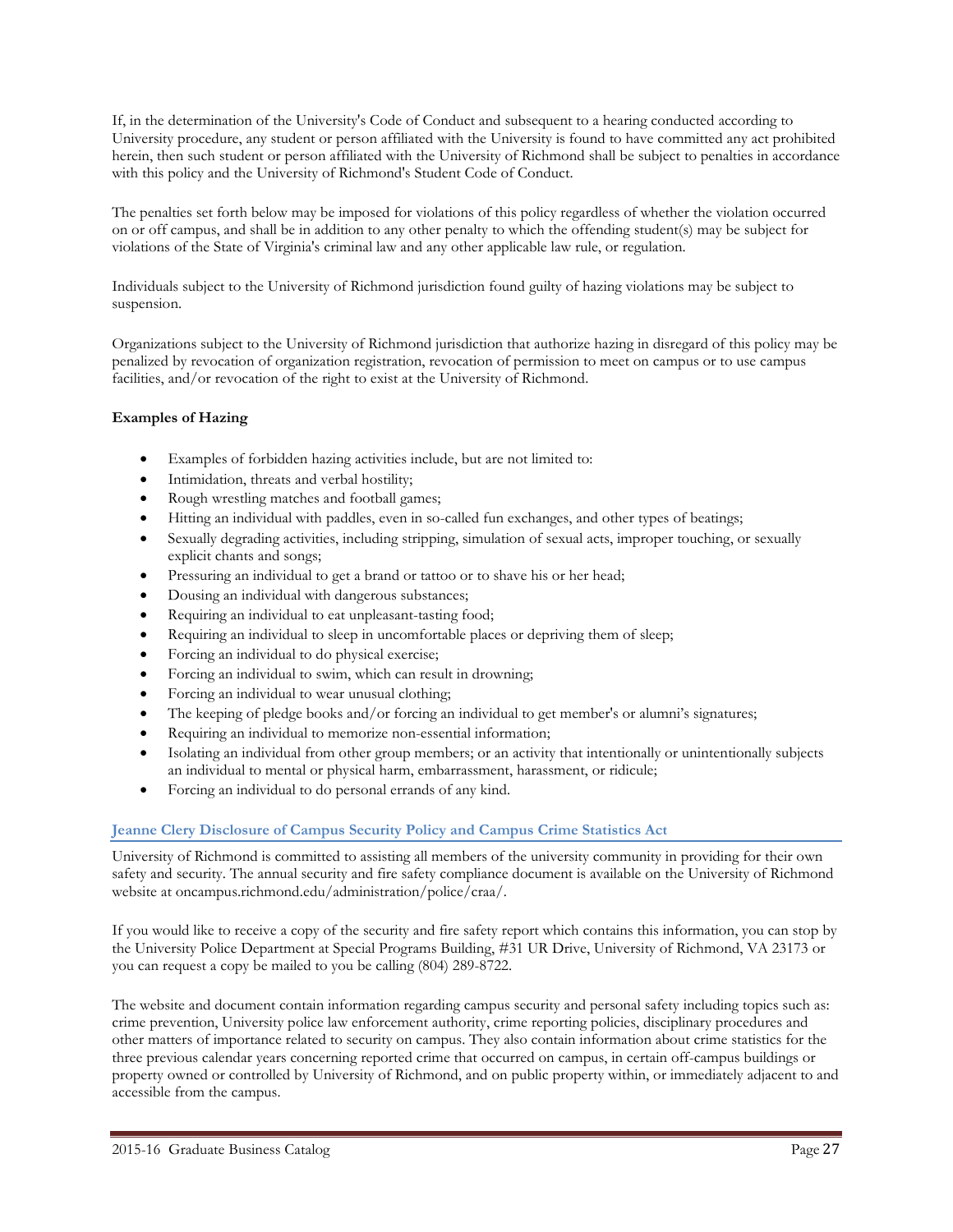This information is required by law and is provided by the University of Richmond Police Department.

## **Policies**

The University of Richmond is governed by policy statements that guide individual members in their actions toward each other and toward the larger community. These policy statements support the University's educational mission while seeking to ensure that both individual and group rights are appropriately observed and maintained.

# **Response to Troubled Students**

If immediate assistance is needed because of a threat to someone's safety, call the police:

On-campus situations: Call UR Police emergency (804-289-8911); or 911 from any campus phone

Off-campus situations: Call 911 to access local police responders

For all other types of mental health or safety concerns, please fill out an Incident Report Form, which will be routed to the appropriate office(s):

- Undergraduate women: Westhampton College Dean's Office (804) 289-8468
- Undergraduate men: Richmond College Dean's Office (804) 289-8061
- Law students: Kris Henderson (804) 289-8186
- MBA students: Richard Coughlan (804) 289-8553
- School of Professional and Continuing Studies students: John Zinn (804) 287-6378
- Counseling and Psychological Services (CAPS): (804) 289-8119.
- AFTER-HOURS: Contact University of Richmond Police: (804) 289-8715 (non-emergency), (804) 289-8911 (emergency).

Be alert to signs of difficulty:

- Deterioration in classroom performance or quality/quantity of work
- Missed assignments
- Repeated absences from class
- Disorganized or erratic performance
- Frequently falls asleep in class
- Comes to class bleary-eyed, hungover, or smelling of alcohol
- Continually seeks special provisions (late papers, extensions, postponed examinations); NOT including accommodations granted by a UR Disability Accommodation Notice
- Essays or creative work which indicate extremes of hopelessness, social isolation, rage, or despair
- Inappropriate or atypical behavior in class (e.g., hostile glances; highly argumentative; leaving class abruptly)

General behavioral indicators:

- Direct statements indicating distress, family problems or other difficulties
- Unprovoked or excessive anger or hostility
- Exaggerated personality traits (e.g., more withdrawn or more animated than usual)
- **Excessive** dependency
- Tearfulness
- Dramatic mood swings
- Flat affect (i.e., no display of emotion at all)
- Deterioration in physical appearance, or lack of personal hygiene
- Impaired speech; disjointed thoughts
- Social withdrawal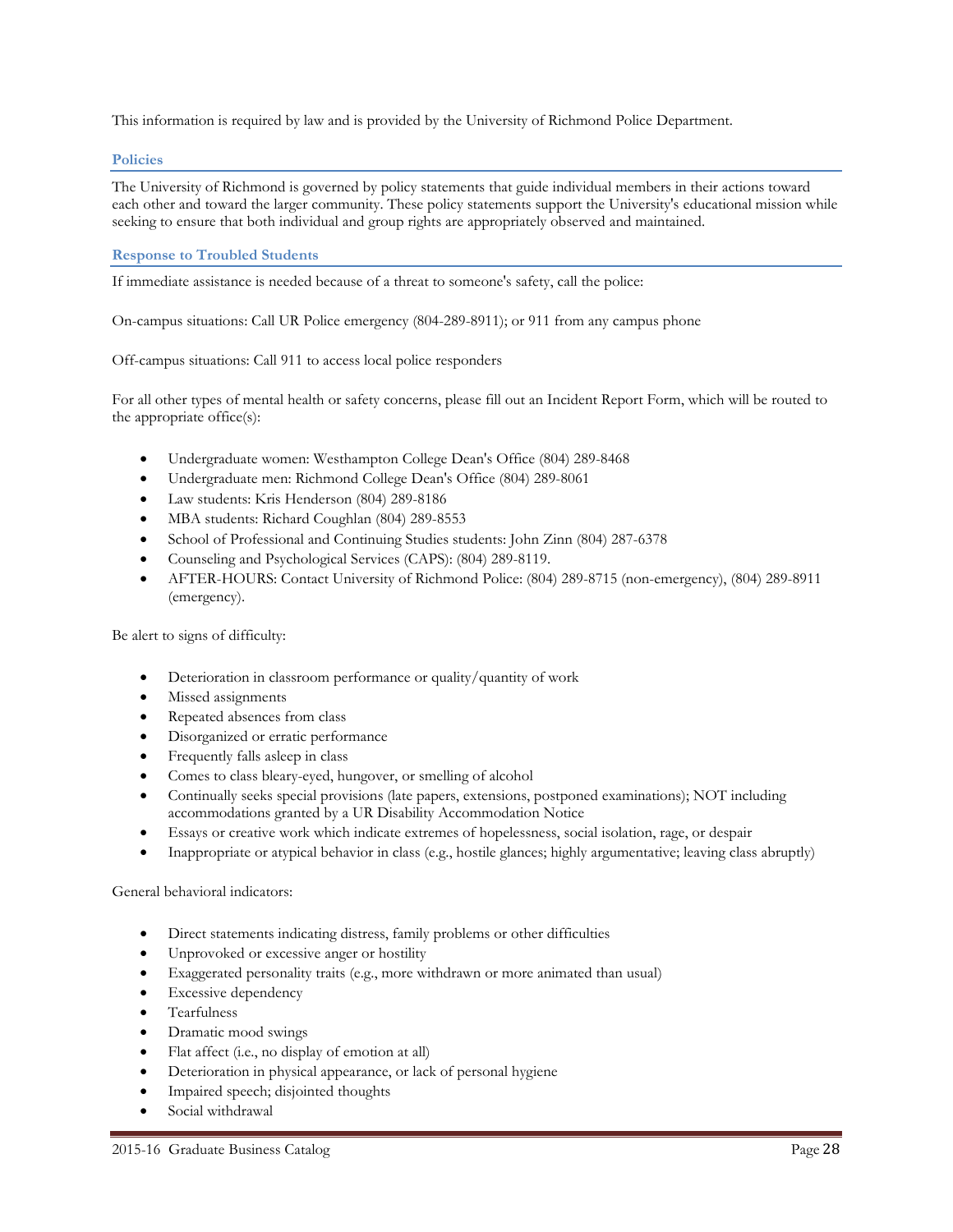- Loss of interest in previously enjoyed activities
- Excessive fatigue
- Significant changes in weight
- Marked worries, fears, anxiety
- Marked restlessness, tension, or agitation

Safety risk indicators:

- Hints about not being around in the future, or saying goodbye
- Any statement, written or oral, which has a sense of finality or a suicidal tone to it
- Essays or papers which focus on despair, rage, suicide or death
- Gives away prized possessions
- Self-injurious or self-destructive behaviors
- Active substance abuse and/or increase in use of drugs or alcohol
- High degree of agitation, or impulsivity
- Any other behavior which seems out of control
- Has been a victim of bullying by others
- Enjoys hurting animals
- History of previous violent acts
- Frequently starts or participates in fights
- Extreme hostility toward peers or authority figures
- Loses temper and self-control easily
- Becomes easily frustrated and converts frustration into physical violence
- Access to or preoccupation with weapons
- Possesses or creates media depicting graphic images of death or violence
- Statements indicating harmful intentions toward others
- Detailed plans for committing acts of violence

Take these signs seriously

Don't disregard what you've observed. At the very least, convey your observations and concerns to the appropriate dean's office. The dean's office usually has the most holistic picture of each student, and is best able to gather information from a variety of sources. The dean's office can call a student in, express concern and make referrals to appropriate sources of help.

# **Sex Offender**

In accordance with the Jacob Wetterling Crimes Against Children and Sexually Violent Offender Registration Act, the Virginia State Police will advise the University of Richmond Police Department if a registered sex offender is employed, carries a vocation, or is a student at the University of Richmond. This information is also available at the Virginia State Police Sex Offender registry.

#### **Sexual Misconduct**

As an educational institution, the University of Richmond values a learning community in which all members feel secure, physically and intellectually. Behavior that harms others or threatens campus security challenges the institution's key mission to "sustain a collaborative learning and research community that supports the personal development of its members and the creation of new knowledge." Sexual misconduct is such behavior and is prohibited at the University of Richmond. Sexual misconduct is a broad range of behavior that includes but is not limited to non-consensual sexual intercourse, non-consensual sexual contact, sexual exploitation, sexual harassment, and stalking.

As a recipient of federal funds, the University of Richmond complies with Title IX of the Education Amendments of 1972 (Title IX). Title IX provides: "No person in the United States shall, on the basis of sex, be excluded from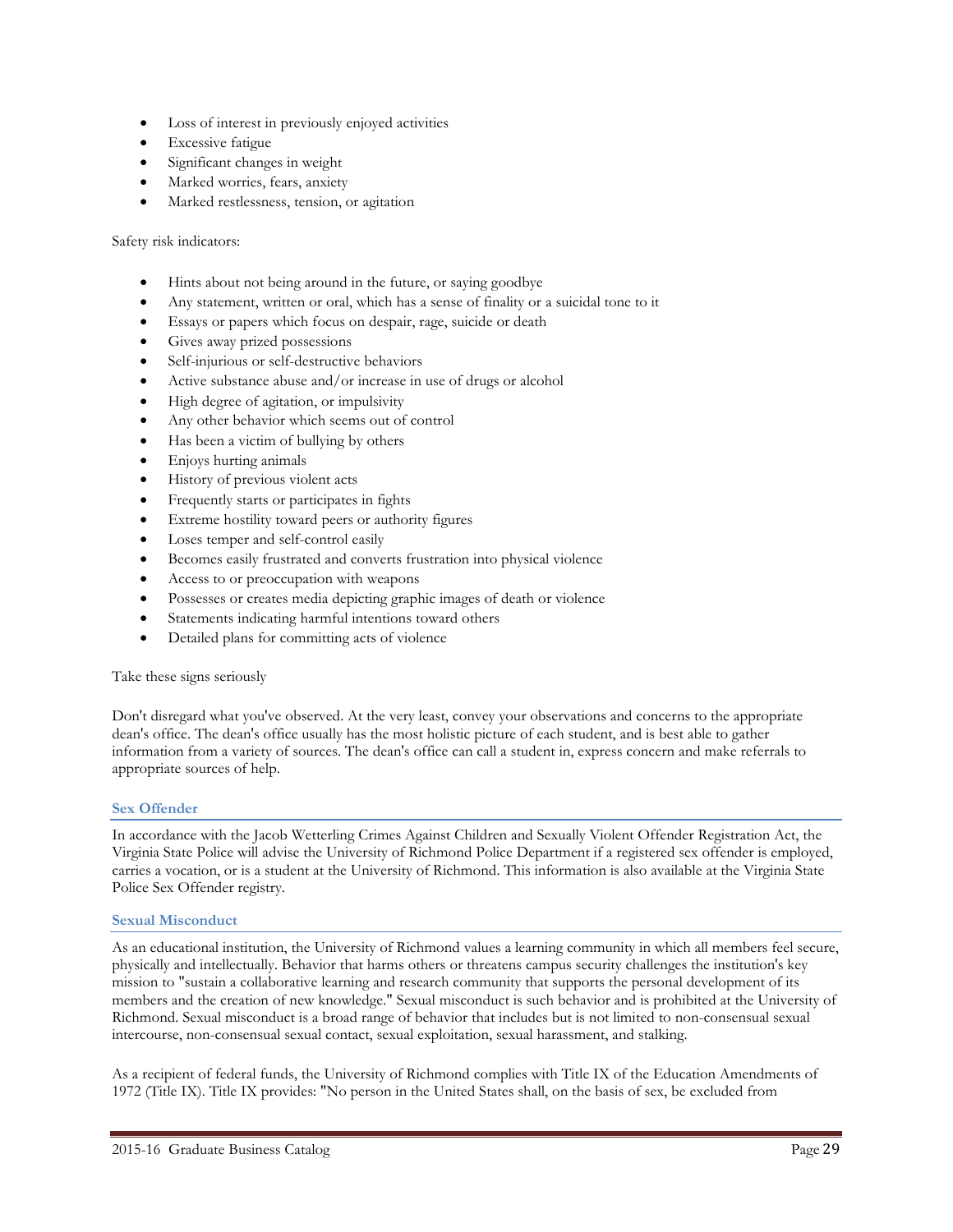participation in, be denied benefits of, or be subjected to discrimination under any education program or activity receiving Federal financial assistance."

This sexual misconduct policy ("Policy") also applies to sexual misconduct complaints involving applicants for admission, or students aggrieved by third parties such as contractors or vendors serving the University.

For cases involving students, either as the victim or the accused, contact:

Molly Field, Interim Deputy Title IX Coordinator and Associate Dean for Westhampton College at (804) 289-8617

## or

Dan Fabian Deputy Title IX Coordinator and Associate Dean for Richmond College at (804) 289-8835.

For cases involving faculty or staff as the victim, contact:

Carl Sorensen Title IX Coordinator and Associate Vice President of Human Resource at (804) 289-8166.

Further information about Title IX and sexual discrimination in education is available from the Office of Civil Rights, 400 Maryland Avenue, SW, Washington, DC, 20202-1100; 800-421-3481; OCR@ed.gov. Additional information is located at studentdevelopment.richmond.edu/student-concerns/sexual-misconduct/index.html.

# **Standards of Student Conduct**

The University of Richmond considers cultivation of self-discipline and resolution of issues through process of reason to be of primary importance in the educational process and essential to the development of responsible citizens. All members of the University community have a responsibility to comply with local, state, and federal laws and with all published University policies and regulations. In a community of learning, individual or group conduct that is unlawful disrupts or interferes with the educational processes, causes destruction of property, or otherwise infringes upon the rights of others or of the University itself cannot be tolerated.

The trustees of the University of Richmond have authorized a policy statement on standards of conduct, penalties, and disciplinary procedures to guide the conduct of students and their guests. This statement sets forth those standards of conduct that the University of Richmond deems essential for fulfilling its educational mission. Any person who violates the standards of conduct and regulations of the University of Richmond shall be subject to disciplinary action and, if need be, legal action. Disciplinary action may range from disciplinary warning up to and including suspension or expulsion from the University. Sanctions will be imposed after proper determination has been made in accordance with established disciplinary procedures of the University, with fair procedures observed and with appropriate appeal procedures available, as outlined in the policy statement and any approved revisions thereof.

A copy of this policy statement and/or any officially approved revisions thereof is readily available in the Student Handbook for each student who matriculates. All members of the University community should familiarize themselves with this policy statement and revisions and with any other official publications, handbooks, or announcements issued on occasion by the University of Richmond or by individual colleges and schools of the University.

# **University Academic Honor Code Statute**

All schools within the University of Richmond operate under an Academic Code of Ethics; copies are available in the appropriate dean's office. Breaches of the code include cheating, plagiarism, violation of a signed pledge, lying, academic theft, and in general, breaking one's word of honor in any circumstance. Any person who violates these standards shall be subject to disciplinary action ranging from reprimand up to and including expulsion from the University. Determination of guilt or innocence and imposition of penalties, when necessary, will be effected according to established procedures, with procedural fairness observed, and with appropriate appeal procedures available.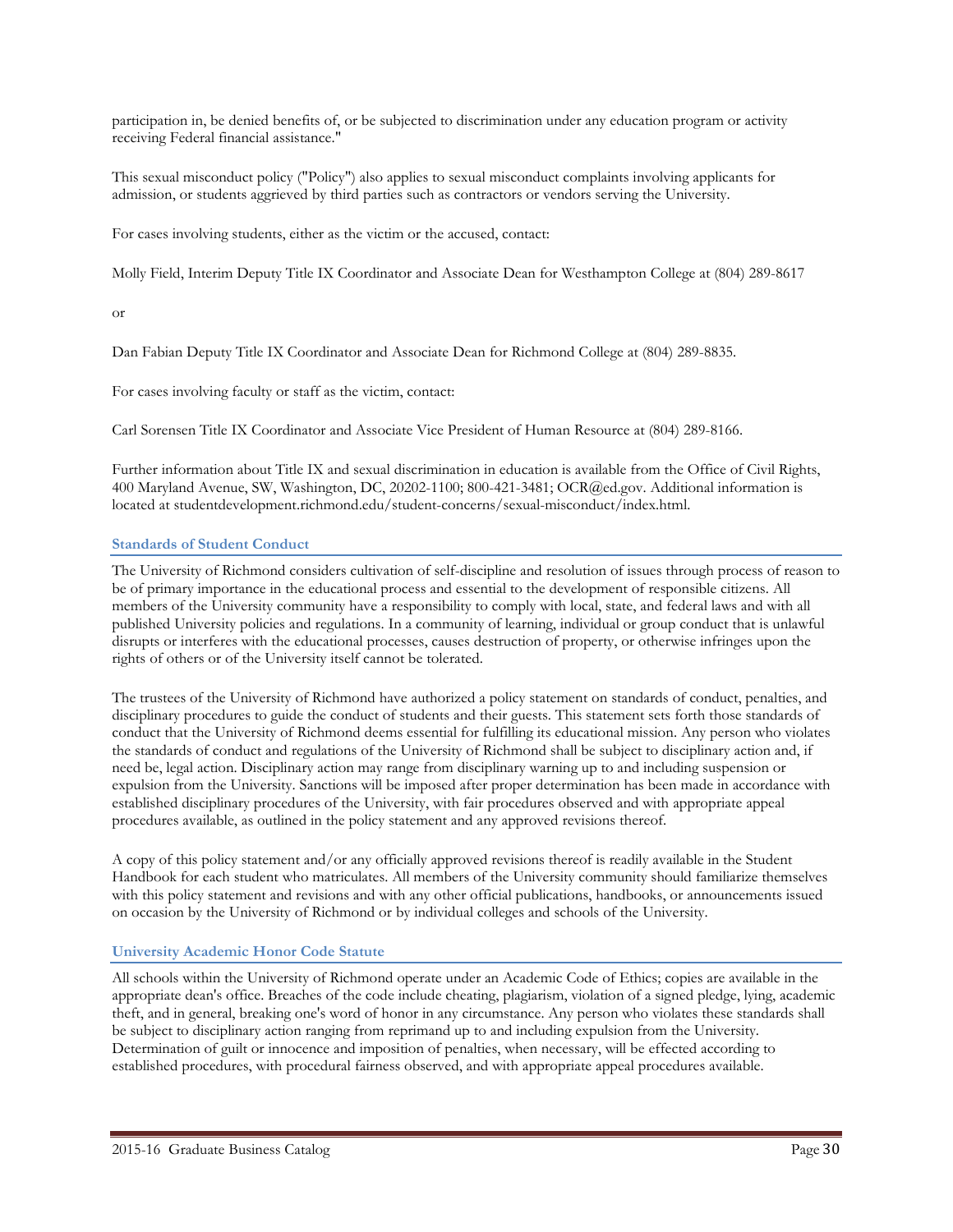# **University Police**

The University of Richmond Police Department, a nationally accredited police department, is committed to providing a safe and secure environment for our students, faculty, staff, and visitors. The University of Richmond Police Department provides 24-hour uniformed response to calls for service, provides routine and directed patrol activities, performs vehicular crash investigation, and investigates criminal offenses. Additionally, all police officers are Red Cross First Responder/CPR-certified. Uniformed security officers also assist with building security and other calls for service as needed. All crimes that occur on campus should be reported to the University Police in person or by calling 911, (804) 289-8911 or (804) 289-8715. More information about the police department, including crime statistics, can be found online at police.richmond.edu.

# **Confidentiality/Privacy Rights/Right to Know**

University of Richmond procedures and the Family Educational Rights and Privacy Act (FERPA) prohibit the unauthorized release of confidential information about individual students. However, directory information is not considered to be confidential and may be published or otherwise released. Directory information includes: name; addresses, including permanent, campus, local (off-campus), email, and campus computer network (IP) address; associated telephone numbers; date and place of birth; school or college; major and/or minor fields of study; degree sought; expected date of completion of degree requirements and graduation; degrees conferred; awards and honors (e.g., dean's list); full- or part-time enrollment status; dates of attendance; previous institutions attended; participation in officially recognized activities and sports; weight and height of members of an athletic team; and photograph. A full list of information considered directory information is available on the Office of the University Registrar's web page at registrar.richmond.edu/ferpa/index.html or by contacting the Office of the University Registrar. Students may opt to have their directory information withheld. To exercise this option, the appropriate form must be obtained from the Office of the University Registrar, completed, and returned to that office. Once filed, this form remains in effect until withdrawn by the student in writing to the Office of the University Registrar. For further information, contact the Office of the University Registrar.

# **Rights with Respect to Education Records**

The Family Educational Rights and Privacy Act (FERPA) affords students certain rights with respect to their education records. These rights include:

1. Access to Education Records: students have the right to inspect and review their education records within 45 days of the day the University receives a written request for access. Students should submit their request to the Office of the University Registrar and specify the record(s) they wish to inspect. Arrangements will be made for access and the student notified of the time and place where the records may be inspected.

2. Request for Amendment of Education Records: students have the right to request amendment of their education records if they believe the records are inaccurate. They should write the University Registrar, clearly identify the part of the record they want changed, and specify why it is inaccurate. If the University decides not to amend the record as requested by the student, the University will notify the student of the decision and advise the student of his or her right to a hearing regarding the request for amendment. Additional information regarding hearing procedures will be provided to the student when notified of the right to a hearing.

3. Disclosure of Education Records: students have the right to consent to disclosures of personally identifiable information contained in education records, except to the extent that FERPA authorizes disclosure without consent.

One exception which permits disclosure without consent is disclosure to school officials with legitimate educational interest. A school official is a person employed by the University in an administrative, supervisory, academic or research, or support staff position (including law enforcement unit personnel and health staff); a person or company with whom the University has contracted (such as an attorney, auditor, or collection agent); a person serving on the Board of Trustees; or a student serving on an official committee, such as a disciplinary or grievance committee, or assisting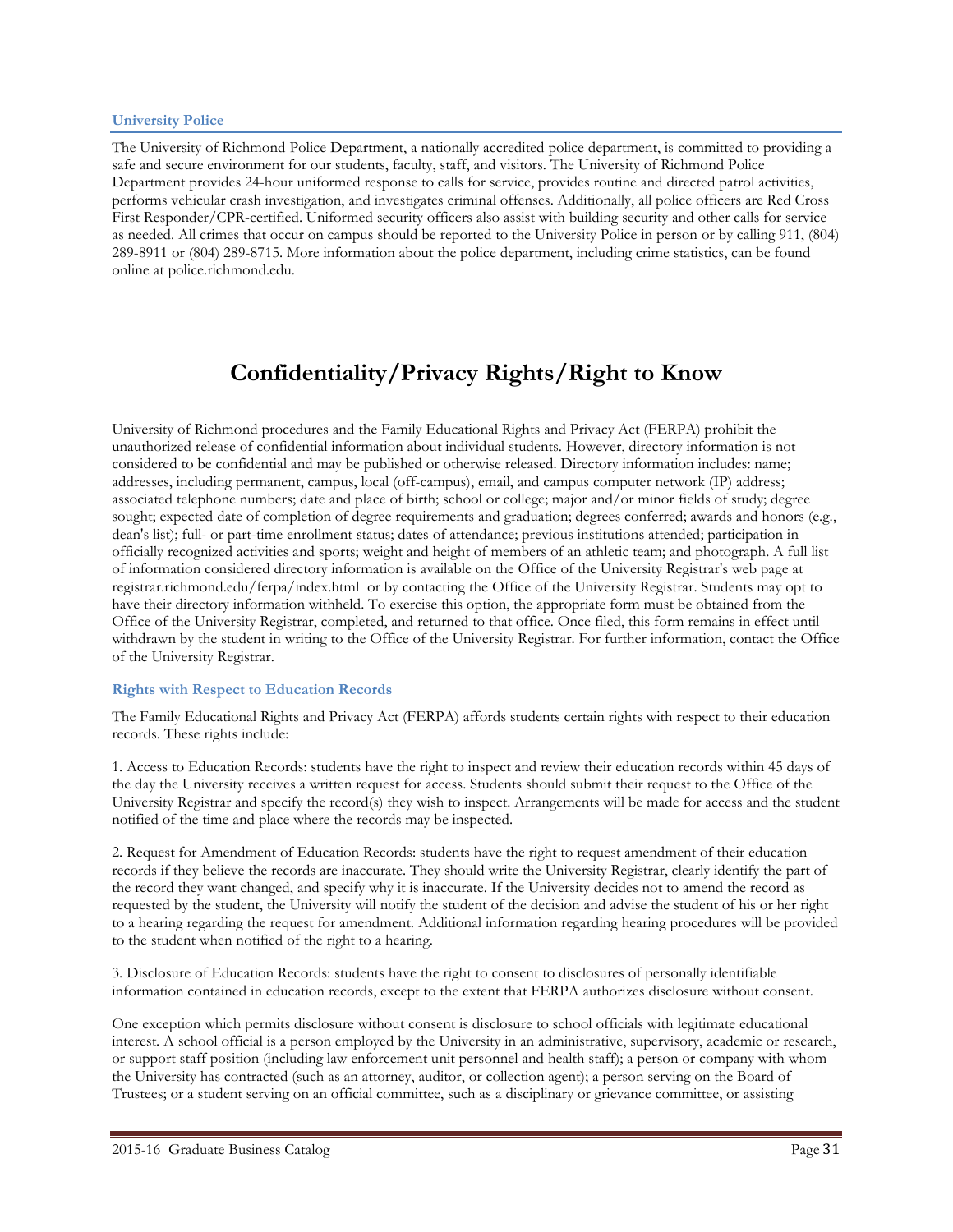another school official in performing his or her tasks. A school official has a legitimate educational interest if the official needs to review an education record in order to fulfill his or her professional responsibility.

As of January 3, 2012, the U.S. Department of Education's FERPA regulations expand the circumstances under which your education records and personally identifiable information (PII) contained in such records—including your Social Security Number, grades, or other private information—may be accessed without your consent. First, the U.S. Comptroller General, the U.S. Attorney General, the U.S. Secretary of Education, or state and local education authorities ("Federal and State Authorities") may allow access to your records and PII without your consent to any third party designated by a Federal or State Authority to evaluate a federal- or state-supported education program. The evaluation may relate to any program that is "principally engaged in the provision of education," such as early childhood education and job training, as well as any program that is administered by an education agency or institution. Second, Federal and State Authorities may allow access to your education records and PII without your consent to researchers performing certain types of studies, in certain cases even when we object to or do not request such research. Federal and State Authorities must obtain certain use-restriction and data security promises from the entities that they authorize to receive your PII, but the Authorities need not maintain direct control over such entities. In addition, in connection with Statewide Longitudinal Data Systems, State Authorities may collect, compile, permanently retain, and share without your consent PII from your education records, and they may track your participation in education and other programs by linking such PII to other personal information about you that they obtain from other Federal or State data sources, including workforce development, unemployment insurance, child welfare, juvenile justice, military service, and migrant student records systems.

Upon request, the University discloses records without consent to officials of another school in which a student seeks or intends to enroll.

4. Right to File a Complaint: Students have the right to file a complaint with the U.S. Department of Education concerning alleged failures by the University of Richmond to comply with the requirements of FERPA. The name and address of the office that administers FERPA is:

Family Policy Compliance Office U.S. Department of Education 400 Maryland Avenue, SW Washington, D.C. 20202-4605

The University's complete policy statement can be found on the University Registrar's website at registrar.richmond.edu/ferpa/statement/index.html.

Note: Because of the access afforded by a University ID, this number is not considered directory information and will not be released without a student's consent except in situations as listed above. Students should treat the University ID as confidential; it should be protected and not carelessly shared with others. It will be used for a student's entire time at the University of Richmond, so it should always be treated in a confidential manner.

# **Right To Know**

In accordance with the Student Right To Know and Campus Security Act, the University of Richmond makes graduation rates available to all current and incoming students. These figures can be found at ifx.richmond.edu/research/fact-book.html.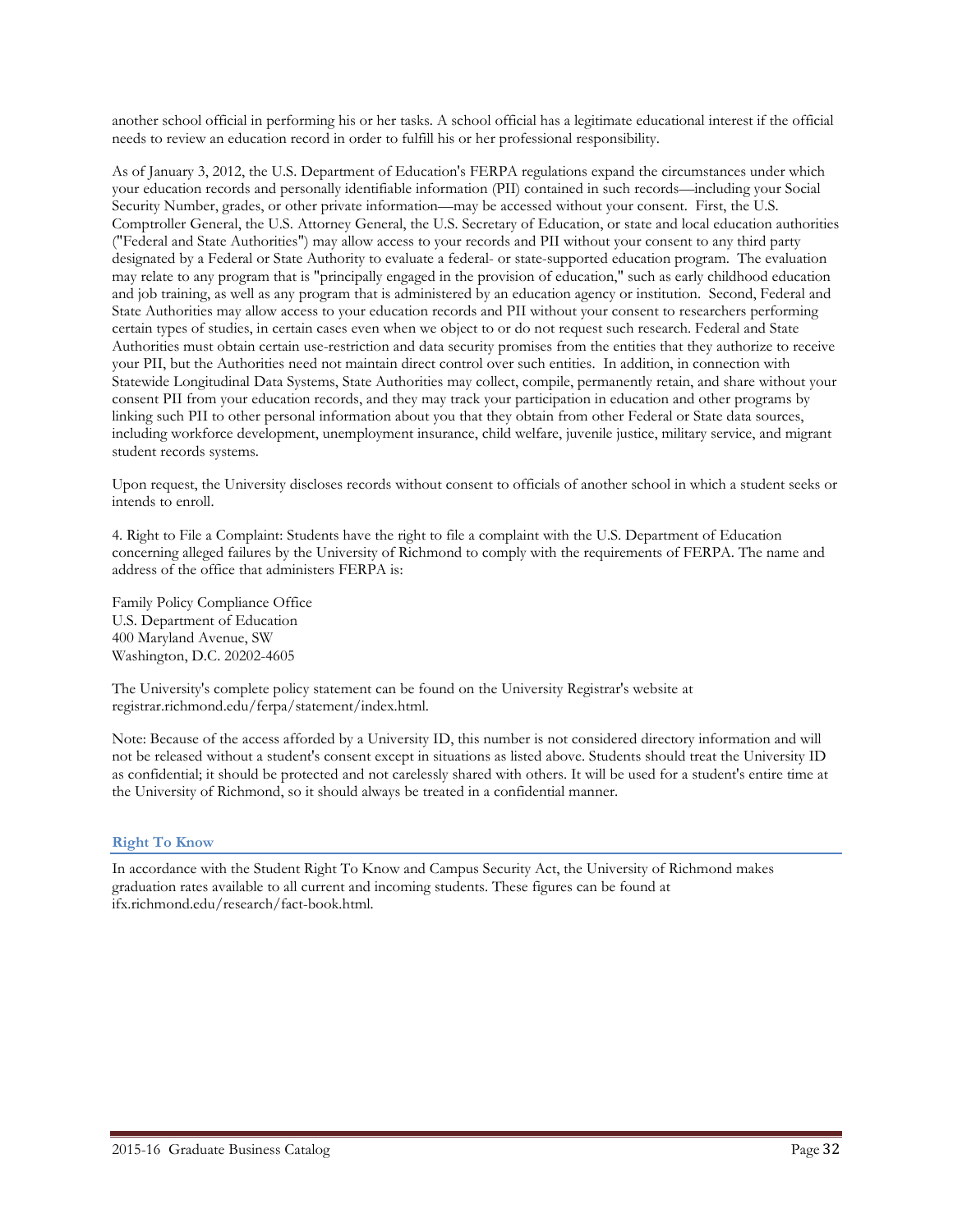# **Academic Procedures**

## **Registration**

In registering for courses, it is presumed that students enrolled in advanced-level courses will have the necessary academic background.

Students shall register each term according to the instructions published by the graduate business office and the University Registrar. A calendar is published concurrently with pertinent dates.

Students are able to register for classes through BannerWeb, a secured website that may also be accessed over the Internet through the Registrar's Office homepage.

Through BannerWeb, students can register for classes, drop classes, view their class schedules, view grades for a specific term, and view their unofficial University of Richmond transcript. Students are responsible for all activity on their BannerWeb account including PIN maintenance, registration, and security. If a student has questions or needs assistance with any aspect of BannerWeb, he or she should contact the Office of the University Registrar at (804) 289-8639 or registrar@richmond.edu.

Once registered, students may change their registration (add/drop) according to the published schedule. Students must contact the MBA Office to add/drop a class after registration has closed. For a regular term, generally adds and withdrawals without academic record may be made during the first two weeks of classes. After that time only withdrawals-with-record are possible. The grade to be recorded during the withdrawal-with-record period is left to the instructor's discretion. To initiate changes in registration, the student should contact the graduate business office promptly.

#### **Class Attendance**

Each student is expected to attend all meetings of all classes, including lectures, seminars, laboratories, and workshops, in which he or she is enrolled. The specific attendance policy in each course, however, is determined by the instructor of the course, subject to the section on University holidays below. The specific attendance policy for each course will be announced to the students and distributed on the course syllabus at the beginning of each semester.

Faculty members will honor an official notification from the appropriate dean that a student is to be excused from participation in a University-sponsored event, such as choral performances off campus, intercollegiate athletic events, or judicial hearings at which the student must be present. A student generally will be held responsible for all work of a class or laboratory missed during an absence. Acceptance of any excuse for an absence, other than those excused by the appropriate dean, and any provision for makeup, will be at the discretion of the instructor, provided it is consistent with the announced policy for the course and with the University holiday schedule below. Missed classes, work, tests, and/or excessive absences with or without good cause may result in a poorer grade, or failure, in the course.

Generally, absences that may be excused by faculty members include accident or illness, death or serious illness of a family member, bona fide religious holiday observance, or participation in other University activities such as field trips. Students should make arrangements with their instructors as far in advance as possible for the make-up of any missed work. Students experiencing difficulty in making reasonable arrangements for make-up work may see their dean.

Students enrolled in business school courses must attend at least 75 percent of the class meetings, regardless of the reasons for absence, to be eligible to receive credit for the course.

#### **Credit and Grades**

The graduate business programs use the semester hour credit value and the four-point grading system as applied to a normal A-F grading scale.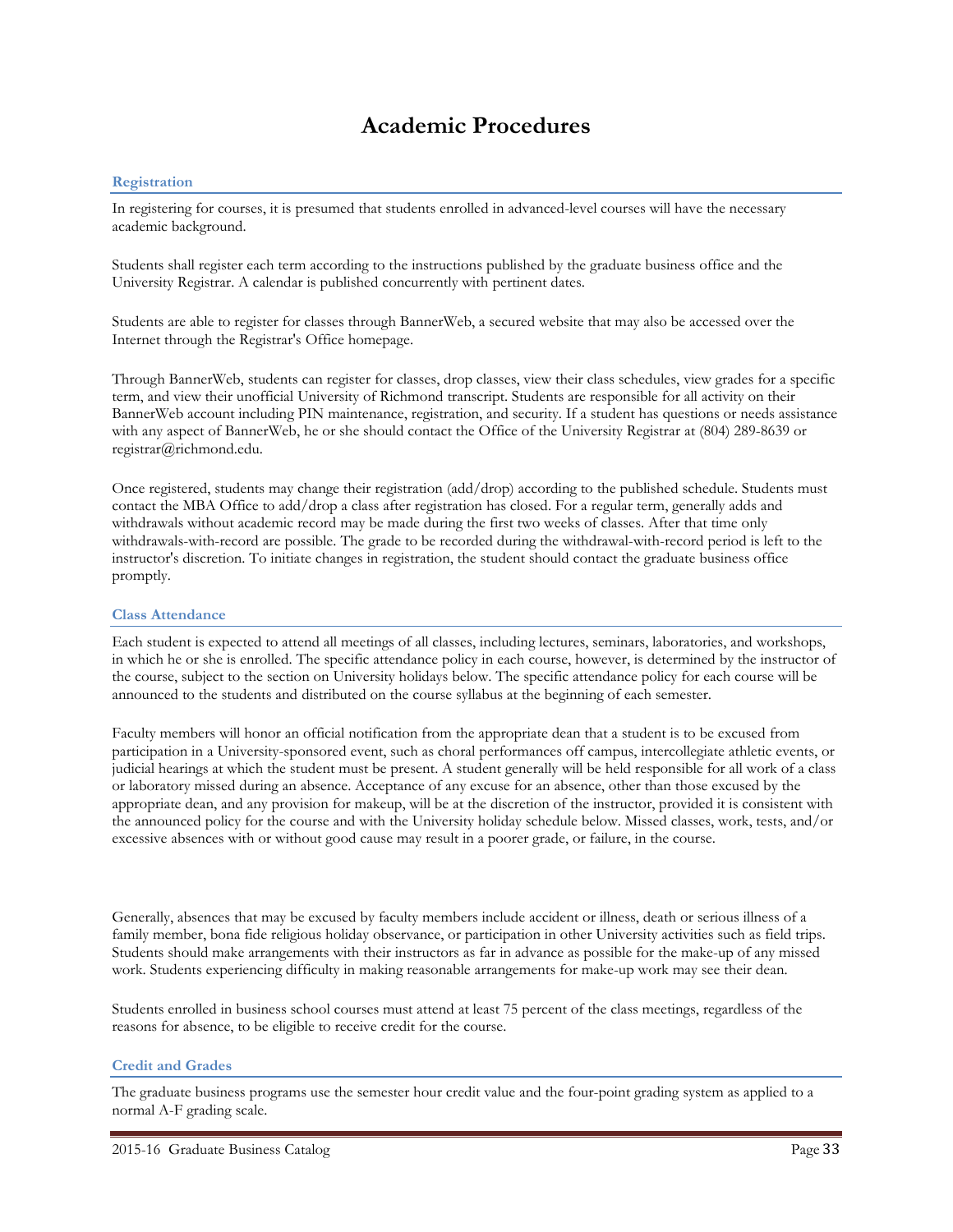A semester hour is the value of one class hour of work a week through the semester. Grade points are given to each semester hour according to the following scale:

|  |  |  | A+ 4.0 B+ 3.3 C+ 2.3 D+ 1.3 |  |
|--|--|--|-----------------------------|--|
|  |  |  | A 4.0 B 3.0 C 2.0 D 1.0     |  |
|  |  |  | A- 3.7 B- 2.7 C- 1.7 D- 0.7 |  |
|  |  |  | F 0.0 I 0.0 M 0.0 V 0.0     |  |

These letter grades may be accompanied by a  $(+)$  or minus  $(.)$  to indicate a relative position within the grade category. The grade point average is calculated by dividing the total number of grade points earned by the total number of GPA units. The grade point average is represented to two significant decimal figures and truncated, not rounded. Each of these totals is accumulated term by term. Students may not choose to take a class pass/fail in the MBA program. However, certain classes (e.g., the opening residency) may be offered on a pass/fail basis. Special grades also are used as follows: V-failing due to excess absence; W-withdrawn passing; M-withdrawn failing; and X-grade unavailable. The V and M count as F in the grade point average computation.

An unclassified MBA student (not working toward a degree) may opt to have one or more normally standard-graded courses graded on a pass/fail basis. In each case, the student must receive written approval to enroll on a pass/fail basis from the course instructor. The level of performance necessary to earn a pass grade in a student-opted pass/fail course is C+ or better. A passing grade will be recorded as P on the permanent record. The credit will be added into credit earned, but will not affect the grade point average. A failing grade will be recorded as F on the permanent record. The credit will affect the grade point average. To opt for pass/fail grading, a permission form must be obtained from and returned with appropriate signatures to the Office of the University Registrar by the end of the 10th day of classes. The student must first register for the course and then file the permission form. Once the form is submitted to the University Registrar, the decision may not be reversed. All unclassified students will be bound by the Graduate School's attendance policy, which requires attendance at 75% or more of the class meetings in order to be eligible to earn credit for the course.

#### **Course Load**

Most MBA students will enroll in seven to nine credits per semester.

#### **Repeated Courses**

Coursework may not be repeated for credit toward graduation except as sanctioned by the University; however, particular coursework may meet more than one requirement for graduation. An example of a sanctioned repeat-forcredit is the subsequent registration for a course in which the content changes from term to term, such as special topics or independent studies. Also, certain courses in a major or program may have to be repeated if the grade earned the first time does not meet requirements; in such a case, the credit will be counted only once but both grades will be calculated in the cumulative grade point average.

Courses taken on an audit basis cannot be repeated for credit unless approved by the appropriate dean.

Except in clear situations, the Office of the University Registrar should be consulted before registration to learn if a proposed repeat is sanctioned for credit or if sanction is possible.

All courses taken at the University of Richmond become a part of the permanent academic record. The grade for a course repeated at the University of Richmond becomes a part of the grade point average if the grade otherwise would be included in the computation.

## **Academic Progress and Scholarship**

A student is expected to make steady progress toward completion of his or her program. A student who, over a period of 12 months, fails to complete a graduate business course at the University of Richmond, unless completing elsewhere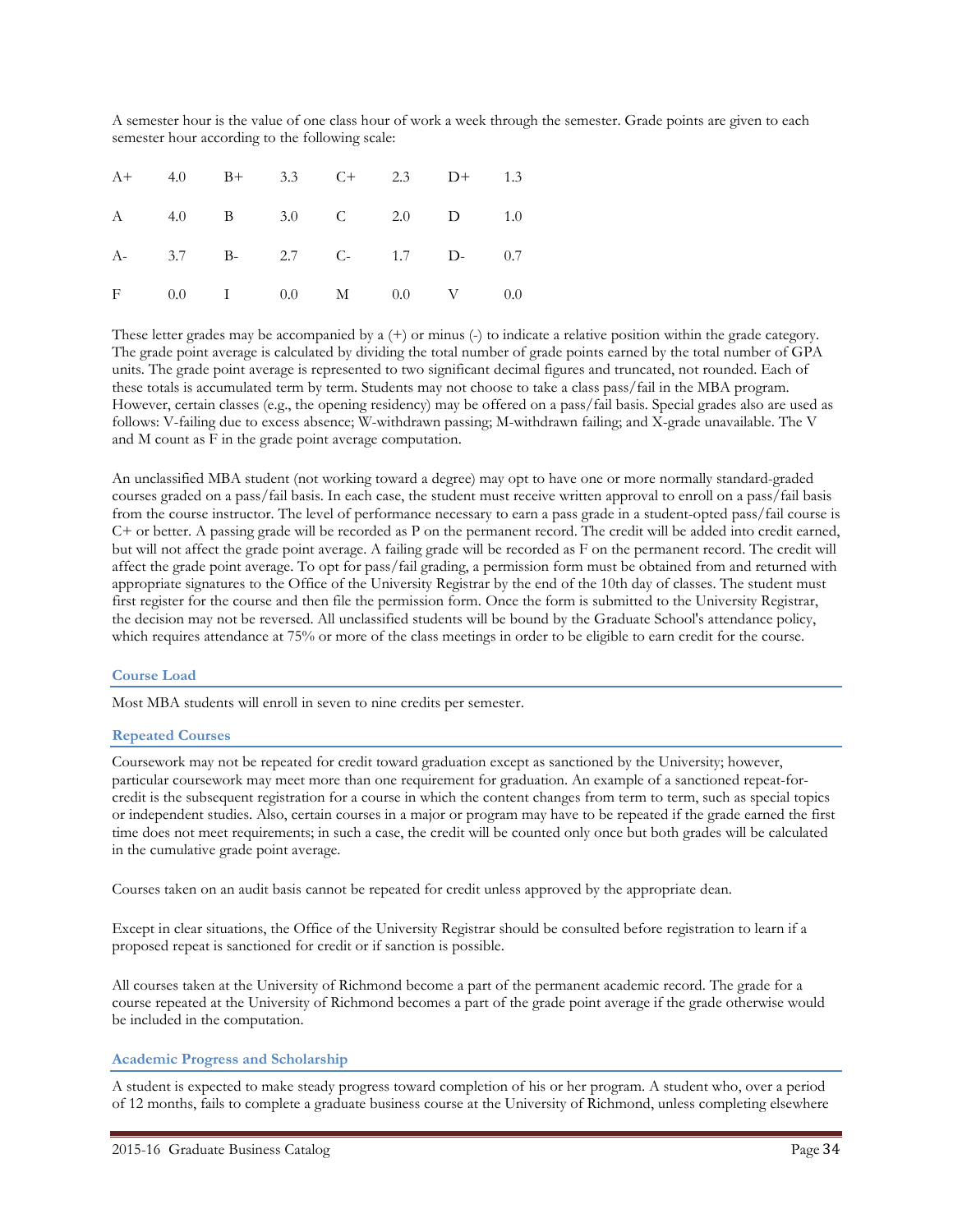an approved course for transfer, will be terminated from the program. Such a student desiring to return to the program must reapply and be readmitted under the catalog standards applicable at the time of reapplication. A student is expected to maintain an average of no less than B (3.00) to remain in the MBA program.

A student who earns less than B in two or more courses (whether or not they are being taken for graduate credit) may be suspended from the graduate business program. A student who earns three Cs, one C and one D, or one F will automatically be dismissed from the program. A student who has been suspended or dismissed may apply for readmission after the lapse of one academic year. Application for readmission must be made in writing to:

Graduate Council c/o Director Graduate Business Programs Robins School of Business University of Richmond, VA 23173

# **Transfer Credits**

It is expected that all work for the MBA degree will be completed at the University of Richmond. Under certain circumstances, a maximum of 9 semester hours may be accepted in transfer. All coursework transferred must be completed at an institution accredited as degree-granting by a recognized regional accrediting body for higher education, as well as an AACSB accredited graduate school, at the time the coursework is completed.

Written approval by the Director must be obtained in advance if a student desires to take work elsewhere for transfer credit. Upon completion of the approved work, credit will be allowed only if a grade of B or better is earned and after an official transcript documenting the fact is received by the MBA office directly from the institution giving the instruction.

# **Academic Records and Transcripts**

Grades are available through BannerWeb. Students may also check grade changes, incomplete makeups and posting of transfer credit throughout the year from any location. Grades are deemed correct unless notification to the contrary is received by the University Registrar within three (3) months after the close of the term specified.

If students need an official copy of the academic record, they can request a transcript through the Office of the University Registrar. All courses taken at the University of Richmond become a part of the permanent academic record.

Advice concerning progress toward the degree may be obtained in the Graduate Business Program Office.

#### **Registration Holds**

The following holds will prevent students from registering (students can access BannerWeb to check holds): Admissions Office, Cashier, Dean's Office, Library, Long-Distance (Student Account Hold), Parking Services (Student Account Hold), Student Credit Service, Perkins Loan in Repayment, Registrar's Office, Student Health, and Student Accounts. For further information on these types of holds, contact the office from which the hold originated.

#### **Religious Observance Policy**

The University is a secular institution that values a diversity of religious expression. The University is also an active community with a wide range of personal commitments and academic and extracurricular activities.

Planning for academic and extracurricular activities should be done with sensitivity to the diverse religious commitments of the community and an awareness of religious holidays. Scheduling large-scale, one-time academic or extra-curricular events on a religious holiday should be avoided whenever possible.

Any student may be excused from class or other assignments because of religious observance. A student who will miss an academic obligation because of religious observance is responsible for contacting his or her professor within the first two weeks of the semester. The student is responsible for completing missed work in a timely manner.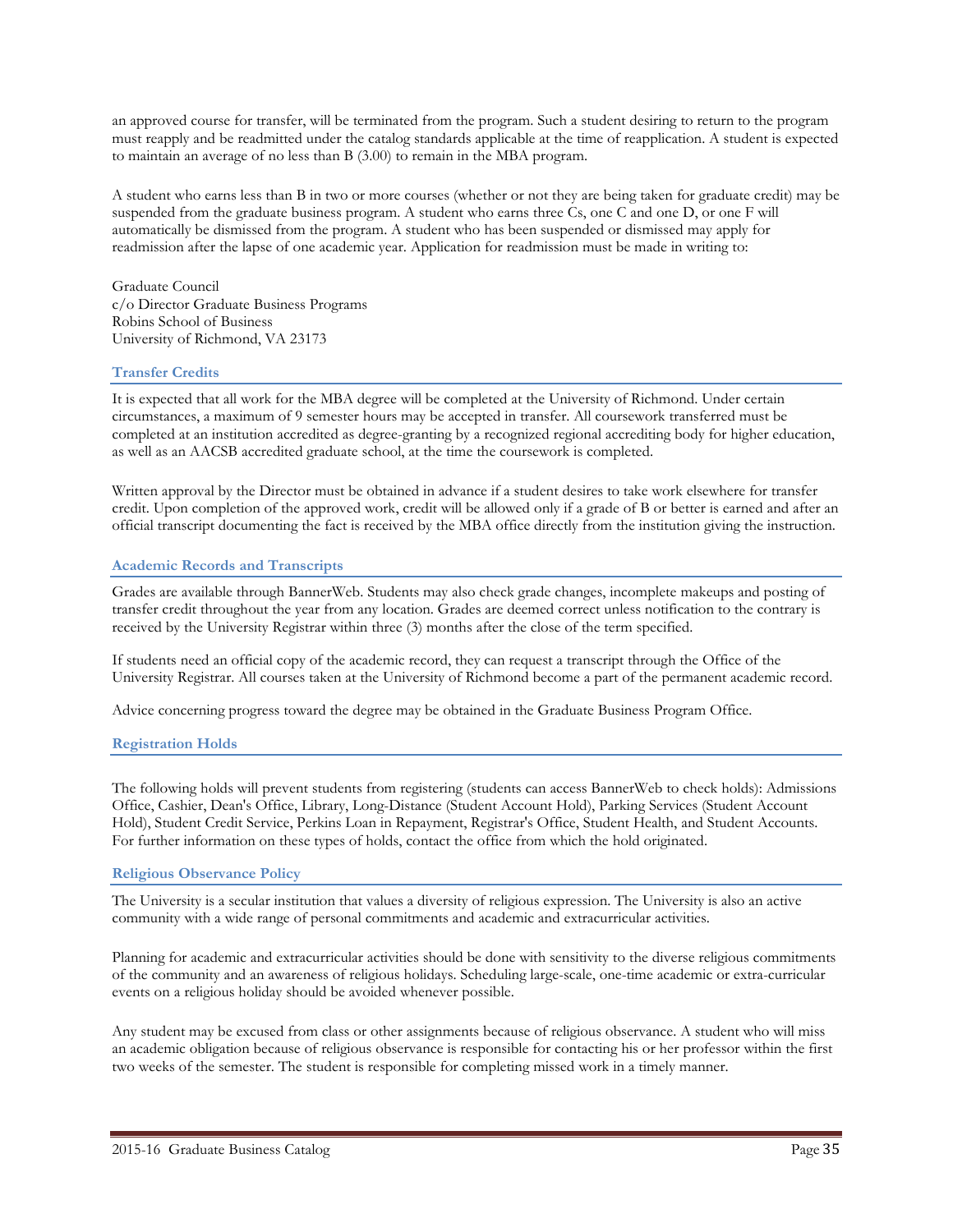Faculty are expected to be mindful of potential conflicts with religious observances and should make reasonable accommodations when students' religious practices conflict with their academic responsibilities.

The religious observance calendar is meant to serve as a scheduling guide. It lists significant holidays from the five largest global faith traditions. However, it is not comprehensive and students may choose to observe a holiday not included on the calendar.

The holidays listed are those which occur during the academic year when the University is open. Please see the academic calendar page to view religious observance dates.

# **Incomplete Work**

Two other letters are used in reports for MBA students. I and Y mean that course work has not been completed by the end of the term. The I, which counts as a failing grade in the grade point average, is given when the reasons for incomplete work are deemed unjustifiable by the instructor. The work is to be made up by the date the instructor specifies, but no later than the midterm point of the next regular term. If the work is not made up during the grace period, the I will be converted to F unless the instructor has submitted to the registrar a written request for delay until a specified date, which has been approved by the director. The Y, which does not count as a failing grade, is given when the reasons for incomplete work are deemed justifiable by the instructor. There is no deadline for completion of the work unless the instructor so specifies. In the case of an I or Y, once the make-up grade is received, it appears to the right of the incomplete grade on the permanent record. In any case, it is the student's responsibility to make arrangements for and progress to the completion of an incomplete course. Part-time students carrying a grade of I or Y may not enroll for further coursework without the permission of the director.

# **Evaluation**

Instructors establish grading criteria for their courses and prepare and submit the final course reports (using the grades defined under Credits and Grades) to the University Registrar for recording. In the event of a question about the accuracy of the recorded grade, a student should direct inquiries to the instructor and/or the Office of the University Registrar.

It is recognized that each class and each student in a class has unique characteristics that the instructor alone is in the best position to evaluate; consequently, except in unusual circumstances, formal appeals concerning the evaluation on which a grade is based are not appropriate.

If unusual circumstances appear to have existed which could have affected the evaluation, the student should first bring the matter to the attention of the instructor (if available). If that informal inquiry is impossible, or if its results are disputed, the student may next bring the matter to the attention of the department chair and the instructor, jointly. In the event of continued dispute, the student may formally petition the dean of the student's school who, in consultation with department faculty, may present the matter to the appropriate academic council for a decision.

# **Withdrawal from the University**

Students who plan to withdraw from the University of Richmond must submit an official withdrawal letter to their Dean. The Dean's Office will notify the appropriate offices of the student's withdrawal from the University of Richmond including the actual withdrawal date.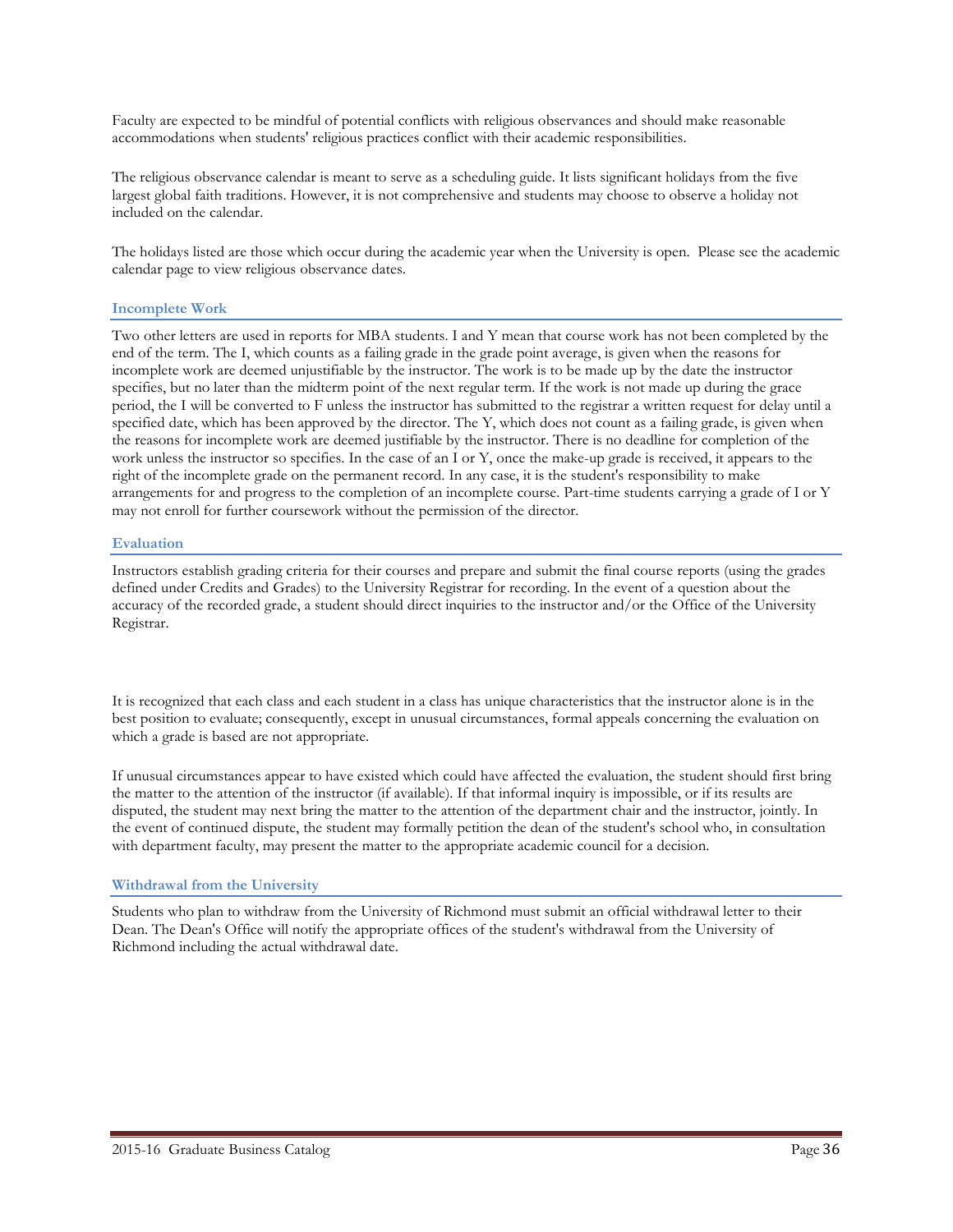# **MBA Program**

Graduate study in business administration at the University of Richmond is designed for professionals who hold an undergraduate degree. The MBA degree program is a decision-based course of study that provides students with the ability to advance to higher levels of management in all types of organizations.

The objectives of the MBA program are:

- To prepare students for career growth as they move through different organizations and industries
- To provide students with the knowledge and tools to deal with contemporary business challenges
- To provide an educational environment that allows students to interact with peers who work in a broad range of companies and industries
- To provide a classroom experience that encourages analysis, decision-making, and written and verbal communication

Key characteristics of the MBA program in the Robins School of Business:

- The school of business is among a select group of business schools that are fully accredited by the Association to Advance Collegiate Schools of Business (AACSB International). The University of Richmond also is accredited by the Commission on Colleges of the Southern Association of Colleges and Schools
- Outstanding facilities and teaching environment
- Class sizes of 15 to 25 students ensure a personal class environment
- Convenient location on the western outskirts of Richmond, with ease of parking close to the business school
- A wealth of data in our business information center
- An MBA faculty dedicated to quality teaching and to providing a real-world orientation to meet today's business challenges
- A student-centered approach to learning

# **Degree Requirements**

To qualify for the Master of Business Administration degree, a candidate must complete the curriculum satisfactorily, including the achievement of at least a 3.00 grade point average on all applicable coursework. Of the 45 required hours, the MBA candidate must complete at least 36 semester hours of applicable graduate-level coursework at the University of Richmond and must complete the curriculum requirements within five years of starting the program, unless amended by the graduate council.

To graduate, a student must file a degree application and participate in commencement. Degree applications must be filed in the Office of the University Registrar by the second Friday in September for the coming May or August commencement or by the first Friday in February for the coming December commencement. The graduate degree application form is available on BannerWeb under Student Services or in the Graduate Business Programs Office.

Degrees are awarded in person except by the decision of the University not to do so. A student who expects to graduate may request absentia status by explaining in writing the very unusual circumstance which prevents participation in the ceremony. This request must be received by the University Registrar no later than eight working days before the ceremony. The Registrar will notify the degree candidate of the status granted by the University. Unless approved as "absentia," a candidate for graduation who does not participate in the commencement ceremony does not graduate. Such a candidate may graduate at a later date by again filing a degree application and by following the appropriate commencement policy.

August and December degrees are conferred as of the date specified in the University calendar and diplomas are mailed to those qualified.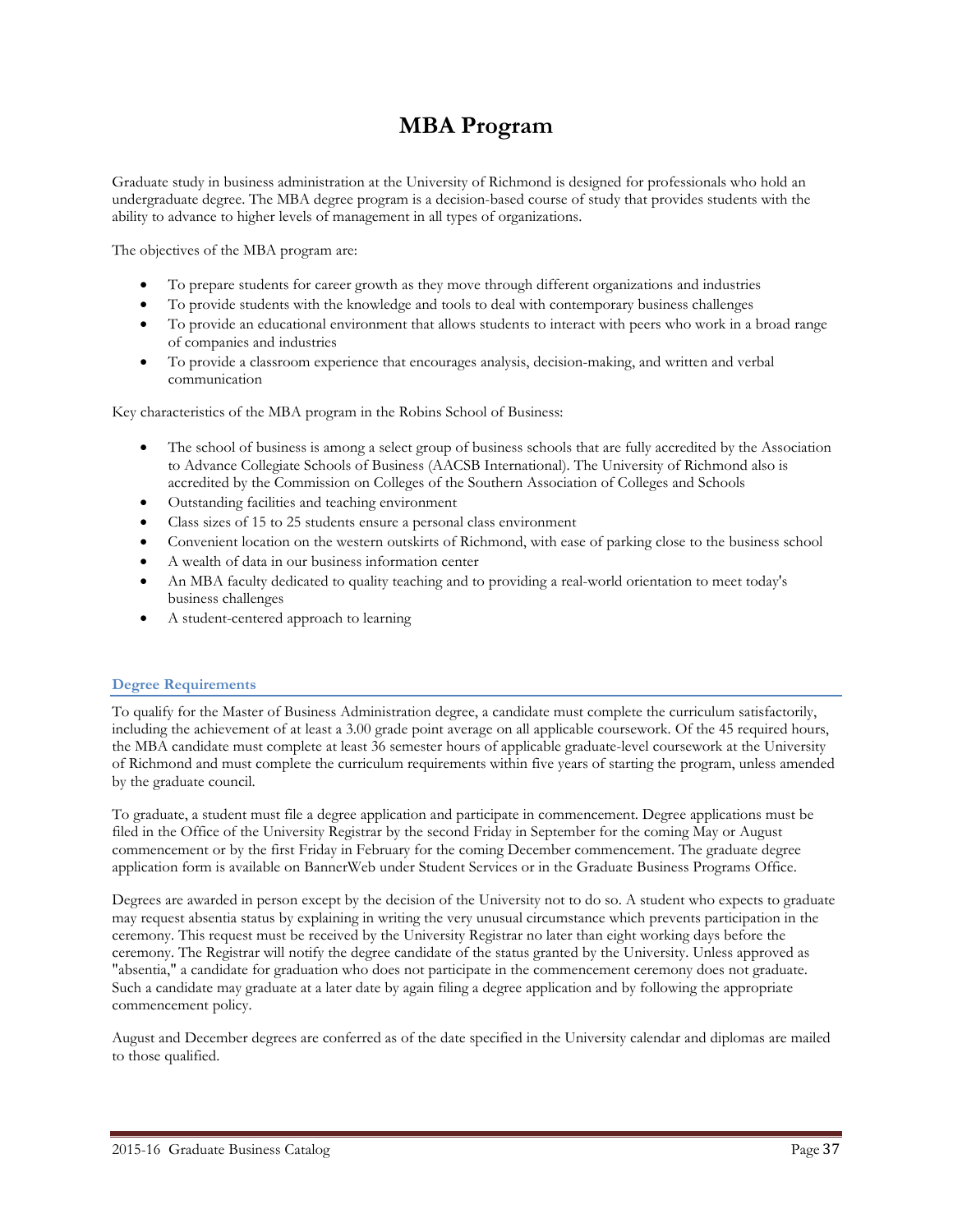Note: No degree is conferred if the student's responsibilities to the University are in an unsatisfactory condition. Such responsibilities include financial and administrative matters such as, but not limited to, delinquent payments, parking fines, or overdue library books.

#### **Curriculum Program Options**

#### Option I: The MBA Program

The MBA program is designed to meet the needs of people holding responsible positions with Richmond-area business organizations and institutions, and who wish to continue their education on a part-time basis. Accordingly, all classes meet in the evening.

#### Option II: The JD/MBA Program

The JD/MBA program is offered through a reciprocal arrangement with the University of Richmond School of Law. A student may pursue a dual-degree program designed to provide its graduates with two degrees, the JD and the MBA, attesting to competency in both the law and in business administration. Because certain credits may count in both degree programs, the student pursuing this option may complete the JD and MBA degrees in less time than would be necessary to complete the two degrees independently.

# **Courses and Curriculum**

The MBA degree program includes 21 courses ranging from 1 to 3 credits. The core curriculum totals 37 credits and includes 17 courses, many of which serve as prerequisites to other courses. In addition, students will complete 4 courses (8 credits) of electives.

The only course transfer credits that will be considered will be equivalent graduate business courses completed at an AACSB-accredited school. A maximum of nine credits may be transferred into the program. See Academic Procedures section for specifics on transfer credits.

## **Core Courses**

The satisfactory completion of 17 core courses is required. These courses form a common body of knowledge of business administration. The core courses are:

MBA 500 Opening Residency MBA 501 Financial and Managerial Accounting MBA 504 Statistical Analysis for Business MBA 506 Economics for Managers MBA 508 Social, Ethical, and Legal Issues in Business MBA 510 Financial Management MBA 520 Marketing Management MBA 530 Organizational Behavior MBA 540 Operations Management MBA 555 Analytics and Information MBA 561 Principles of Business Communication MBA 562 Communicating In and Across the Organization MBA 570 Global Environment of Business/International Residency MBA 580 Strategic Management MBA 591 Capstone Project: Scope MBA 592 Capstone Project: Analysis MBA 593 Capstone Project: Recommendations and Conclusion

#### **Four Elective Courses**

The four elective courses, each of 2 or 3 credit hours, provide an opportunity for students to further skills and knowledge in areas of personal interest.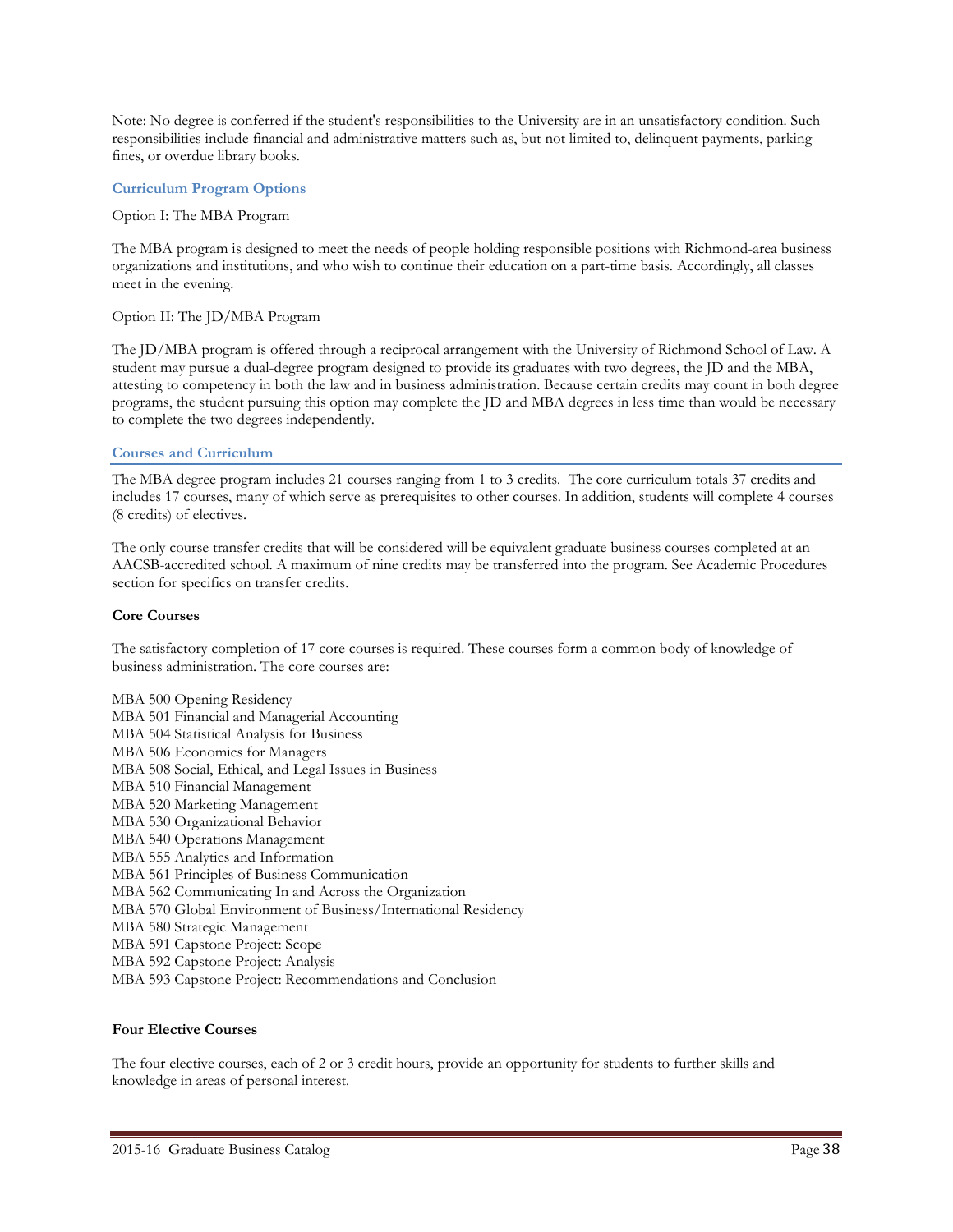# **JD/MBA Curriculum Requirements**

JD/MBA students normally substitute four law school elective courses for the MBA elective courses, and three courses (MBA 508, MBA 561 and MBA 562) are waived from their degree requirements. More details and suggested curricula are available in the dean's office of each school. Students who are pursuing the combined JD/MBA program and who complete the JD degree before the MBA degree must satisfy the MBA degree requirements within one year of completing the JD requirements. Further, the requirements for both degrees must be completed within five years of the starting date of the degree program, JD or MBA, in which the students first enrolled.

#### **Courses**

MBA 500 Opening Residency Semester hours: 2 Description

The objectives of the opening residency are to develop esprit de corps among all participants; to give the participants concrete, take-away knowledge; and to set the appropriate expectations about effort, quality, and cooperation. To accomplish these goals students analyze a "live case" on a topic of relevant strategic importance. The residency ends with a case competition among the student teams, judged by University faculty and selected executives from the case company on both content and presentation quality. As part of the residency, participants are introduced to the goals, expectations, and methods that are used throughout the program, including case analysis methods and business research and analysis skills

Prerequisites

Departmental approval required.

MBA 501 Financial and Managerial Accounting

Semester hours: 3

Description

Integrates financial and managerial accounting topics with corporate governance issues to demonstrate how various stakeholder groups use accounting information to make decisions. These stakeholders include managers, board members, investors, creditors, and government regulators. Our focus is interpreting accounting information, rather than creating it. Topics include interpreting the income statement, balance sheet, and statement of cash flows, the implications of cost structure, planning, performance evaluation, and management responsibility for internal control over financial statement information. Mastery of pre-course instruction in accounting is assumed when the course begins.

MBA 504 Statistical Analysis for Business

Semester hours: 2

**Description** 

Addresses the theory, methodology, and application of statistics to contemporary business problems. Topics include descriptive statistics, probability theory, discrete and continuous distributions, one- and two-population statistical inference, analysis of variance, correlation, regression, and selected other topics.

MBA 506 Economics for Managers

Semester hours: 3

Description

Examines fundamentals of macroeconomics and international economics, including analysis of business cycles and macroeconomic policy. Explores economic methodologies to solve business-oriented problems, with a focus on the role that economic analysis plays in the decision process.

MBA 508 Social, Ethical, and Legal Issues in Business

Semester hours: 2

Description

Examines the theory and practice of law and ethics in the context of economic and other organizational interactions. Discussion will center on engagements between organizations, their stakeholders and society at large. Topics include human rights, labor issues, the natural environment, international laws and norms, and cultural relativism among others.

MBA 509 Selected Topics in Economics Semester hours: 2 **Prerequisites**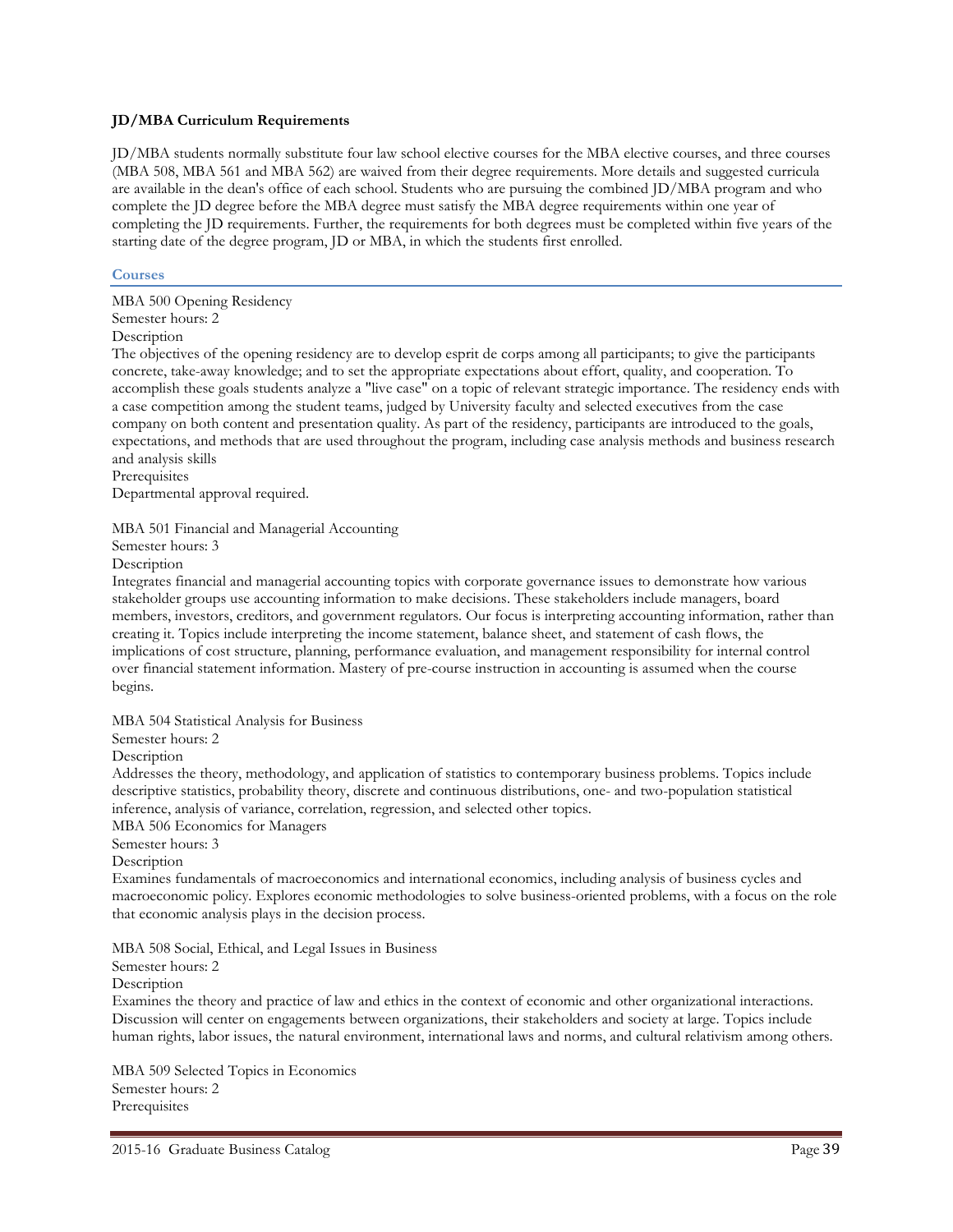MBA 506

MBA 510 Financial Management

Semester hours: 3

Description

Financial management techniques, policies, and theory are discussed via case studies and problem-scenario analysis. Policies and strategies for current and longterm assets, working capital, total capitalization, and profit distribution presented in the context of share price maximization. Multinational considerations, leasing, risk analysis, project evaluation, and cost of capital are specifically addressed. Prerequisites MBA 501

MBA 512 Investments Semester hours: 2

Description

Covers the structure, trading, and valuation of financial instruments in dynamic competitive markets. Both money markets and capital markets are examined with an emphasis on longer-term investing. Uses a blend of theoretical and practical approaches to investment strategies. Specific topics include market efficiency, yield and rate of return analysis, risk measurement, asset pricing theory, portfolio theory, valuation models, futures, and derivative contracts. Prerequisites

MBA 510

MBA 514 Global Financial Management Semester hours: 2 Description

Tools and concepts used to identify and analyze risks in dynamic international financial markets are addressed. Designed in three modules. The first module provides a foundation in currency valuation, currency markets, parity theories, and balance of payments phenomena. The second module examines hedging concepts and practices. Applications of forward, future, option, and swap contracts are emphasized. The last module focuses on different approaches to the management of transaction, translation, and operating exposures of a firm. Case studies are employed as integrating exercises.

Prerequisites MBA 510

MBA 517 Selected Topics in Accounting Semester hours: 2 Prerequisites MBA 501

MBA 519 Selected Topics in Finance Semester hours: 2 **Prerequisites** MBA 510

MBA 520 Marketing Management Semester hours: 3 Description

An intensive study of the marketing process in advanced market economies concerning the environment within which marketing decisions are made. Areas of concentration: consumer wants; motivation and purchasing power; structure of distribution; product service market offerings; a global approach; and management of the firms marketing effort. Strategic decisions of the marketing mix variables applied to both service and manufacturing companies of various sizes. Lectures and the case analysis method are used to integrate the student's marketing background.

MBA 529 Selected Topics in Marketing Semester hours: 2 Prerequisites MBA 520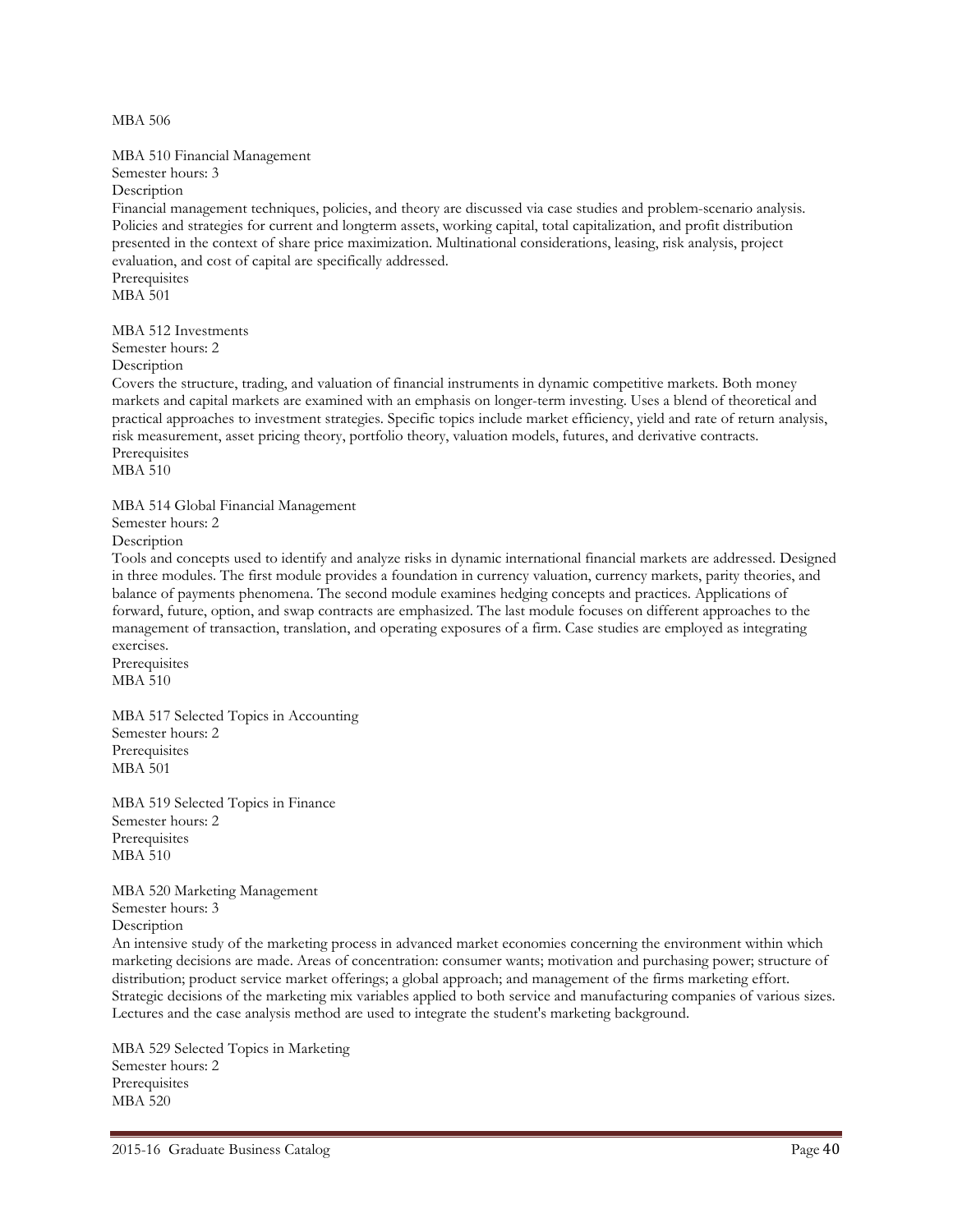#### MBA 530 Organizational Behavior Semester hours: 2 Description

Analysis of workplace behaviors and organizational psychology as they relate to the management of employees, teams, and other key organizational constituents. Understanding of basic management issues such as motivation, individual differences, leadership, teams, and managing change, provides students with a foundation needed for enhancing individual and team performance and attitudes at work.

MBA 532 Mergers and Acquisitions Semester hours: 2 Description Explores how mergers and acquisitions can achieve the strategic growth objectives of a corporation. The issues raised in merger and acquisition decisions are addressed, specifically (1) negotiation strategies, (2) valuation analysis, (3) strategic fit, (4) effects of competitive bidding, and (5) problems with post-acquisition integration. The alternative mechanisms for corporate diversification such as joint and internal ventures also are explored. Prerequisites MBA 510 MBA 534 Negotiations Semester hours: 2 Description Multidisciplinary study of concepts related to bargaining and negotiations. Situations involving interpersonal behavior and group conflict will be examined using research findings from several disciplines. Prerequisites MBA 530 MBA 539 Selected Topics in Management Semester hours: 2 Prerequisites MBA 530

MBA 540 Operations Management Semester hours: 3 Description The systematic direction and control of the process that transforms inputs into finished goods or services. It emphasizes the concepts and analytical methods that are used in understanding the management of the firm's operations. Prerequisites MBA 504

MBA 555 Analytics and Information Semester hours: 3 Description The purpose of the course is to provide the knowledge, skills, and abilities needed to manipulate very large data sets, analyze complex business problems, and develop evidence-based recommendations to improve firm performance. Students will work with relational database and spreadsheet software to import, structure, cleanse, transform, filter, and analyze data. You will also learn to integrate data from a variety of sources and utilize visualization software to graphically communicate analytical results. Prerequisites

MBA 504

MBA 561 Principles of Business Communication Semester hours: 1 Description Practical learning experience designed to sharpen written and oral communications skills. The course addresses various forms of written communications designed to inform, convince, and persuade. The syllabus will include professionalism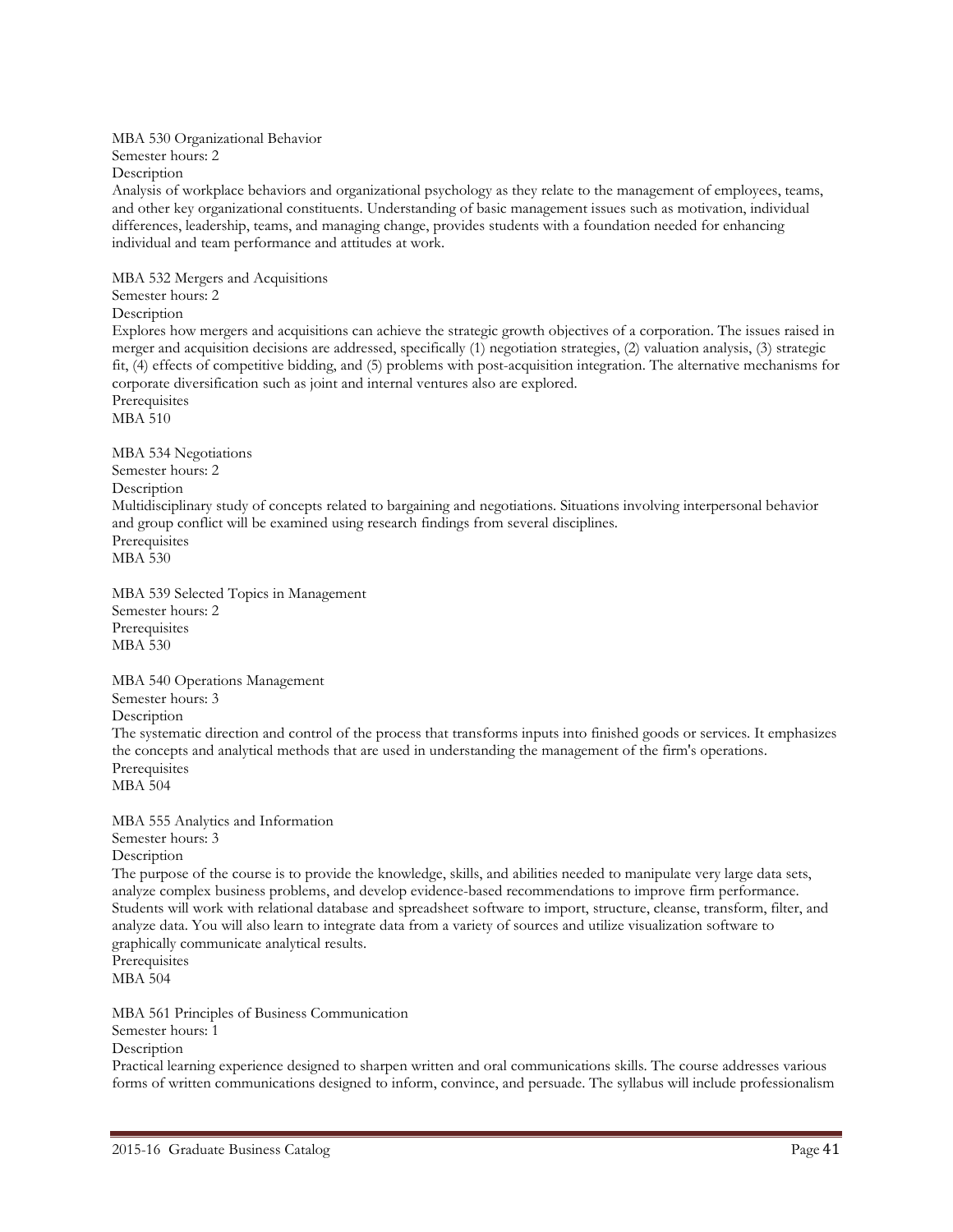of written communications, communications planning, and the appropriateness of various written media for conveying information.

MBA 562 Communicating In and Across the Organization

Semester hours: 1

Description

Continuing with the practical learning experience of Communications I, this course emphasizes oral communications in organizations. The syllabus will include planning and the professional execution of various types of oral communications, message reinforcement, executive presence, use of humor, styles under stress, best practices for conference calls and face-to-face meetings, the art of asking questions, and communicating difficult messages. **Prerequisites** 

MBA 561

MBA 570 Global Environment of Business/ International Residency

Semester hours: 3

Description

An intensive, in-depth experience designed to enhance understanding of a country or region and the unique issues that it faces. The residency will consist of travel abroad and discussions with local business people, academics, politicians, and civil servants, coupled with visits to other local operations to enhance this understanding. In addition, there will be a project relating to a relevant company or institution to be completed by students upon their return to the U.S. The project will begin prior to departure, developed during the residency, and completed after the residency. A presentation of the final project report is required.

Prerequisites

MBA 501, MBA 504, MBA 506, 510, and 520. Departmental approval required.

MBA 580 Strategic Management

Semester hours: 3

Description

Examines strategic alternatives and choices to be made by companies in light of opportunities and threats within the external environment. Also examines how companies should create core competencies to enhance the strategic choice and to create sustainable competitive advantage. Different levels of strategic management are emphasized. Prerequisites MBA 510 and MBA 520

MBA 587 Independent Study Semester hours: 2 or 3

MBA 591 Capstone Project: Scope

Semester hours: 1

Description

A field-based course in which students, under the direction of a faculty member, articulate and appropriately scope a strategic challenge facing a host organization. The course builds on principles taught in MBA 580 (Strategic Management). Please note: Students will register for MBA 591 during the same semester they are enrolled in MBA 580. Prerequisites

MBA 501, MBA 504, MBA 506, MBA 510, and MBA 520. Co-requisite MBA 580. Departmental approval required.

MBA 592 Capstone Project: Analysis

Semester hours: 1

Description

A field-based course in which students, under the direction of a faculty member, conduct quantitative and qualitative analyses to gain insight about possible solutions to a strategic challenge facing a host organization. The course builds on principles taught in MBA 555 (Analytics & Information). Please note: Students will register for MBA 592 during the same semester they are enrolled in MBA 555.

# Prerequisites

MBA 591. Co-requisite MBA 555. Departmental approval required.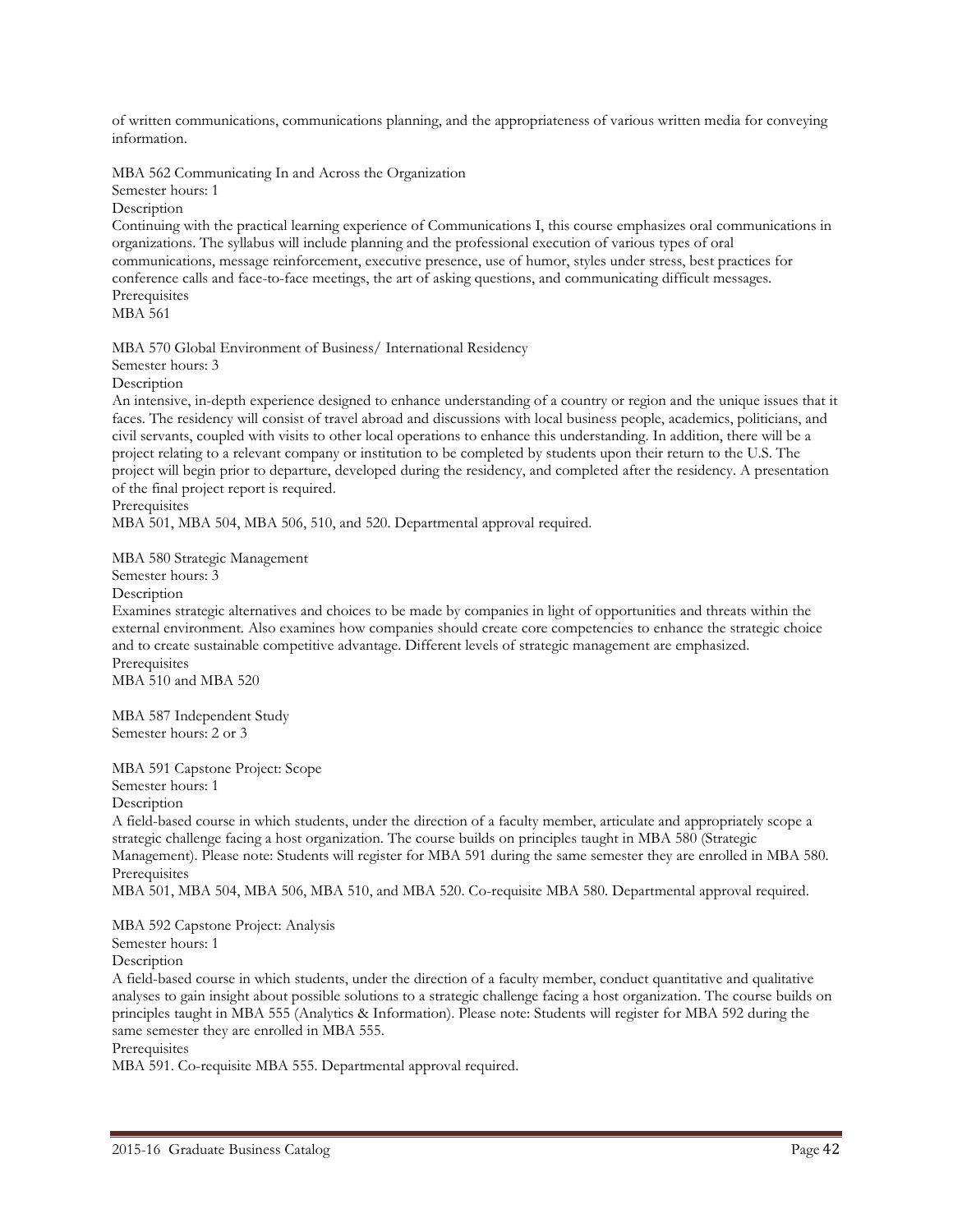MBA 593 Capstone Project: Recommendations and Conclusion Semester hours: 1 Description A field-based course in which students, under the direction of a faculty member, create recommendations to address a strategic challenge facing a host organization. Students will be required to present recommendations both orally and in writing. **Prerequisites** MBA 592. Departmental approval required.MBA 592.

# **Directory**

# **2015-16 Board of Trustees**

Stephen J. Aronson North Salem, New York

Alan W. Breed Greenwich, Connecticut

Ronald A. Crutcher Richmond, Virginia

Timothy W. Finchem Ponte Vedra Beach, Florida

Roger L. Gregory Richmond, Virginia

H. Hiter Harris III Richmond, Virginia

Joseph P. Jangro Ponte Vedra Beach, Florida

Jeffrey M. Lacker Richmond, Virginia

Herbert H. McDade III Rye, New York

William H. McLean Wilmette, Illinois

Leland D. Melvin Lynchburg, Virginia

Louis W. Moelchert, Jr. Richmond, Virginia

S. D. Roberts Moore Roanoke, Virginia

Karen G. O'Maley Cincinnati, Ohio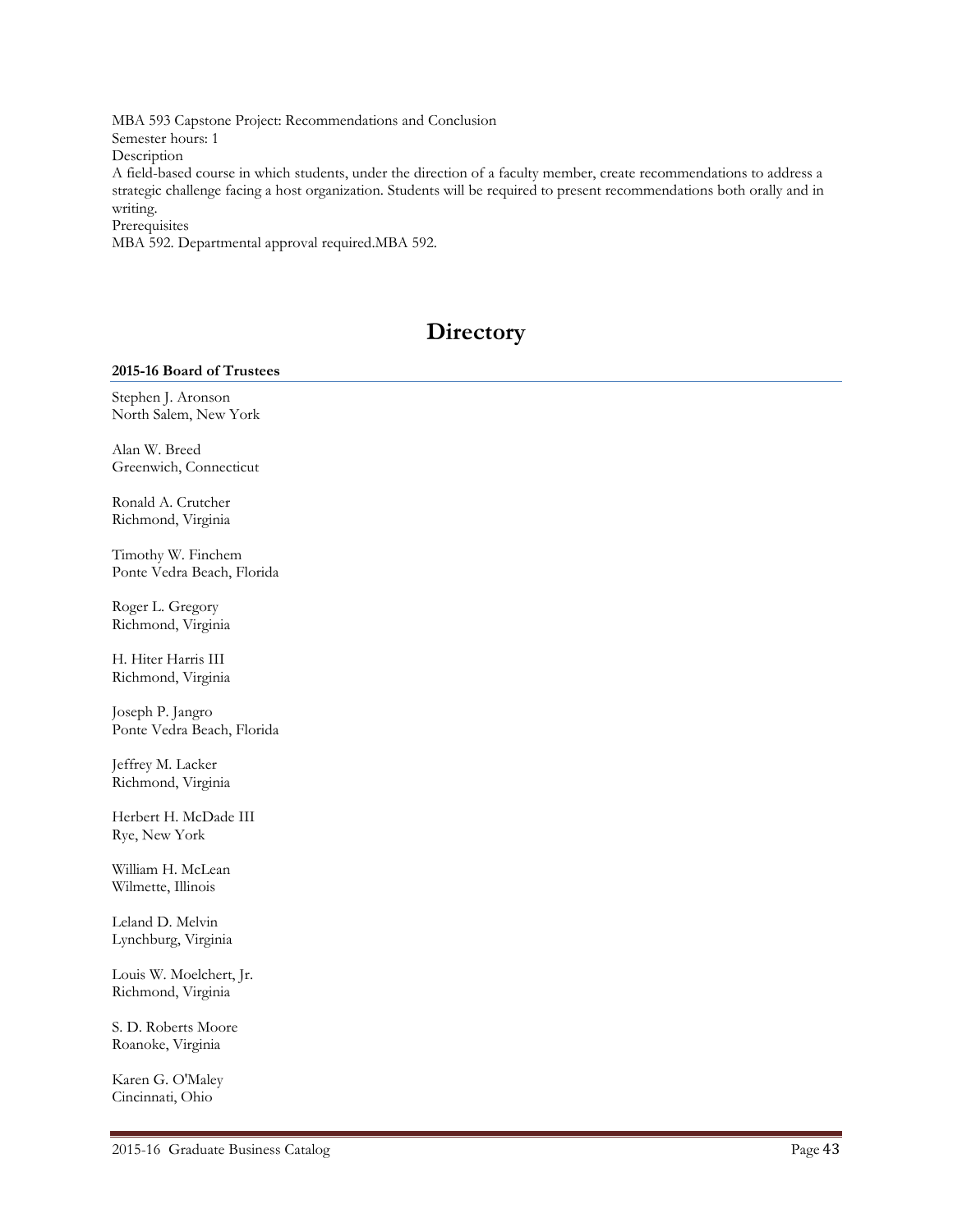Paul B. Queally New Canaan, Connecticut

Susan Gunn Quisenberry Richmond, Virginia

Robert E. Rigsby Richmond, Virginia

Gregory S. Rogowski Ponte Vedra Beach, Florida

Patricia L. Rowland Glen Ellyn, Illinois

Leonard W. Sandridge, Jr. Charlottesville, Virginia

Michael S. Segal Pacific Palisades, California

Suzanne F. Thomas Aylett, Virginia

Allison P. Weinstein Richmond, Virginia

Trustees Emeriti Waldo M. Abbot Greenwich, Connecticut

R. Lewis Boggs Richmond, Virginia

Austin Brockenbrough III Richmond, Virginia

Dale P. Brown Naples, Florida

Robert L. Burrus, Jr. Richmond, Virginia

Martha A. Carpenter Charlottesville, Virginia

Richard E. Connors Ridgefield, Connecticut

Otis D. Coston, Jr. McLean, Virginia

Kevin M. Cox Johns Island, South Carolina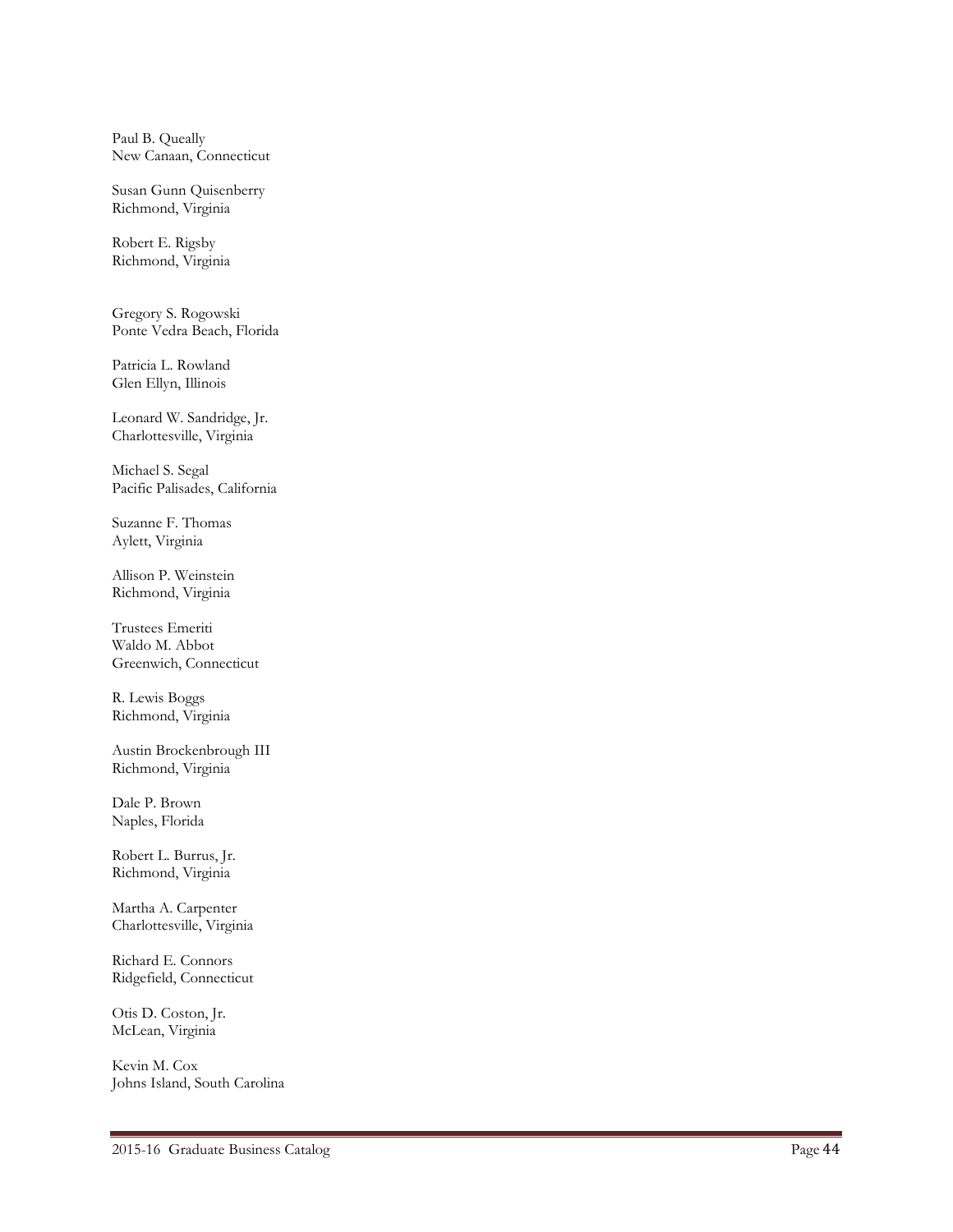John R. Davis, Jr. Glen Allen, Virginia

F. Amanda DeBusk Potomac, Maryland

Ed Eskandarian Boston, Massachusetts

Floyd D. Gottwald, Jr. Richmond, Virginia

Susan M. Humphreville Los Angeles, California

Robert S. Jepson, Jr. Savannah, Georgia

Richard S. Johnson Richmond, Virginia

Allen B. King Richmond, Virginia

Robert C. King, Sr. Richmond, Virginia

Stephen J. Kneeley Malvern, Pennsylvania

Charles A. Ledsinger, Jr. Bethesda, Maryland

Thomas C. Leggett Halifax, Virginia

Stephen M. Lessing Cold Spring Harbor, New York

Daniel J. Ludeman St. Louis, Missouri

Lawrence C. Marsh New York, New York

Janice R. Moore Deltaville, Virginia

Dennis A. Pryor Manakin -Sabot, Virginia

Claire M. Rosenbaum Richmond, Virginia

Guy A. Ross Key West, Florida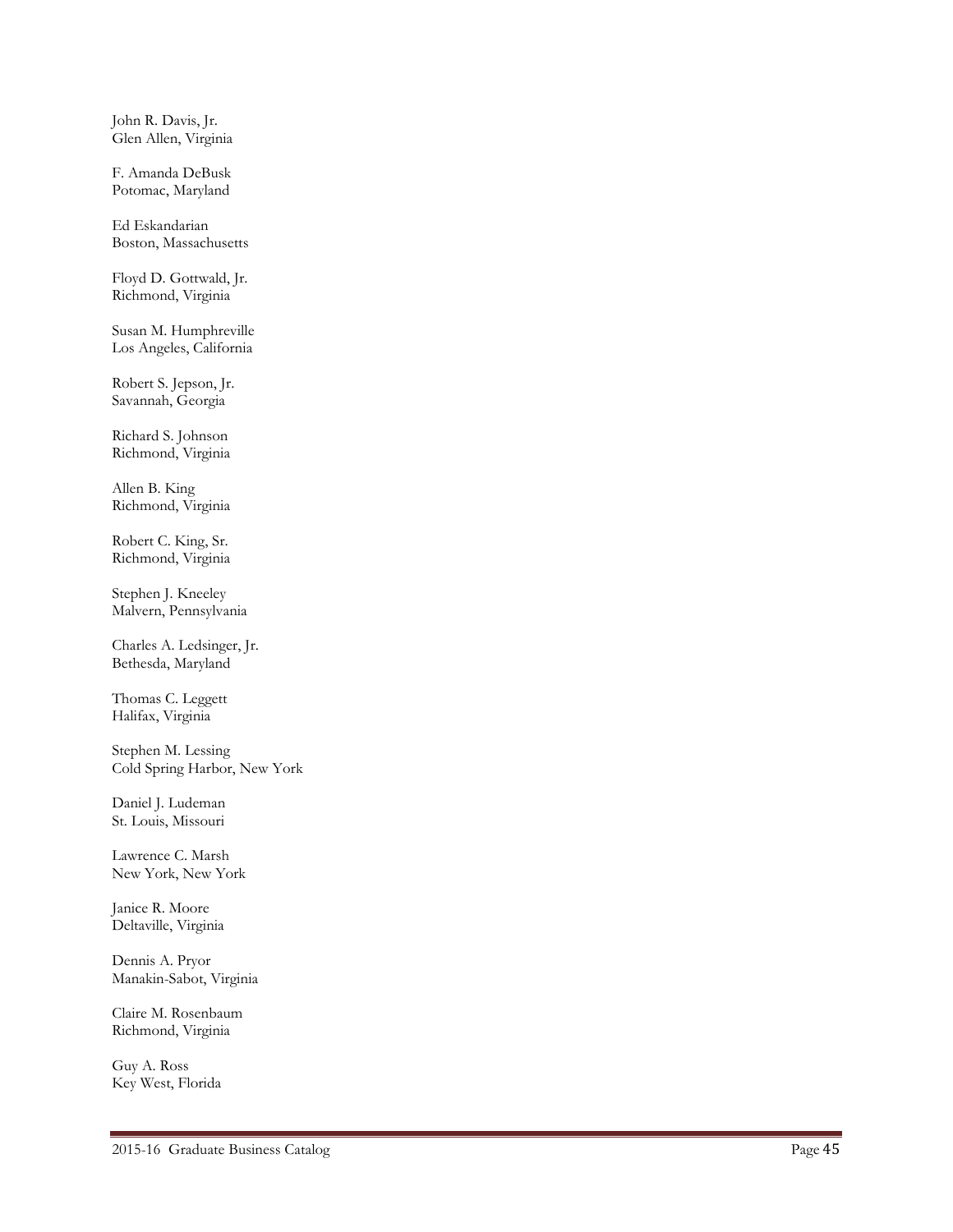Jeremiah J. Sheehan Vero Beach, Florida

Frederick P. Stamp, Jr. Wheeling, West Virginia

Charles W. Sweet, Jr. Barrington, Illinois

Fred T. Tattersall Vero Beach, Florida

George W. Wellde, Jr. New York, New York

Elaine J. Yeatts Richmond, Virginia

# **Administration**

#### **The University**

Ronald A. Crutcher, President Jaquelyn S. Fetrow, Vice President and Provost Stephen D. Bisese, Vice President, Student Development Ann Lloyd Breeden, Secretary to the Board of Trustees Keith A. Gill, Director of Athletics Thomas C. Gutenberger, Vice President, Advancement David B. Hale, Vice President, Business and Finance Rev. Craig T. Kocher, Chaplain to the University Carolyn R. Martin, Executive Assistant to the President Kathryn J. Monday, Vice President, Information Services Lorraine G. Schuyler, Chief of Staff Shannon E. Sinclair, General Counsel Stephanie Dupaul, Vice President, Enrollment Management

#### **University Deans**

Nancy Bagranoff, Dean, Robins School of Business Joseph R. Boehman, Dean, Richmond College Martha Merritt, Dean and Weinstein Chair, International Education Kerry Fankhauser, Interim Dean, Westhampton College Jamelle S. Wilson, Dean, School of Professional and Continuing Studies Sandra J. Peart, Dean, Jepson School of Leadership Studies Wendy Collins Perdue, Dean, Richmond School of Law Kathleen Skerrett, Dean, School of Arts and Sciences Gil Villanueva, Assistant Vice President and Dean of Admission Susan D. Breeden, University Registrar Kevin Butterfield, University Librarian

#### **Academic Associates**

Patricia J. Brown, Associate Dean, School of Professional and Continuing Studies Thomas J. Cosse, Associate Dean for International Programming, The E. Claiborne Robins School of Business Richard S. Coughlan, Associate Dean and Director, The Richard S. Reynolds Graduate School, The E. Claiborne Robins School of Business Elisabeth Gruner, Associate Dean, School of Arts and Sciences Malcolm Hill, Associate Dean, School of Arts and Sciences Jim Monks,Associate Dean for Undergraduate Business Programs, The E. Claiborne Robins School of Business Terry L. Price, Associate Dean for Academic Affairs, Jepson School of Leadership Studies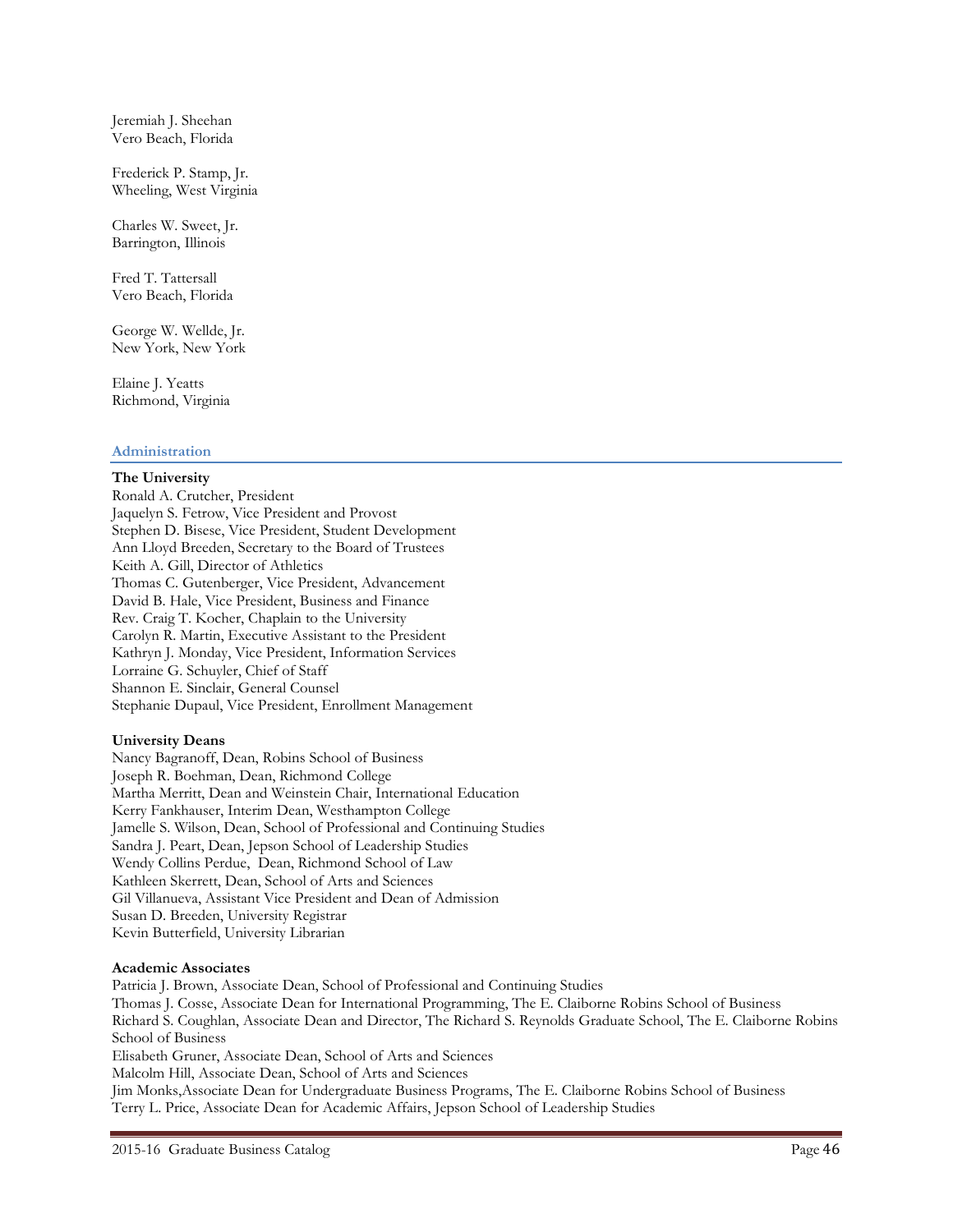Vincent Wei-cheng Wang,Associate Dean, School of Arts and Sciences

**Faculty of the Robins School of Business**

The year given designates the year of appointment. The year with () is the year of first appointment.

Arnold, Thomas M., *Professor of Finance, The F. Carlyle Tiller Chair in Business;* 2003 B.A. (LaSalle University), M.S. (Temple University), Ph.D. (University of Georgia)

Ashworth, D. Neil, *Professor of Management;* 1981 B.B.A. (University of Kentucky), M.Com. (University of Richmond), M.B.A., Ph.D. (University of South Carolina)

Babb, Harold W., *Professor of Marketing, Department Chair;* 1977 B.S. (University of Richmond), M.S. (Virginia Commonwealth University), Ph.D. (Virginia Polytechnic Institute and State University)

Bagranoff, Nancy A., *Dean and Professor;* 2010 B.S., (The Ohio State University), M.S., (Syracuse University), D.B.A., (The George Washington University)

Bergman, William H., *Instructor of Marketing;*

2009 B.A. (University of Oklahoma), M.B.A. (Southern Methodist University)

Bosse, Douglas A., *Associate Professor of Management;* 2006 B.S. (Miami University), M.B.A., Ph.D. (Ohio State University)

Carlson, Jeffrey, *Assistant Professor of Marketing*; 2014 B.A. (West Virginia Wesleyan College), M.A. (Purdue University), Ph. D. (University of Connecticut)

Clikeman, Paul M., *Associate Professor of Accounting;* 1995 B.S. (Valparaiso University), M.B.A. (University of Chicago), Ph.D. (University of Wisconsin)

Cohen, Susan L., *Assistant Professor of Management;* (2013) 2014 B.A. (University of Michigan), M.M.G.T. (Northwestern University), Ph.D. (University of North Carolina at Chapel Hill)

Conover, C. Mitchell, *Associate Professor of Finance;* 2000 B.A. (University of Maryland), M.B.A. (East Carolina University), Ph.D. (Florida State University)

Cosse, Thomas J., *Associate Dean for International Business Programs and Professor of Marketing and International Business Studies;* 1975 B.S.B.A. (University of Southwestern Louisiana), M.B.A., Ph.D. (University of Arkansas)

Coughlan, Richard S., *Senior Associate Dean and Associate Professor of Management;*  1998 B.S. (University of Virginia), M.B.A, M.S., PhD. (University of Arizona)

Craft, Erik D., *Associate Professor of Economics;* 1994 B.A. (St. Lawrence University), M.A., Ph.D. (University of Chicago)

Croushore, Dean D., *Professor of Economics and the Rigsby Fellow in Economics;* 2003 A.B. (Ohio University), M.A., Ph.D. (Ohio State University)

Curtis, Chadwick C., *Assistant Professor of Economics;* 2012 B.A. (Northern Michigan University), M.A., Ph.D. (University of Notre Dame)

Dolan, Robert C., *Professor of Economics;* 1980 B.A. (Hobart College), M.S., Ph.D. (Rutgers University)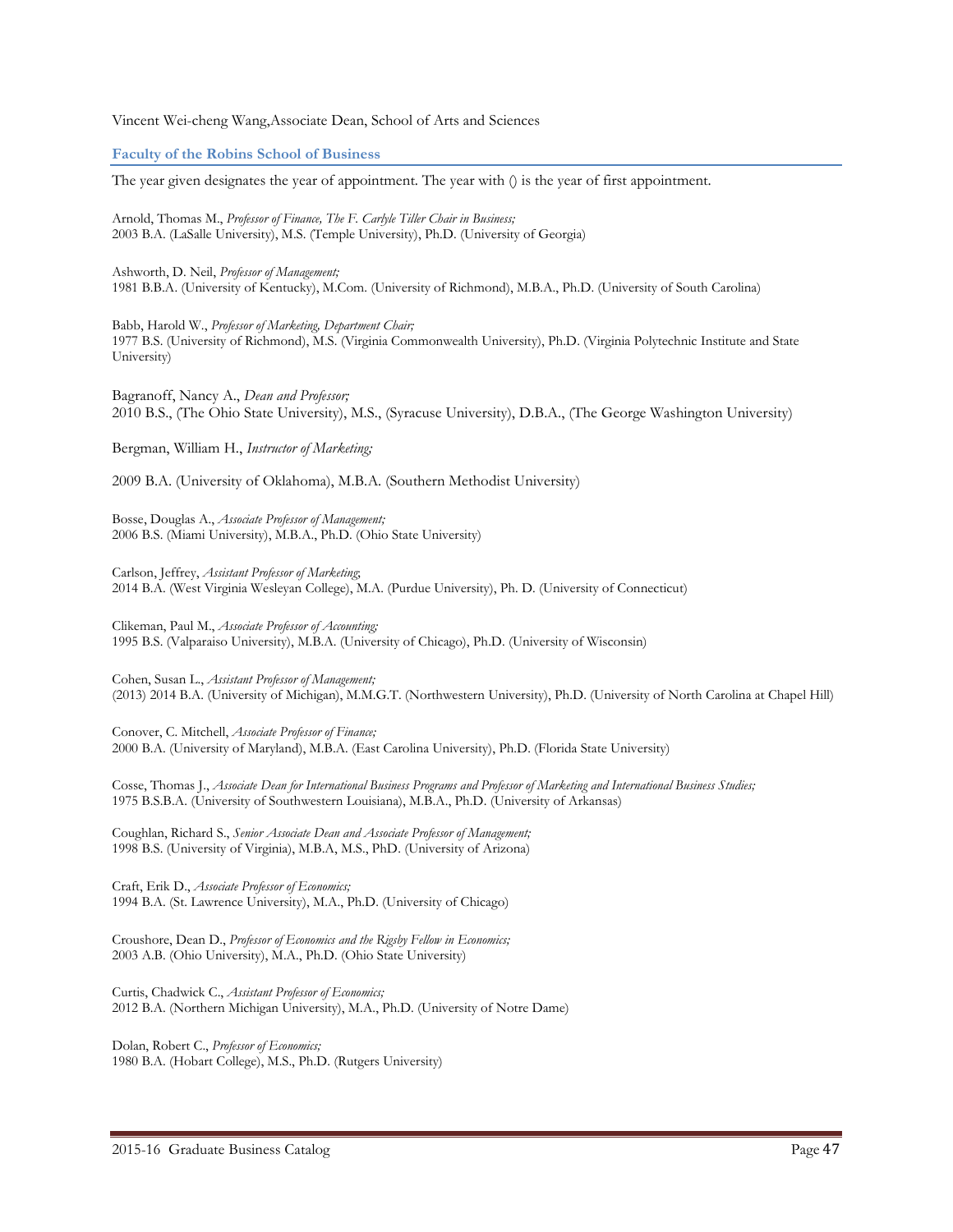Earl, John H. Jr., *Associate Professor of Finance and Department Chair;* 1981 B.B.A., M.S.B.A. (University of Massachusetts at Amherst), Ph.D. (Arizona State University)

Eynan, Amit, *Professor of Management, Department Chair, and CSX Chair in Management and Accounting;* 2003 B.S., M.S. (Technion-Israel Institute of Technology, Haifa, Israel), M.S., Ph.D. (Washington University in St. Louis)

Fishe, Raymond P. H., *Professor of Finance and the Patricia A. and George W. Wellde, Jr. Distinguished Chair in Finance;* 2003 B.S.B.A., Ph.D. (University of Florida)

Geiger, Marshall A., *Professor of Accounting;* 2000 B.S.B.A. (Bloomsburg University of Pennsylvania), M.S., Ph.D. (Pennsylvania State University)

Hamilton, Timothy, *Assistant Professor of Economics;* (2012) 2013 B.S. (Bentley College), Ph.D. (North Carolina State University)

Harrison, Jeffrey S., *Professor of Management and the W. David Robbins Chair in Strategic Management;* 2004 B.S. (Brigham Young University), M.B.A., Ph.D. (University of Utah)

Heinicke, Craig W., *Visiting Professor of Economics;*

2007 B.A. (SUNY College at Purchase), M.A., Ph.D. (University of Toronto)

Ho, Violet Tzu Wei, *Associate Professor of Management;* 2009 BAcc (Nanyang Technological University, Singapore), M.S., Ph.D. (Carnegie Mellon University)

Hoyle, Joe Ben, *Associate Professor of Accounting;* 1979 B.A. (Duke), M.A. (Appalachian State University), C.P.A.

Kukar-Kinney, Monika, *Associate Professor of Marketing;* 2003 B.A. (University of Ljubljana, Slovenia), M.S., Ph.D. (Indiana University)

Kumas, Abdullah, *Assistant Professor of Accounting;* 2013 B.S. (Bogazici University/Istanbul Turkey), M.S. (Oklahoma State University), M.A., Ph.D. (Southern Methodist University), Ph.D. (University of Texas at Dallas)

Lancaster, M. Carol, *Associate Professor of Finance;* 1989 B.S.E. (University of Arkansas), M.B.A., D.B.A. (Louisiana Tech University)

Lascu, Dana-Nicoleta, *Professor of Marketing;* 1991 B.A. (University of Arizona), M.I.M. (American Graduate School of International Management), Ph.D. (University of South Carolina)

Linask, Maia K., *Assistant Professor of Economics;* 2011 A.B. (Harvard University), M.A., Ph.D. (Johns Hopkins University)

Litteral, Lewis A., *Associate Professor of Management;* 1982 B.S. (Georgia Southern College), M.S., Ph.D. (Clemson University)

Mackay, Daniel L., *Visiting Lecturer of Economics;* 2009 B.S. (George Mason University), M.A., Ph.D. (University of Virginia)

Mago, Shakun Datta, *Associate Professor of Economics;* 2006 B.A., M.A. (University of Delhi), M.S., Ph.D. (Purdue University)

Marquardt, Adam J., *Associate Professor of Marketing;* 2007 B.S. (Salisbury University), M.B.A. (University of Tennessee), Ph.D. (University of Oregon)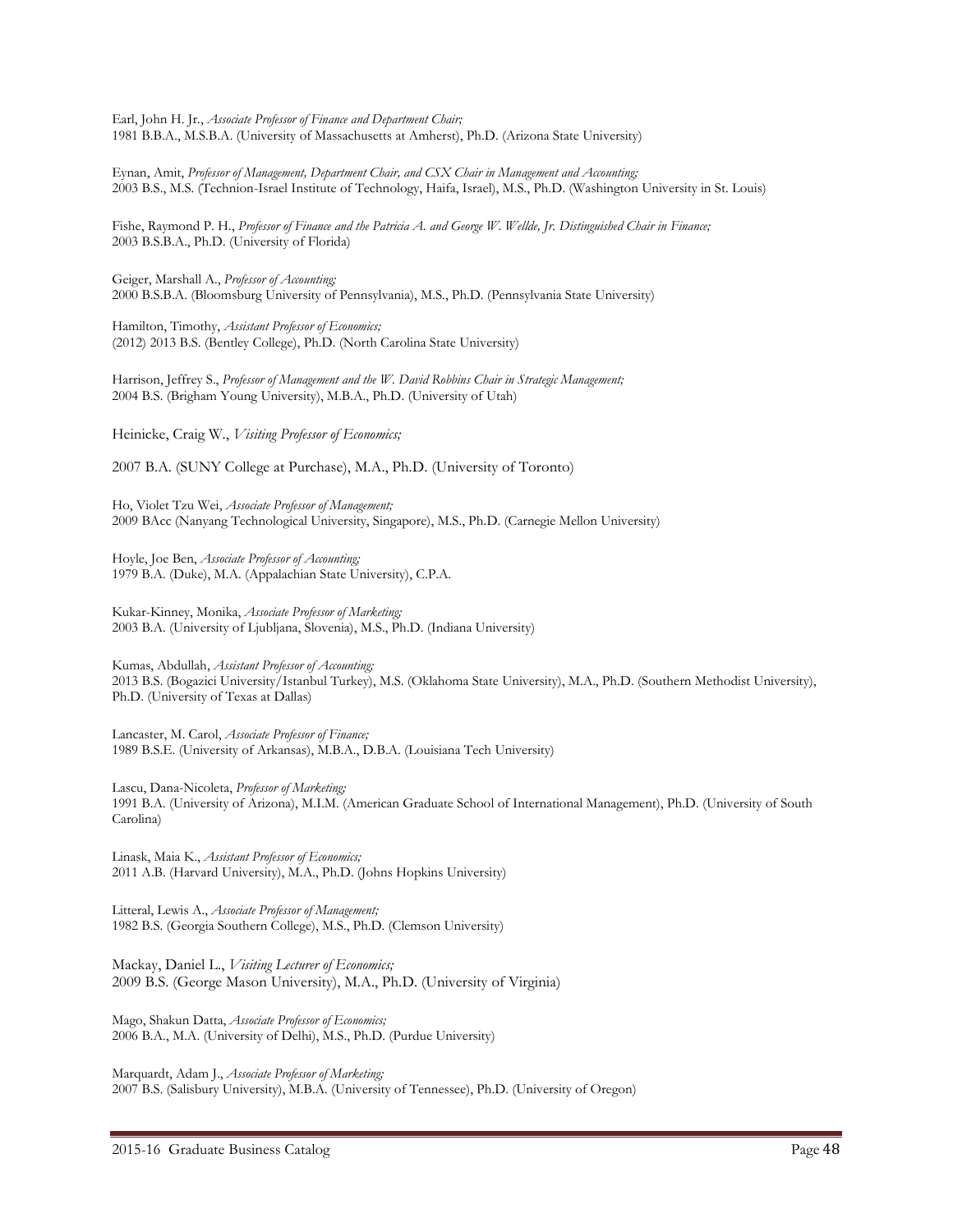Marshall, Cassandra D., *Assistant Professor of Finance;* 2011 B.S. (Western Kentucky University), M.S., Ph.D. (Indiana University)

Martin, Eric K., *Instructor of Management and Director of the Innovation and Entrepreneurship Program;* 2014 B.A. (University of North Carolina at Chapel Hill), M.B.A. (Harvard University)

Mattson, Thomas A., *Assistant Professor of Management;* 2013 B.A. (The George Washington University), M.B.A. (SUNY at Albany), Ph.D. (University of Hawaii at Manoa)

McGoldrick, KimMarie, *Professor of Economics and Joseph A. Jennings Chair in Business;* 1992 B.S. (SUNY at Oswego), M.A., Ph.D. (SUNY at Binghamton)

Mehkari, Mohammad Saif, *Assistant Professor of Economics;*  2011 B.A. (Ohio Wesleyan University), M.A., Ph.D. (The Ohio State University)

Monks, James W., *Associate Professor of Economics and Director of Assessment and Accreditation;* 2001 B.A. (Union College), M.A., Ph.D. (Boston College)

Mykhaylova, Olena, *Assistant Professor of Economics;* 2008 B.A. (Lakeland College), M.A., Ph.D. (Georgetown University)

New, J. Randolph, *Professor of Management;* 1994 B.S.B.A., M.B.A. (University of Arkansas), Ph.D. (Arizona State University)

Nicholson, Robert H., *Associate Dean for Undergraduate Business Programs and Associate Professor of Economics;* 1972 B.S. (University of Delaware), M.S., Ph.D. (North Carolina State University)

North, David S., *Associate Professor of Finance;* 2000 B.A. (Michigan State University), M.B.A. (University of Notre Dame), Ph.D. (Michigan State University)

Paik, Gyung Hyun, *Assistant Professor of Accounting;* 2010 B.A. (Seoul National University), M.A. (Brigham Young University), M.B.A. (University of Utah), Ph.D. (University of Illinois at Urbana-Champaign)

Phillips, Robert A., *Professor of Management;* (2005) 2009 B.S.B.A. (Appalachian State University), M.B.A. (University of South Carolina), Ph.D. (University of Virginia)

Plante, Leo V., *Instructor of Finance* 2014 B.A. (Brown University), M.B.A. (Temple University), M.A., A.B.D. (University of Pennsylvania), Mdiv (Weston Jesuit School of Theology)

Rabe, Collin Lee, *Instructor of Economics;* 2014 B.S. (Brigham Young University), M.A., Ph.D. Anticipated (Johns Hopkins University)

Raggio, Randle David, *Assistant Professor of Marketing;* 2010 B.S.B.A. (University of Southern Mississippi), M.B.A. (Vanderbilt University), M.A., Ph.D. (Ohio State University)

Ridgway, Nancy M., *Professor of Marketing;* 2001 B.B.A., M.B.A., Ph.D. (University of Texas at Austin)

Rohrbach, Philip S., *Visiting Instructor of Accounting;* 2010 B.A. (College of William and Mary), M.Tax (Virginia Commonwealth University)

Schmidt, Robert M., *Professor of Economics and Department Chair;* 1981 B.A. (University of Wisconsin), M.A., Ph.D. (Duke University)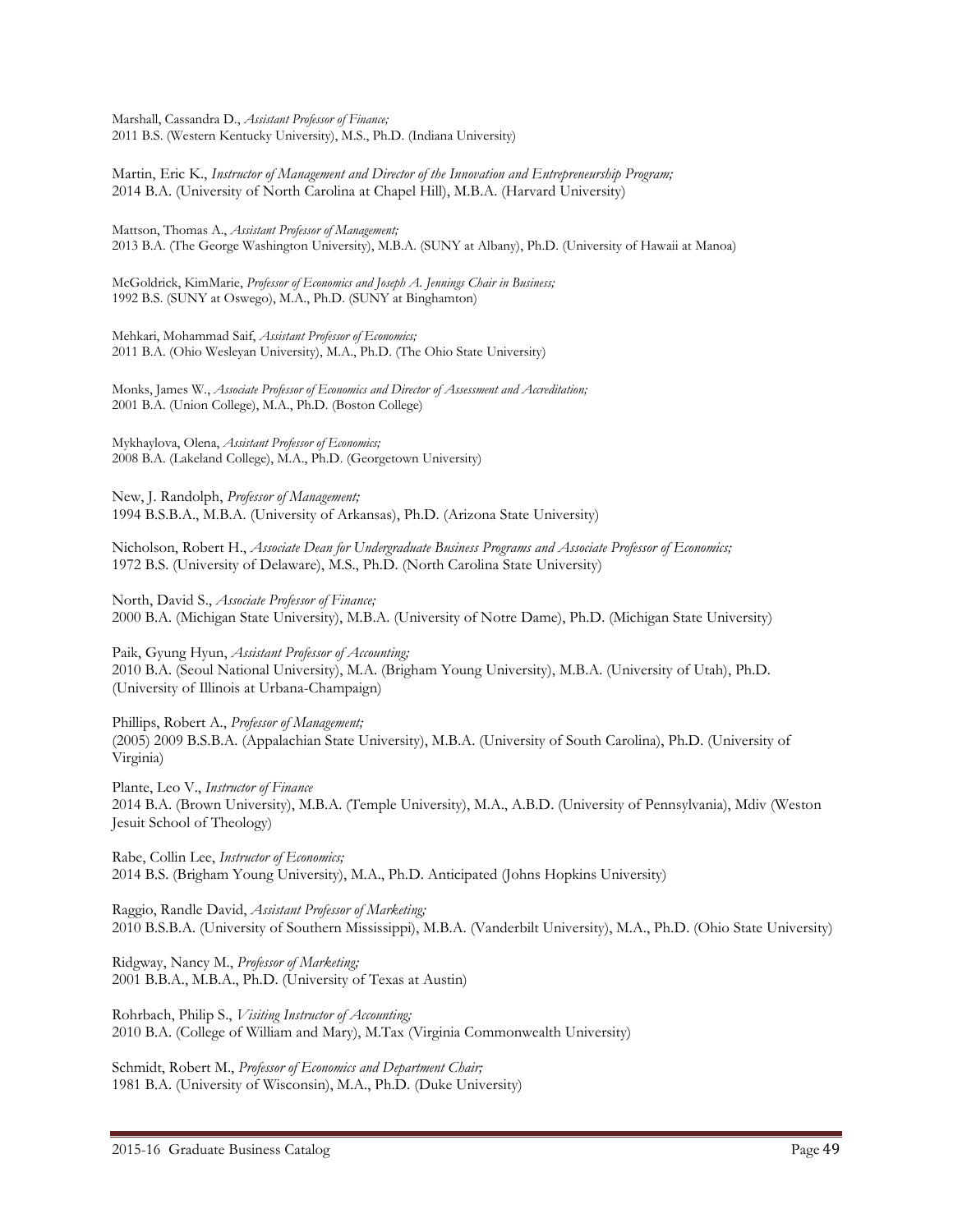Schrempf-Stirling, Judith , *Assistant Professor of Management;* 2011 M.A. (University of Maastricht (NL)), Ph.D. (Universite de Lausanne)

Selby, Daniel D., *Assistant Professor of Accounting;* 2009 B.S. (Norfolk State University), MAcc, Ph.D. (Florida State University)

Slaughter, Raymond L., *Associate Professor of Accounting;* 1977 B.A. (Kentucky State College), M.B.A. (University of Pennsylvania), J.D. (Howard University), L.L.M. (College of William and Mary)

Stevens, Jerry L., *Professor of Finance and The David Meade White Distinguished Teaching Fellow;* 1987 B.S. (Southwest Missouri State College), M.S., Ph.D. (University of Illinois)

Stravitz, L. Lindsey, *Visiting Lecturer of Management;* 2014 B.A. (College of William and Mary), M.A. (University of Richmond), J.D. (Duke University School of Law)

Szakmary, Andrew C., *Professor of Finance;* 2001 B.A., M.B.A. (Columbia University), Ph.D. (University of New Orleans)

Tallman, Stephen B., *Professor of Management and The E. Claiborne Robins Distinguished Professorship in Business* 2005 B.S. (United States Military Academy), Ph.D. (University of California at Los Angeles)

Taylor, Porcher III, *Professor of Paralegal Studies;* 1996 B.S. (United States Military Academy, West Point), J.D. (University of Florida)

Thekdi, Shital A., *Assistant Professor of Management;* 2012 B.S., M.S. (University of Michigan), Ph.D. (University of Virginia)

Thompson, Steven Michael, *Associate Professor of Management* 2005 B.S., M.B.A., Ph.D. (University of Connecticut)

van der Laan Smith, Joyce Ann, *Associate Professor of Accounting;* 2008 B.S.B.A. (Florida International University), Ph.D. (Virginia Commonwealth University)

Vendrzyk, Valaria P., *Associate Professor of Accounting;* 2003 B.S., M.B.A. (Shippensburg University), Ph.D. (Texas A&M University)

Waddle, Andrea Lynn, *Assistant Professor of Economics* 2014 B.A. (University of South Carolina), M.A., Ph.D. (University of Minnesota)

Walden, W. Darrell, *Associate Professor of Accounting and Department Chair* (1994) 1995 B.S. (Virginia Union University), M.S. (Syracuse University), Ph.D. (Virginia Commonwealth University)

Walk, Ellen M., *Assistant Professor of Information Systems;* 1997 B.S. (College of William and Mary), M.B.A. (University of Richmond), Ph.D. (VCU) Whitaker, Jonathan W., *Associate Professor of Management;* 2007 B.A. (University of Southern California), M.B.A. (University of Chicago), PhD (University of Michigan)

Wight, Jonathan B., *Professor of Economics and International Studies;* 1982 B.A. (Duke University), M.A., Ph.D. (Vanderbilt University)

#### **Retired Business Faculty**

Bettenhausen, Albert E., *Assistant Professor of Business Administration and Associate Dean, Robins School of Business, Emeritus;* 1971 B.S., B.A. (University of Richmond), M.B.A. (University of Florida)

Bird, Francis A., C.P.A., *Professor of Accounting, Emeritus;*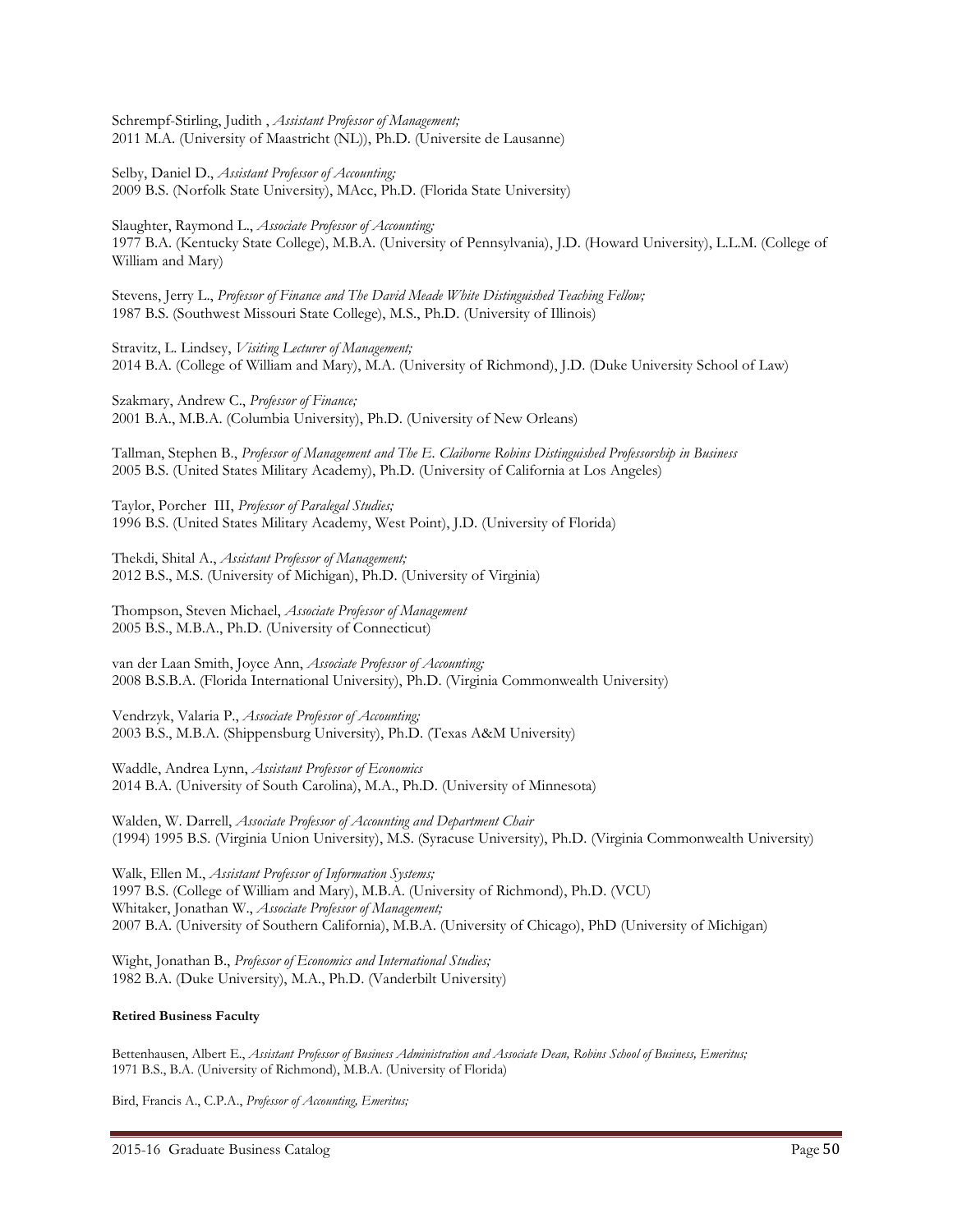1972 B.S. (Drexel University), M.S., Ph.D. (Pennsylvania State University)

Cook, Robert Winston, Jr., *Associate Professor of Economics, Emeritus;* 1980 B.A. (University of Richmond), M.A., Ph.D. (Virginia Polytechnic Institute and State University)

Edwards, N. Fayne, *Professor of Economics, Emeritus;* 1968 B.S. (Virginia Polytechnic Institute and State University), Ph.D. (University of Kentucky)

Fagan, Marbury A., II, C.P.A., *Instructor of Accounting;* 1994 B.S., M.B.A. (University of Richmond)

Giese, Thomas D., *Professor of Marketing, Emeritus;* 1978 B.S., M.S. (Southern Illinois University), Ph.D. (University of Mississippi)

Goodwin, James C., Jr., *Professor of Management Systems, Emeritus;* 1976 B.S., M.B.A. (Louisiana State University), Ph.D. (University of North Carolina)

Jones, Phillip A., Sr., *Professor of Accounting, Emeritus;* 1973 B.A. (Harpur College), M.A. (State University of New York at Binghamton), Ph.D. (Michigan State University)

Jung, Clarence R., Jr., *Professor of Economics, Emeritus;* 1966 B.A. (DePauw University), M.A., Ph.D. (Ohio State University)

King, Robert L., *Professor of Marketing and Director of International Business Studies, Emeritus;* 1990 B.B.A. (University of Georgia), M.A., Ph.D. (Michigan State University), Doctor Honoris Causa (Oskar Lange Academy of Economics, Wroclaw, Poland)

Partain, Robert T., *Professor of Business Administration, Emeritus;* 1963 B.B.A., M.B.A. (North Texas State University), Ph.D. (University of Texas)

Phillips, Robert Wesley, *Professor of Finance, Emeritus;* 1974 B.A. (Denison University), M.B.A. (Ohio University), D.B.A. (Indiana University)

Robbins, W. David, Professor of Business Policy, Emeritus; Dean Emeritus of the Robins School of Business; The W. David Robbins Chair of Business *Policy;*

1959 B.A. (North Texas State University), M.B.A. (Northwestern University), Ph.D. (Ohio State University)

Rose, John S., *Professor of Management Systems, Emeritus;* 1977 A.B., A.M. (University of Michigan), Ph.D. (Northwestern University)

Sanborn, Robert H., *Associate Professor of Accounting, Emeritus;* 1988 B.A. (Johns Hopkins University), M.B.A. (Boston University), Ph.D. (University of Georgia)

Weisenberger, Terry M., *Associate Professor of Marketing, Emeritus;* 1977 B.S., M.B.A., Ph.D. (Michigan State University)

Whitaker, David A., *Professor of Economics, Emeritus;* 1969 B.S. (Virginia Commonwealth University), M.S. (Virginia Polytechnic Institute and State University), Ph.D. (University of Florida)

#### **Executive Education**

Bosse, Douglas A., *Associate Professor of Management;* 2006 B.S. (Miami University), M.B.A., Ph.D. (Ohio State University)

Coughlan, Richard S., *Senior Associate Dean and Associate Professor of Management;*  1998 B.S. (University of Virginia), M.B.A, M.S., PhD. (University of Arizona)

Earl, John H. Jr., *Associate Professor of Finance and Department Chair;* 1981 B.B.A., M.S.B.A. (University of Massachusetts at Amherst), Ph.D. (Arizona State University)